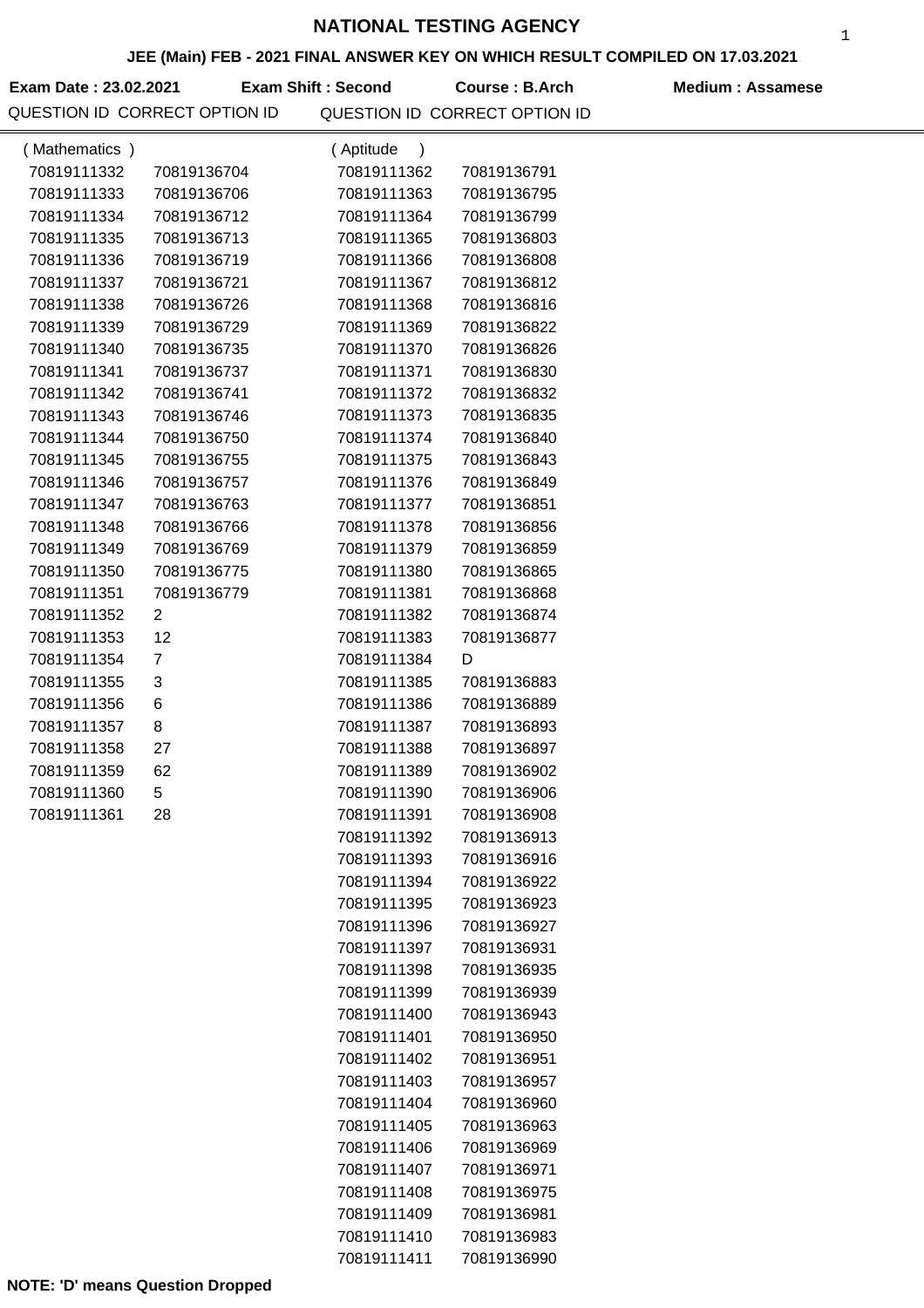## **JEE (Main) FEB - 2021 FINAL ANSWER KEY ON WHICH RESULT COMPILED ON 17.03.2021**

Exam Date : 23.02.2021 Exam Shift : Second Course : B.Arch Medium : Bengali QUESTION ID CORRECT OPTION ID QUESTION ID CORRECT OPTION ID

| (Mathematics) |                | (Aptitude<br>$\lambda$     |                            |  |
|---------------|----------------|----------------------------|----------------------------|--|
| 70819111414   | 70819136994    | 70819111444                | 70819137081                |  |
| 70819111415   | 70819136996    | 70819111445                | 70819137085                |  |
| 70819111416   | 70819137002    | 70819111446                | 70819137089                |  |
| 70819111417   | 70819137003    | 70819111447                | 70819137093                |  |
| 70819111418   | 70819137009    | 70819111448                | 70819137098                |  |
| 70819111419   | 70819137011    | 70819111449                | 70819137102                |  |
| 70819111420   | 70819137016    | 70819111450                | 70819137106                |  |
| 70819111421   | 70819137019    | 70819111451                | 70819137112                |  |
| 70819111422   | 70819137025    | 70819111452                | 70819137116                |  |
| 70819111423   | 70819137027    | 70819111453                | 70819137120                |  |
| 70819111424   | 70819137031    | 70819111454                | 70819137122                |  |
| 70819111425   | 70819137036    | 70819111455                | 70819137125                |  |
| 70819111426   | 70819137040    | 70819111456                | 70819137130                |  |
| 70819111427   | 70819137045    | 70819111457                | 70819137133                |  |
| 70819111428   | 70819137047    | 70819111458                | 70819137139                |  |
| 70819111429   | 70819137053    | 70819111459                | 70819137141                |  |
| 70819111430   | 70819137056    | 70819111460                | 70819137146                |  |
| 70819111431   | 70819137059    | 70819111461                | 70819137149                |  |
| 70819111432   | 70819137065    | 70819111462                | 70819137155                |  |
| 70819111433   | 70819137069    | 70819111463                | 70819137158                |  |
| 70819111434   | $\overline{2}$ | 70819111464                | 70819137164                |  |
| 70819111435   | 12             | 70819111465                | 70819137167                |  |
| 70819111436   | $\overline{7}$ | 70819111466                | D                          |  |
| 70819111437   | 3              | 70819111467                | 70819137173                |  |
| 70819111438   | 6              | 70819111468                | 70819137179                |  |
| 70819111439   | 8              | 70819111469                | 70819137183                |  |
| 70819111440   | 27             | 70819111470                | 70819137187                |  |
| 70819111441   | 62             | 70819111471                | 70819137192                |  |
| 70819111442   | 5              | 70819111472                | 70819137196                |  |
| 70819111443   | 28             | 70819111473                | 70819137198                |  |
|               |                | 70819111474                | 70819137203                |  |
|               |                | 70819111475                | 70819137206                |  |
|               |                | 70819111476                | 70819137212                |  |
|               |                | 70819111477                | 70819137213                |  |
|               |                | 70819111478                | 70819137217                |  |
|               |                | 70819111479                | 70819137221                |  |
|               |                | 70819111480                | 70819137225                |  |
|               |                | 70819111481                | 70819137229                |  |
|               |                | 70819111482                | 70819137233                |  |
|               |                | 70819111483<br>70819111484 | 70819137240<br>70819137241 |  |
|               |                | 70819111485                | 70819137247                |  |
|               |                |                            |                            |  |
|               |                | 70819111486<br>70819111487 | 70819137250<br>70819137253 |  |
|               |                | 70819111488                | 70819137259                |  |
|               |                | 70819111489                | 70819137261                |  |
|               |                | 70819111490                | 70819137265                |  |
|               |                | 70819111491                | 70819137271                |  |
|               |                | 70819111492                | 70819137273                |  |
|               |                | 70819111493                | 70819137280                |  |
|               |                |                            |                            |  |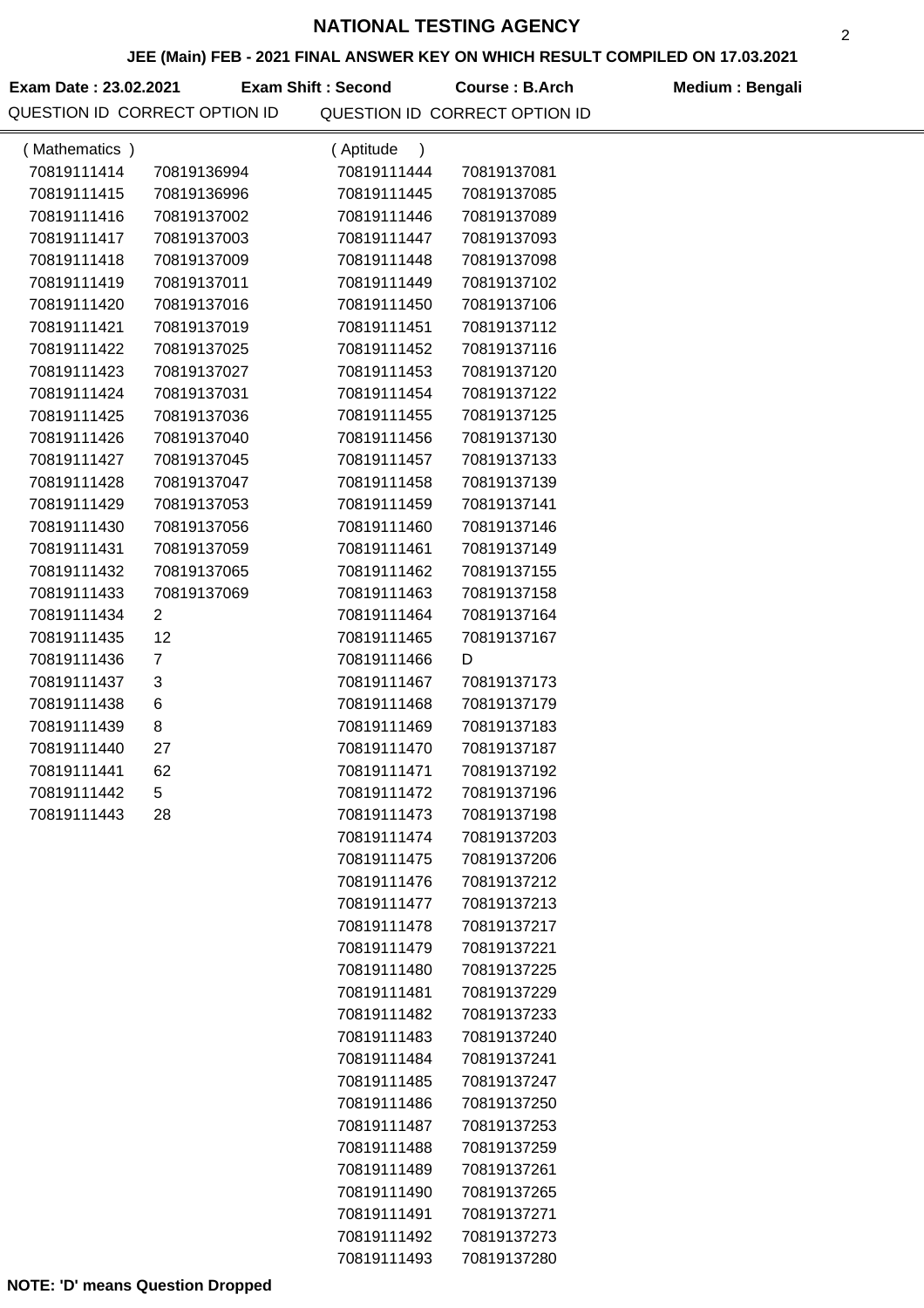### **JEE (Main) FEB - 2021 FINAL ANSWER KEY ON WHICH RESULT COMPILED ON 17.03.2021**

**Exam Date : 23.02.2021 Course : B.Arch Medium : English Exam Shift : Second**

| (Mathematics) |                | (Aptitude<br>$\lambda$ |             |  |
|---------------|----------------|------------------------|-------------|--|
| 70819113856   | 70819145954    | 70819113886            | 70819146041 |  |
| 70819113857   | 70819145956    | 70819113887            | 70819146045 |  |
| 70819113858   | 70819145962    | 70819113888            | 70819146049 |  |
| 70819113859   | 70819145963    | 70819113889            | 70819146053 |  |
| 70819113860   | 70819145969    | 70819113890            | 70819146058 |  |
| 70819113861   | 70819145971    | 70819113891            | 70819146062 |  |
| 70819113862   | 70819145976    | 70819113892            | 70819146066 |  |
| 70819113863   | 70819145979    | 70819113893            | 70819146072 |  |
| 70819113864   | 70819145985    | 70819113894            | 70819146076 |  |
| 70819113865   | 70819145987    | 70819113895            | 70819146080 |  |
| 70819113866   | 70819145991    | 70819113896            | 70819146082 |  |
| 70819113867   | 70819145996    | 70819113897            | 70819146085 |  |
| 70819113868   | 70819146000    | 70819113898            | 70819146090 |  |
| 70819113869   | 70819146005    | 70819113899            | 70819146093 |  |
| 70819113870   | 70819146007    | 70819113900            | 70819146099 |  |
| 70819113871   | 70819146013    | 70819113901            | 70819146101 |  |
| 70819113872   | 70819146016    | 70819113902            | 70819146106 |  |
| 70819113873   | 70819146019    | 70819113903            | 70819146109 |  |
| 70819113874   | 70819146025    | 70819113904            | 70819146115 |  |
| 70819113875   | 70819146029    | 70819113905            | 70819146118 |  |
| 70819113876   | $\overline{2}$ | 70819113906            | 70819146124 |  |
| 70819113877   | 12             | 70819113907            | 70819146127 |  |
| 70819113878   | 7              | 70819113908            | D           |  |
| 70819113879   | 3              | 70819113909            | 70819146133 |  |
| 70819113880   | 6              | 70819113910            | 70819146139 |  |
| 70819113881   | 8              | 70819113911            | 70819146143 |  |
| 70819113882   | 27             | 70819113912            | 70819146147 |  |
| 70819113883   | 62             | 70819113913            | 70819146152 |  |
| 70819113884   | 5              | 70819113914            | 70819146156 |  |
| 70819113885   | 28             | 70819113915            | 70819146158 |  |
|               |                | 70819113916            | 70819146163 |  |
|               |                | 70819113917            | 70819146166 |  |
|               |                | 70819113918            | 70819146172 |  |
|               |                | 70819113919            | 70819146173 |  |
|               |                | 70819113920            | 70819146177 |  |
|               |                | 70819113921            | 70819146181 |  |
|               |                | 70819113922            | 70819146185 |  |
|               |                | 70819113923            | 70819146189 |  |
|               |                | 70819113924            | 70819146193 |  |
|               |                | 70819113925            | 70819146200 |  |
|               |                | 70819113926            | 70819146201 |  |
|               |                | 70819113927            | 70819146207 |  |
|               |                | 70819113928            | 70819146210 |  |
|               |                | 70819113929            | 70819146213 |  |
|               |                | 70819113930            | 70819146219 |  |
|               |                | 70819113931            | 70819146221 |  |
|               |                | 70819113932            | 70819146225 |  |
|               |                | 70819113933            | 70819146231 |  |
|               |                | 70819113934            | 70819146233 |  |
|               |                | 70819113935            | 70819146240 |  |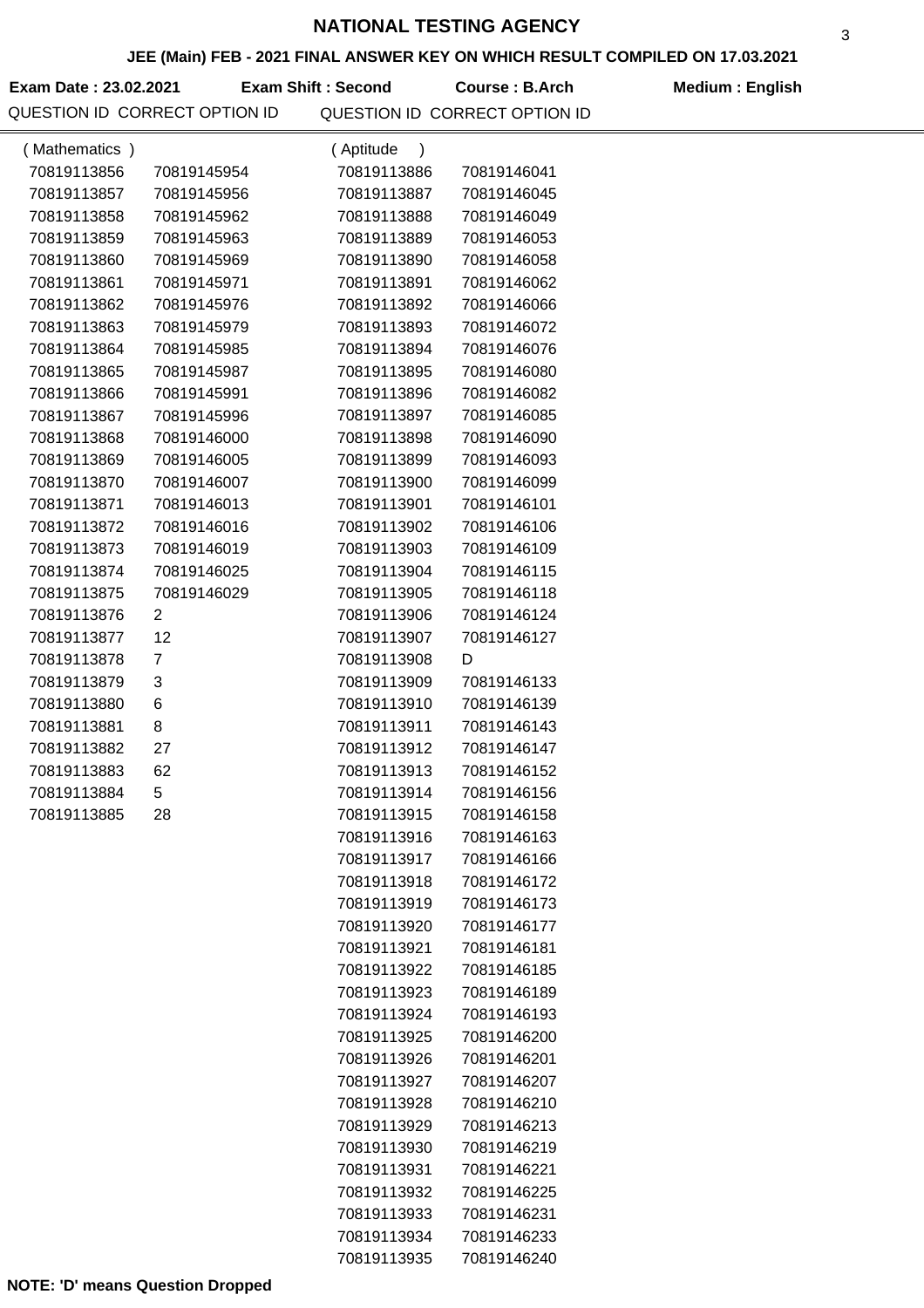### **JEE (Main) FEB - 2021 FINAL ANSWER KEY ON WHICH RESULT COMPILED ON 17.03.2021**

Exam Date : 23.02.2021 Exam Shift : Second Course : B.Arch Medium : Gujarati QUESTION ID CORRECT OPTION ID QUESTION ID CORRECT OPTION ID

| (Mathematics) |                | (Aptitude<br>$\lambda$     |                            |
|---------------|----------------|----------------------------|----------------------------|
| 70819111496   | 70819137284    | 70819111526                | 70819137371                |
| 70819111497   | 70819137286    | 70819111527                | 70819137375                |
| 70819111498   | 70819137292    | 70819111528                | 70819137379                |
| 70819111499   | 70819137293    | 70819111529                | 70819137383                |
| 70819111500   | 70819137299    | 70819111530                | 70819137388                |
| 70819111501   | 70819137301    | 70819111531                | 70819137392                |
| 70819111502   | 70819137306    | 70819111532                | 70819137396                |
| 70819111503   | 70819137309    | 70819111533                | 70819137402                |
| 70819111504   | 70819137315    | 70819111534                | 70819137406                |
| 70819111505   | 70819137317    | 70819111535                | 70819137410                |
| 70819111506   | 70819137321    | 70819111536                | 70819137412                |
| 70819111507   | 70819137326    | 70819111537                | 70819137415                |
| 70819111508   | 70819137330    | 70819111538                | 70819137420                |
| 70819111509   | 70819137335    | 70819111539                | 70819137423                |
| 70819111510   | 70819137337    | 70819111540                | 70819137429                |
| 70819111511   | 70819137343    | 70819111541                | 70819137431                |
| 70819111512   | 70819137346    | 70819111542                | 70819137436                |
| 70819111513   | 70819137349    | 70819111543                | 70819137439                |
| 70819111514   | 70819137355    | 70819111544                | 70819137445                |
| 70819111515   | 70819137359    | 70819111545                | 70819137448                |
| 70819111516   | $\overline{2}$ | 70819111546                | 70819137454                |
| 70819111517   | 12             | 70819111547                | 70819137457                |
| 70819111518   | $\overline{7}$ | 70819111548                | D                          |
| 70819111519   | 3              | 70819111549                | 70819137463                |
| 70819111520   | 6              | 70819111550                | 70819137469                |
| 70819111521   | 8              | 70819111551                | 70819137473                |
| 70819111522   | 27             | 70819111552                | 70819137477                |
| 70819111523   | 62             | 70819111553                | 70819137482                |
| 70819111524   | 5              | 70819111554                | 70819137486                |
| 70819111525   | 28             | 70819111555                | 70819137488                |
|               |                | 70819111556                | 70819137493                |
|               |                | 70819111557                | 70819137496                |
|               |                | 70819111558                | 70819137502                |
|               |                | 70819111559                | 70819137503                |
|               |                | 70819111560                | 70819137507                |
|               |                | 70819111561                | 70819137511                |
|               |                | 70819111562                | 70819137515                |
|               |                | 70819111563                | 70819137519                |
|               |                | 70819111564                | 70819137523                |
|               |                | 70819111565                | 70819137530                |
|               |                | 70819111566                | 70819137531                |
|               |                | 70819111567                | 70819137537                |
|               |                | 70819111568<br>70819111569 | 70819137540                |
|               |                |                            | 70819137543<br>70819137549 |
|               |                | 70819111570<br>70819111571 | 70819137551                |
|               |                | 70819111572                | 70819137555                |
|               |                | 70819111573                | 70819137561                |
|               |                | 70819111574                | 70819137563                |
|               |                | 70819111575                | 70819137570                |
|               |                |                            |                            |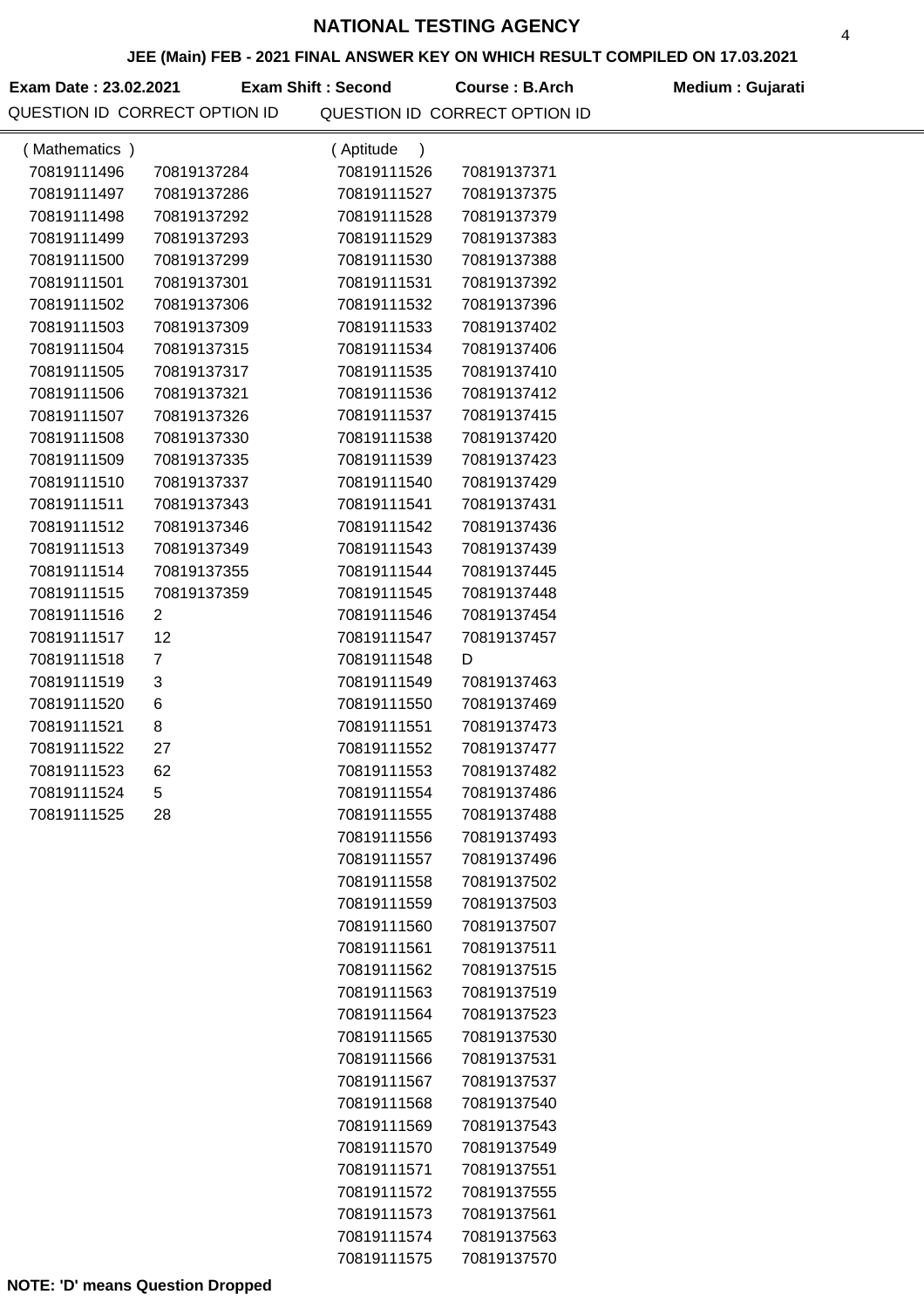### **JEE (Main) FEB - 2021 FINAL ANSWER KEY ON WHICH RESULT COMPILED ON 17.03.2021**

**Exam Date : 23.02.2021 Exam Shift : Second Course : B.Arch Medium : Hindi** 

| (Mathematics) |             | (Aptitude<br>$\lambda$ |             |  |
|---------------|-------------|------------------------|-------------|--|
| 70819113938   | 70819146244 | 70819113968            | 70819146331 |  |
| 70819113939   | 70819146246 | 70819113969            | 70819146335 |  |
| 70819113940   | 70819146252 | 70819113970            | 70819146339 |  |
| 70819113941   | 70819146253 | 70819113971            | 70819146343 |  |
| 70819113942   | 70819146259 | 70819113972            | 70819146348 |  |
| 70819113943   | 70819146261 | 70819113973            | 70819146352 |  |
| 70819113944   | 70819146266 | 70819113974            | 70819146356 |  |
| 70819113945   | 70819146269 | 70819113975            | 70819146362 |  |
| 70819113946   | 70819146275 | 70819113976            | 70819146366 |  |
| 70819113947   | 70819146277 | 70819113977            | 70819146370 |  |
| 70819113948   | 70819146281 | 70819113978            | 70819146372 |  |
| 70819113949   | 70819146286 | 70819113979            | 70819146375 |  |
| 70819113950   | 70819146290 | 70819113980            | 70819146380 |  |
| 70819113951   | 70819146295 | 70819113981            | 70819146383 |  |
| 70819113952   | 70819146297 | 70819113982            | 70819146389 |  |
| 70819113953   | 70819146303 | 70819113983            | 70819146391 |  |
| 70819113954   | 70819146306 | 70819113984            | 70819146396 |  |
| 70819113955   | 70819146309 | 70819113985            | 70819146399 |  |
| 70819113956   | 70819146315 | 70819113986            | 70819146405 |  |
| 70819113957   | 70819146319 | 70819113987            | 70819146408 |  |
| 70819113958   | 2           | 70819113988            | 70819146414 |  |
| 70819113959   | 12          | 70819113989            | 70819146417 |  |
| 70819113960   | 7           | 70819113990            | D           |  |
| 70819113961   | 3           | 70819113991            | 70819146423 |  |
| 70819113962   | 6           | 70819113992            | 70819146429 |  |
| 70819113963   | 8           | 70819113993            | 70819146433 |  |
| 70819113964   | 27          | 70819113994            | 70819146437 |  |
| 70819113965   | 62          | 70819113995            | 70819146442 |  |
| 70819113966   | 5           | 70819113996            | 70819146446 |  |
| 70819113967   | 28          | 70819113997            | 70819146448 |  |
|               |             | 70819113998            | 70819146453 |  |
|               |             | 70819113999            | 70819146456 |  |
|               |             | 70819114000            | 70819146462 |  |
|               |             | 70819114001            | 70819146463 |  |
|               |             | 70819114002            | 70819146467 |  |
|               |             | 70819114003            | 70819146471 |  |
|               |             | 70819114004            | 70819146475 |  |
|               |             | 70819114005            | 70819146479 |  |
|               |             | 70819114006            | 70819146483 |  |
|               |             | 70819114007            | 70819146490 |  |
|               |             | 70819114008            | 70819146491 |  |
|               |             | 70819114009            | 70819146497 |  |
|               |             | 70819114010            | 70819146500 |  |
|               |             | 70819114011            | 70819146503 |  |
|               |             | 70819114012            | 70819146509 |  |
|               |             | 70819114013            | 70819146511 |  |
|               |             | 70819114014            | 70819146515 |  |
|               |             | 70819114015            | 70819146521 |  |
|               |             | 70819114016            | 70819146523 |  |
|               |             | 70819114017            | 70819146530 |  |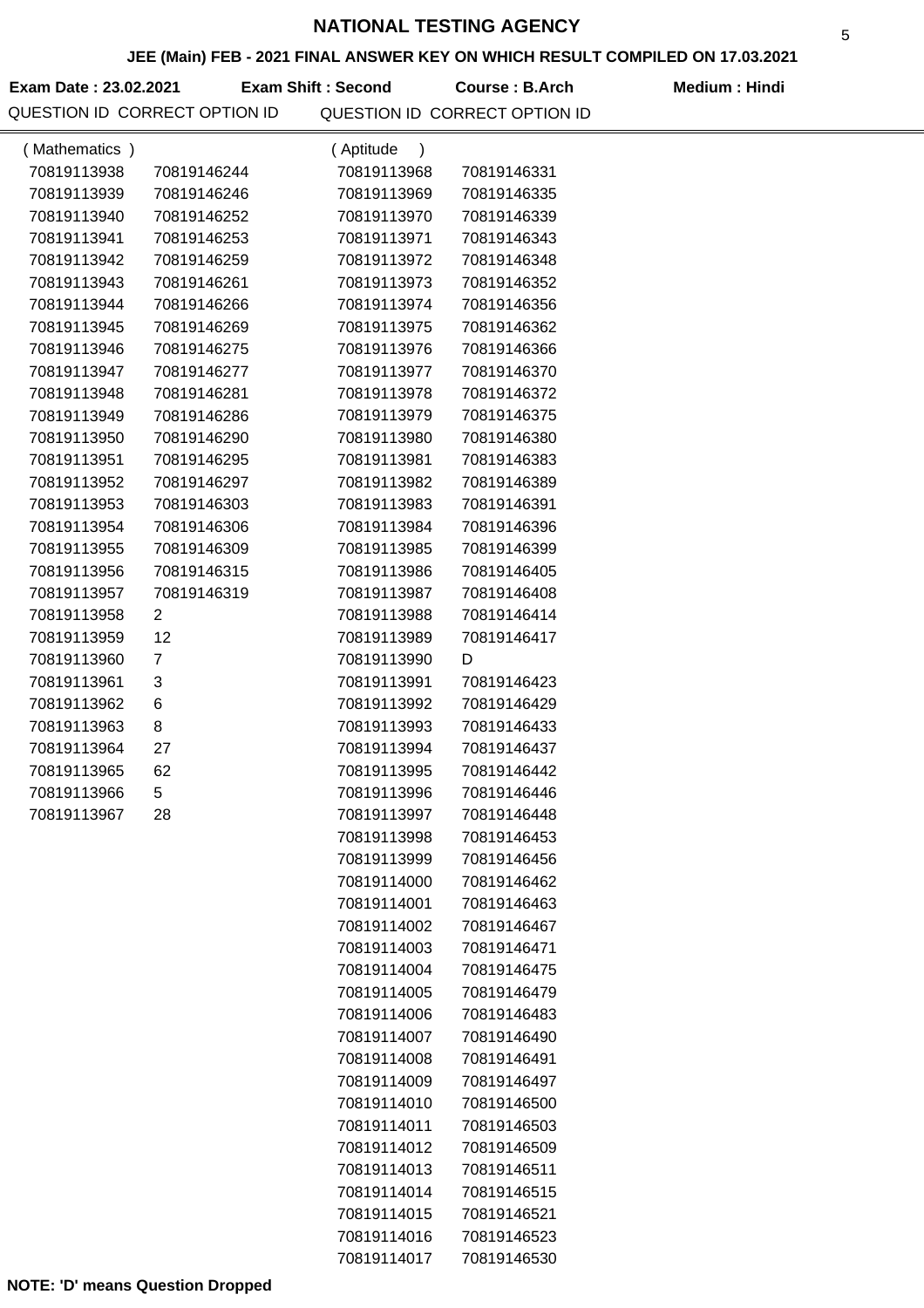### **JEE (Main) FEB - 2021 FINAL ANSWER KEY ON WHICH RESULT COMPILED ON 17.03.2021**

**Exam Date : 23.02.2021 Course : B.Arch Medium : Kannada Exam Shift : Second**

| (Mathematics) |                | (Aptitude<br>$\lambda$ |             |
|---------------|----------------|------------------------|-------------|
| 70819111578   | 70819137574    | 70819111608            | 70819137661 |
| 70819111579   | 70819137576    | 70819111609            | 70819137665 |
| 70819111580   | 70819137582    | 70819111610            | 70819137669 |
| 70819111581   | 70819137583    | 70819111611            | 70819137673 |
| 70819111582   | 70819137589    | 70819111612            | 70819137678 |
| 70819111583   | 70819137591    | 70819111613            | 70819137682 |
| 70819111584   | 70819137596    | 70819111614            | 70819137686 |
| 70819111585   | 70819137599    | 70819111615            | 70819137692 |
| 70819111586   | 70819137605    | 70819111616            | 70819137696 |
| 70819111587   | 70819137607    | 70819111617            | 70819137700 |
| 70819111588   | 70819137611    | 70819111618            | 70819137702 |
| 70819111589   | 70819137616    | 70819111619            | 70819137705 |
| 70819111590   | 70819137620    | 70819111620            | 70819137710 |
| 70819111591   | 70819137625    | 70819111621            | 70819137713 |
| 70819111592   | 70819137627    | 70819111622            | 70819137719 |
| 70819111593   | 70819137633    | 70819111623            | 70819137721 |
| 70819111594   | 70819137636    | 70819111624            | 70819137726 |
| 70819111595   | 70819137639    | 70819111625            | 70819137729 |
| 70819111596   | 70819137645    | 70819111626            | 70819137735 |
| 70819111597   | 70819137649    | 70819111627            | 70819137738 |
| 70819111598   | $\overline{2}$ | 70819111628            | 70819137744 |
| 70819111599   | 12             | 70819111629            | 70819137747 |
| 70819111600   | $\overline{7}$ | 70819111630            | D           |
| 70819111601   | 3              | 70819111631            | 70819137753 |
| 70819111602   | 6              | 70819111632            | 70819137759 |
| 70819111603   | 8              | 70819111633            | 70819137763 |
| 70819111604   | 27             | 70819111634            | 70819137767 |
| 70819111605   | 62             | 70819111635            | 70819137772 |
| 70819111606   | 5              | 70819111636            | 70819137776 |
| 70819111607   | 28             | 70819111637            | 70819137778 |
|               |                | 70819111638            | 70819137783 |
|               |                | 70819111639            | 70819137786 |
|               |                | 70819111640            | 70819137792 |
|               |                | 70819111641            | 70819137793 |
|               |                | 70819111642            | 70819137797 |
|               |                | 70819111643            | 70819137801 |
|               |                | 70819111644            | 70819137805 |
|               |                | 70819111645            | 70819137809 |
|               |                | 70819111646            | 70819137813 |
|               |                | 70819111647            | 70819137820 |
|               |                | 70819111648            | 70819137821 |
|               |                | 70819111649            | 70819137827 |
|               |                | 70819111650            | 70819137830 |
|               |                | 70819111651            | 70819137833 |
|               |                | 70819111652            | 70819137839 |
|               |                | 70819111653            | 70819137841 |
|               |                | 70819111654            | 70819137845 |
|               |                | 70819111655            | 70819137851 |
|               |                | 70819111656            | 70819137853 |
|               |                | 70819111657            | 70819137860 |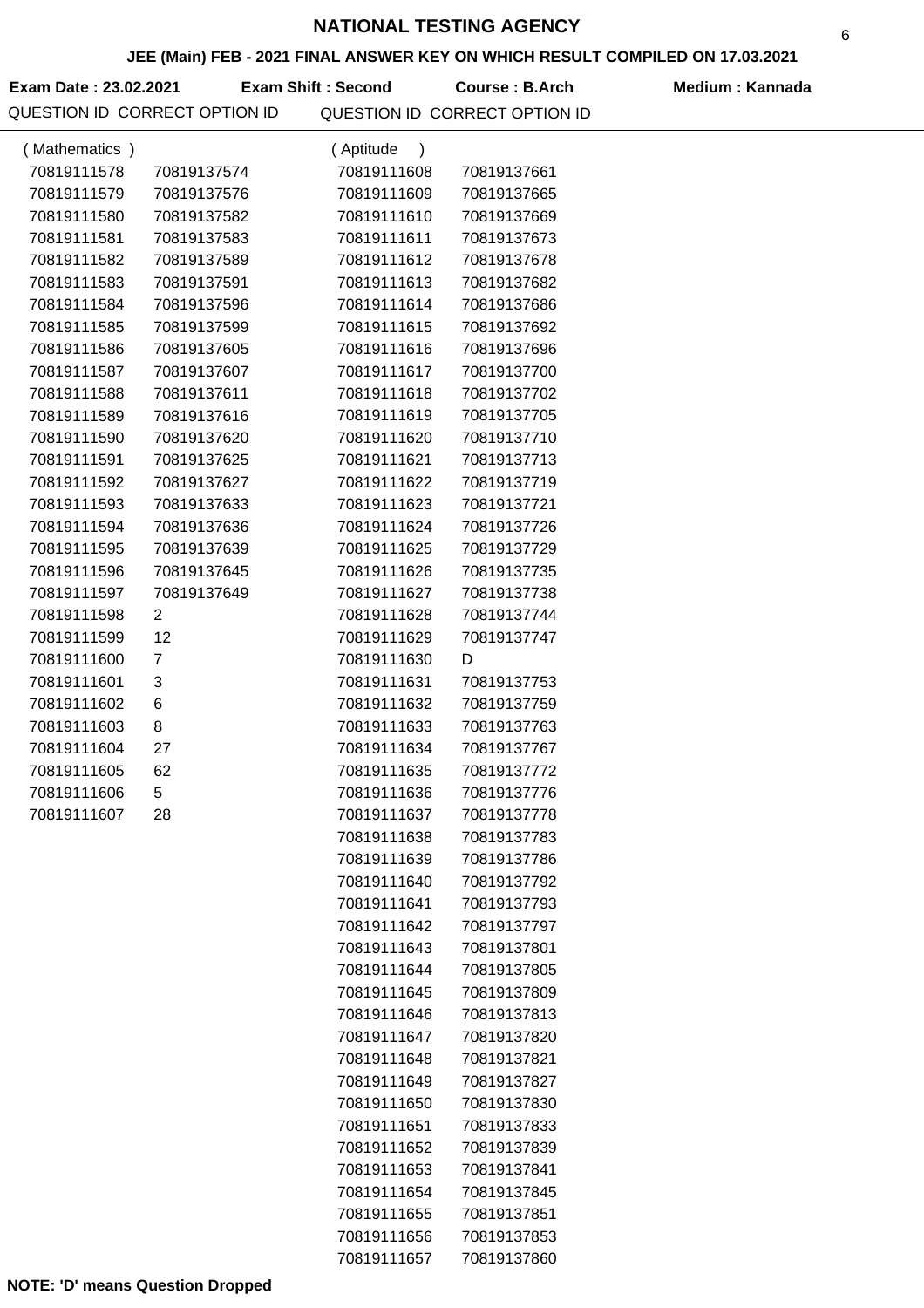#### **JEE (Main) FEB - 2021 FINAL ANSWER KEY ON WHICH RESULT COMPILED ON 17.03.2021**

Exam Date : 23.02.2021 **Exam Shift : Second** Course : B.Arch Medium : Malayalam

QUESTION ID CORRECT OPTION ID QUESTION ID CORRECT OPTION ID **Exam Shift : Second**

| (Mathematics) |                | (Aptitude<br>$\lambda$ |             |  |
|---------------|----------------|------------------------|-------------|--|
| 70819114020   | 70819146534    | 70819114050            | 70819146621 |  |
| 70819114021   | 70819146536    | 70819114051            | 70819146625 |  |
| 70819114022   | 70819146542    | 70819114052            | 70819146629 |  |
| 70819114023   | 70819146543    | 70819114053            | 70819146633 |  |
| 70819114024   | 70819146549    | 70819114054            | 70819146638 |  |
| 70819114025   | 70819146551    | 70819114055            | 70819146642 |  |
| 70819114026   | 70819146556    | 70819114056            | 70819146646 |  |
| 70819114027   | 70819146559    | 70819114057            | 70819146652 |  |
| 70819114028   | 70819146565    | 70819114058            | 70819146656 |  |
| 70819114029   | 70819146567    | 70819114059            | 70819146660 |  |
| 70819114030   | 70819146571    | 70819114060            | 70819146662 |  |
| 70819114031   | 70819146576    | 70819114061            | 70819146665 |  |
| 70819114032   | 70819146580    | 70819114062            | 70819146670 |  |
| 70819114033   | 70819146585    | 70819114063            | 70819146673 |  |
| 70819114034   | 70819146587    | 70819114064            | 70819146679 |  |
| 70819114035   | 70819146593    | 70819114065            | 70819146681 |  |
| 70819114036   | 70819146596    | 70819114066            | 70819146686 |  |
| 70819114037   | 70819146599    | 70819114067            | 70819146689 |  |
| 70819114038   | 70819146605    | 70819114068            | 70819146695 |  |
| 70819114039   | 70819146609    | 70819114069            | 70819146698 |  |
| 70819114040   | $\overline{2}$ | 70819114070            | 70819146704 |  |
| 70819114041   | 12             | 70819114071            | 70819146707 |  |
| 70819114042   | $\overline{7}$ | 70819114072            | D           |  |
| 70819114043   | 3              | 70819114073            | 70819146713 |  |
| 70819114044   | 6              | 70819114074            | 70819146719 |  |
| 70819114045   | 8              | 70819114075            | 70819146723 |  |
| 70819114046   | 27             | 70819114076            | 70819146727 |  |
| 70819114047   | 62             | 70819114077            | 70819146732 |  |
| 70819114048   | 5              | 70819114078            | 70819146736 |  |
| 70819114049   | 28             | 70819114079            | 70819146738 |  |
|               |                | 70819114080            | 70819146743 |  |
|               |                | 70819114081            | 70819146746 |  |
|               |                | 70819114082            | 70819146752 |  |
|               |                | 70819114083            | 70819146753 |  |
|               |                | 70819114084            | 70819146757 |  |
|               |                | 70819114085            | 70819146761 |  |
|               |                | 70819114086            | 70819146765 |  |
|               |                | 70819114087            | 70819146769 |  |
|               |                | 70819114088            | 70819146773 |  |
|               |                | 70819114089            | 70819146780 |  |
|               |                | 70819114090            | 70819146781 |  |
|               |                | 70819114091            | 70819146787 |  |
|               |                | 70819114092            | 70819146790 |  |
|               |                | 70819114093            | 70819146793 |  |
|               |                | 70819114094            | 70819146799 |  |
|               |                | 70819114095            | 70819146801 |  |
|               |                | 70819114096            | 70819146805 |  |
|               |                | 70819114097            | 70819146811 |  |
|               |                | 70819114098            | 70819146813 |  |
|               |                | 70819114099            | 70819146820 |  |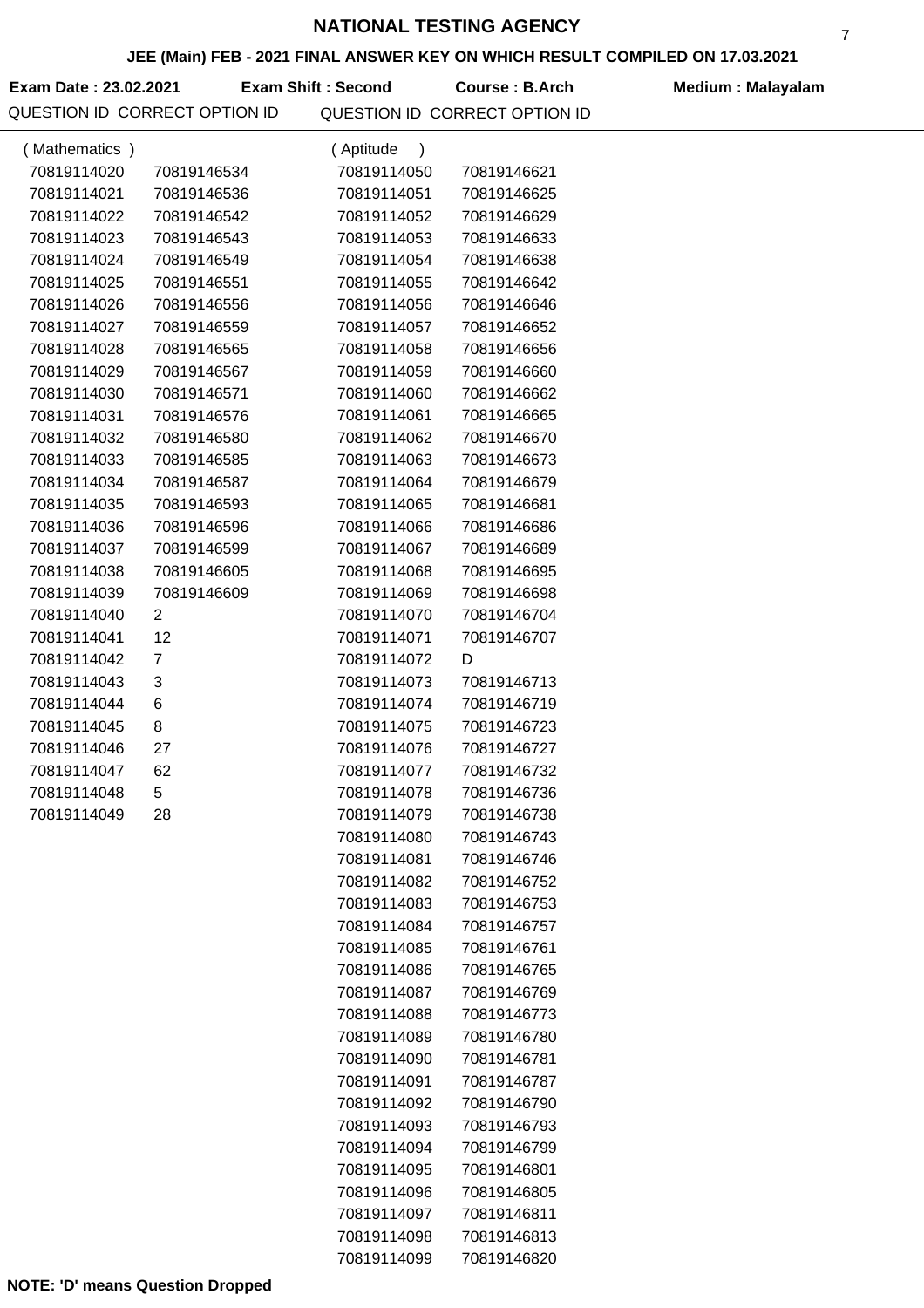#### **JEE (Main) FEB - 2021 FINAL ANSWER KEY ON WHICH RESULT COMPILED ON 17.03.2021**

Exam Date : 23.02.2021 **Exam Shift : Second Course : B.Arch Medium : Marathi** QUESTION ID CORRECT OPTION ID QUESTION ID CORRECT OPTION ID **Exam Shift : Second**

|               | <b>WESTION ID CONNECT OF HON ID</b> |                        | QUESTIUN IL GURREGT UPTIUN IL |  |
|---------------|-------------------------------------|------------------------|-------------------------------|--|
| (Mathematics) |                                     | (Aptitude<br>$\lambda$ |                               |  |
| 70819111660   | 70819137864                         | 70819111690            | 70819137951                   |  |
| 70819111661   | 70819137866                         | 70819111691            | 70819137955                   |  |
| 70819111662   | 70819137872                         | 70819111692            | 70819137959                   |  |
| 70819111663   | 70819137873                         | 70819111693            | 70819137963                   |  |
| 70819111664   | 70819137879                         | 70819111694            | 70819137968                   |  |
| 70819111665   | 70819137881                         | 70819111695            | 70819137972                   |  |
| 70819111666   | 70819137886                         | 70819111696            | 70819137976                   |  |
| 70819111667   | 70819137889                         | 70819111697            | 70819137982                   |  |
| 70819111668   | 70819137895                         | 70819111698            | 70819137986                   |  |
| 70819111669   | 70819137897                         | 70819111699            | 70819137990                   |  |
| 70819111670   | 70819137901                         | 70819111700            | 70819137992                   |  |
| 70819111671   | 70819137906                         | 70819111701            | 70819137995                   |  |
| 70819111672   | 70819137910                         | 70819111702            | 70819138000                   |  |
| 70819111673   | 70819137915                         | 70819111703            | 70819138003                   |  |
| 70819111674   | 70819137917                         | 70819111704            | 70819138009                   |  |
| 70819111675   | 70819137923                         | 70819111705            | 70819138011                   |  |
| 70819111676   | 70819137926                         | 70819111706            | 70819138016                   |  |
| 70819111677   | 70819137929                         | 70819111707            | 70819138019                   |  |
| 70819111678   | 70819137935                         | 70819111708            | 70819138025                   |  |
| 70819111679   | 70819137939                         | 70819111709            | 70819138028                   |  |
| 70819111680   | 2                                   | 70819111710            | 70819138034                   |  |
| 70819111681   | 12                                  | 70819111711            | 70819138037                   |  |
| 70819111682   | $\overline{7}$                      | 70819111712            | D                             |  |
| 70819111683   | 3                                   | 70819111713            | 70819138043                   |  |
| 70819111684   | 6                                   | 70819111714            | 70819138049                   |  |
| 70819111685   | 8                                   | 70819111715            | 70819138053                   |  |
| 70819111686   | 27                                  | 70819111716            | 70819138057                   |  |
| 70819111687   | 62                                  | 70819111717            | 70819138062                   |  |
| 70819111688   | 5                                   | 70819111718            | 70819138066                   |  |
| 70819111689   | 28                                  | 70819111719            | 70819138068                   |  |
|               |                                     | 70819111720            | 70819138073                   |  |
|               |                                     | 70819111721            | 70819138076                   |  |
|               |                                     | 70819111722            | 70819138082                   |  |
|               |                                     | 70819111723            | 70819138083                   |  |
|               |                                     | 70819111724            | 70819138087                   |  |
|               |                                     | 70819111725            | 70819138091                   |  |
|               |                                     | 70819111726            | 70819138095                   |  |
|               |                                     | 70819111727            | 70819138099                   |  |
|               |                                     | 70819111728            | 70819138103                   |  |
|               |                                     | 70819111729            | 70819138110                   |  |
|               |                                     | 70819111730            | 70819138111                   |  |
|               |                                     | 70819111731            | 70819138117                   |  |
|               |                                     | 70819111732            | 70819138120                   |  |
|               |                                     | 70819111733            | 70819138123                   |  |
|               |                                     | 70819111734            | 70819138129                   |  |
|               |                                     | 70819111735            | 70819138131                   |  |
|               |                                     | 70819111736            | 70819138135                   |  |
|               |                                     | 70819111737            | 70819138141                   |  |

70819111738 70819138143 70819111739 70819138150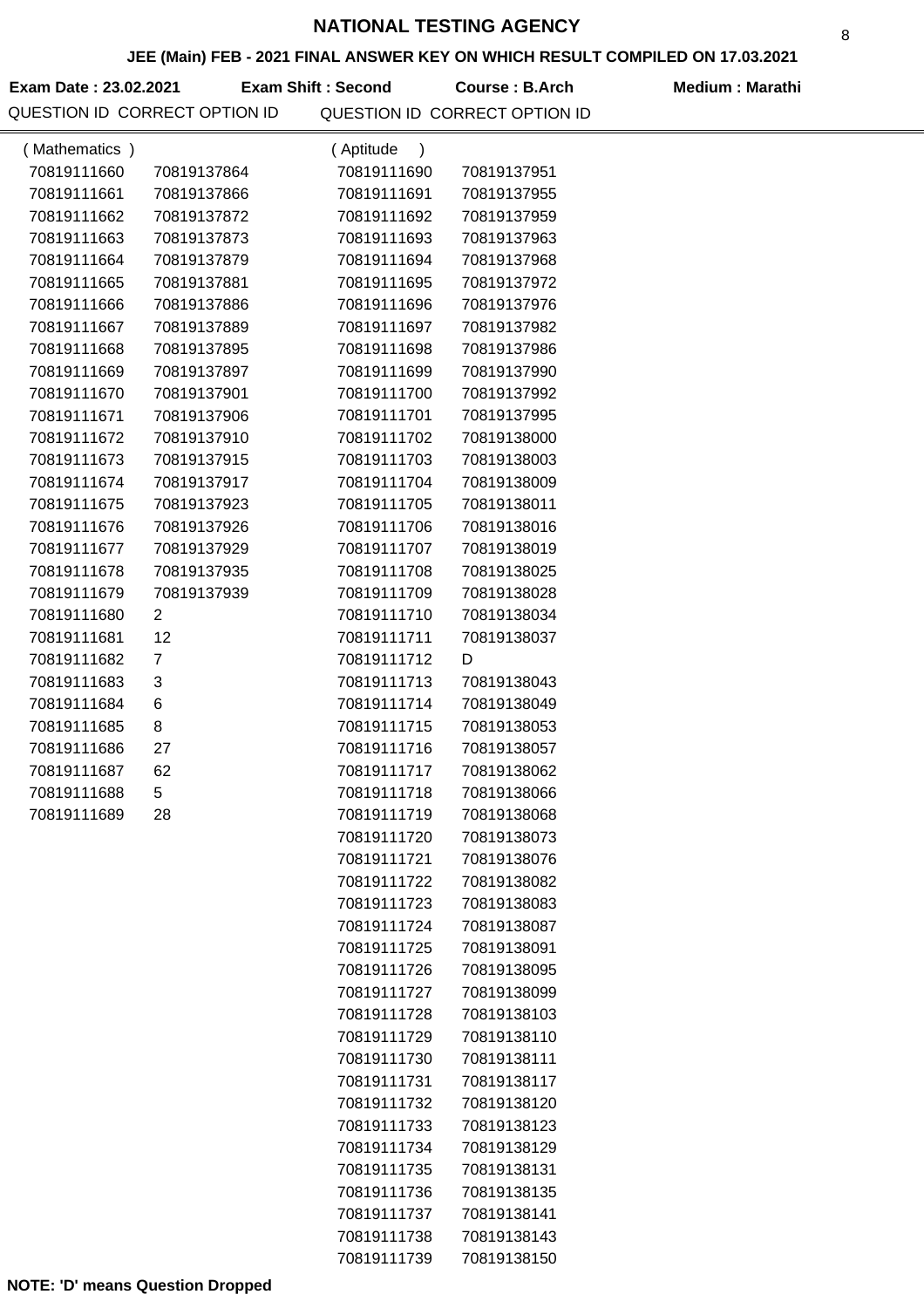### **JEE (Main) FEB - 2021 FINAL ANSWER KEY ON WHICH RESULT COMPILED ON 17.03.2021**

**Exam Date : 23.02.2021 Course : B.Arch Medium : Odia Exam Shift : Second** QUESTION ID CORRECT OPTION ID QUESTION ID CORRECT OPTION ID

| (Mathematics) |                | (Aptitude<br>$\rightarrow$ |             |  |
|---------------|----------------|----------------------------|-------------|--|
| 70819114102   | 70819146824    | 70819114132                | 70819146911 |  |
| 70819114103   | 70819146826    | 70819114133                | 70819146915 |  |
| 70819114104   | 70819146832    | 70819114134                | 70819146919 |  |
| 70819114105   | 70819146833    | 70819114135                | 70819146923 |  |
| 70819114106   | 70819146839    | 70819114136                | 70819146928 |  |
| 70819114107   | 70819146841    | 70819114137                | 70819146932 |  |
| 70819114108   | 70819146846    | 70819114138                | 70819146936 |  |
| 70819114109   | 70819146849    | 70819114139                | 70819146942 |  |
| 70819114110   | 70819146855    | 70819114140                | 70819146946 |  |
| 70819114111   | 70819146857    | 70819114141                | 70819146950 |  |
| 70819114112   | 70819146861    | 70819114142                | 70819146952 |  |
| 70819114113   | 70819146866    | 70819114143                | 70819146955 |  |
| 70819114114   | 70819146870    | 70819114144                | 70819146960 |  |
| 70819114115   | 70819146875    | 70819114145                | 70819146963 |  |
| 70819114116   | 70819146877    | 70819114146                | 70819146969 |  |
| 70819114117   | 70819146883    | 70819114147                | 70819146971 |  |
| 70819114118   | 70819146886    | 70819114148                | 70819146976 |  |
| 70819114119   | 70819146889    | 70819114149                | 70819146979 |  |
| 70819114120   | 70819146895    | 70819114150                | 70819146985 |  |
| 70819114121   | 70819146899    | 70819114151                | 70819146988 |  |
| 70819114122   | $\overline{2}$ | 70819114152                | 70819146994 |  |
| 70819114123   | 12             | 70819114153                | 70819146997 |  |
| 70819114124   | $\overline{7}$ | 70819114154                | D           |  |
| 70819114125   | 3              | 70819114155                | 70819147003 |  |
| 70819114126   | 6              | 70819114156                | 70819147009 |  |
| 70819114127   | 8              | 70819114157                | 70819147013 |  |
| 70819114128   | 27             | 70819114158                | 70819147017 |  |
| 70819114129   | 62             | 70819114159                | 70819147022 |  |
| 70819114130   | 5              | 70819114160                | 70819147026 |  |
| 70819114131   | 28             | 70819114161                | 70819147028 |  |
|               |                | 70819114162                | 70819147033 |  |
|               |                | 70819114163                | 70819147036 |  |
|               |                | 70819114164                | 70819147042 |  |
|               |                | 70819114165                | 70819147043 |  |
|               |                | 70819114166                | 70819147047 |  |
|               |                | 70819114167                | 70819147051 |  |
|               |                | 70819114168                | 70819147055 |  |
|               |                | 70819114169                | 70819147059 |  |
|               |                | 70819114170                | 70819147063 |  |
|               |                | 70819114171                | 70819147070 |  |
|               |                | 70819114172                | 70819147071 |  |
|               |                | 70819114173                | 70819147077 |  |
|               |                | 70819114174                | 70819147080 |  |
|               |                | 70819114175                | 70819147083 |  |
|               |                | 70819114176                | 70819147089 |  |
|               |                | 70819114177                | 70819147091 |  |
|               |                | 70819114178                | 70819147095 |  |
|               |                | 70819114179                | 70819147101 |  |
|               |                | 70819114180                | 70819147103 |  |
|               |                | 70819114181                | 70819147110 |  |

9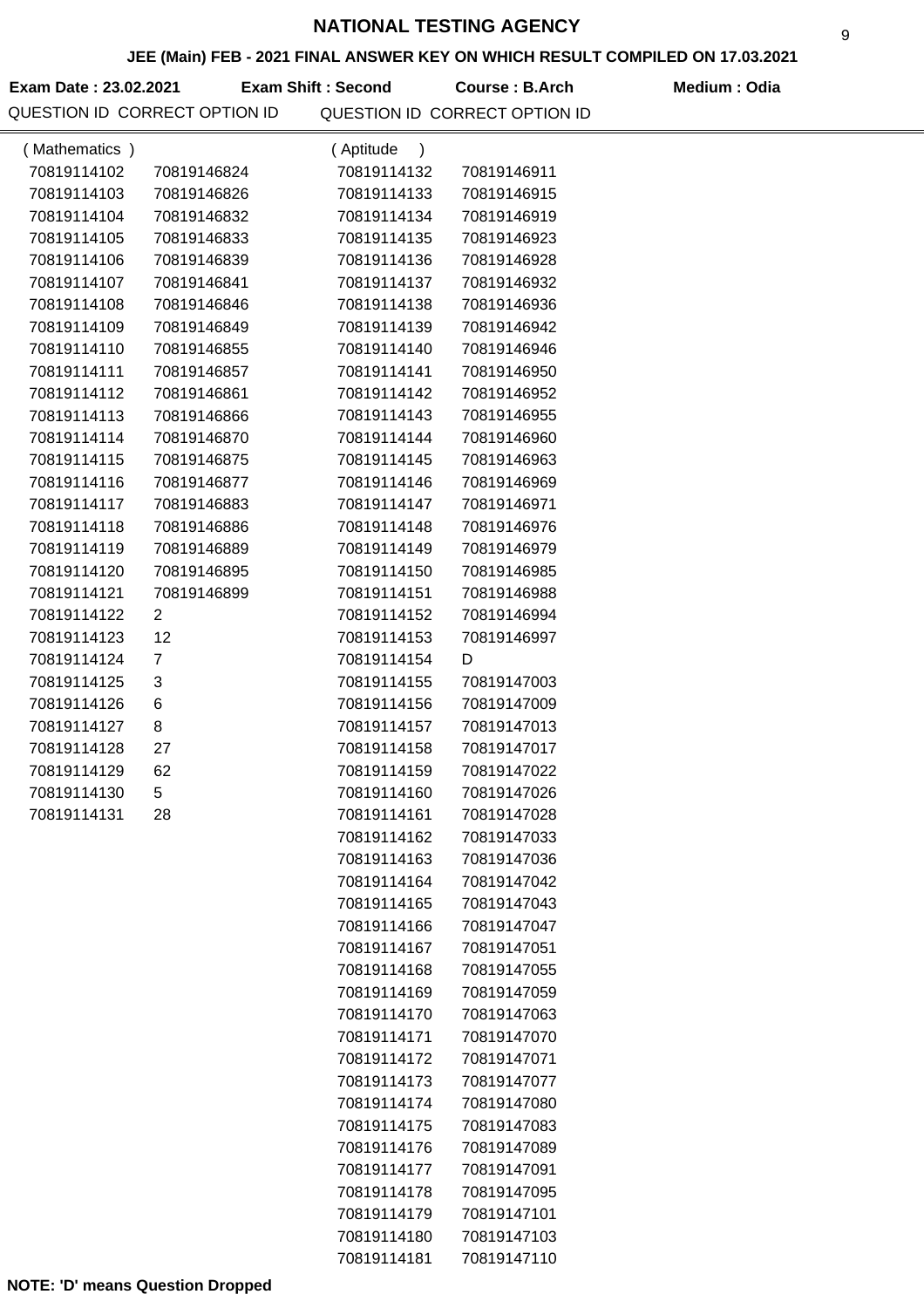### **JEE (Main) FEB - 2021 FINAL ANSWER KEY ON WHICH RESULT COMPILED ON 17.03.2021**

Exam Date : 23.02.2021 Exam Shift : Second Course : B.Arch Medium : Punjabi QUESTION ID CORRECT OPTION ID QUESTION ID CORRECT OPTION ID

| (Mathematics) |                | (Aptitude<br>$\lambda$ |             |  |
|---------------|----------------|------------------------|-------------|--|
| 70819114184   | 70819147114    | 70819114214            | 70819147201 |  |
| 70819114185   | 70819147116    | 70819114215            | 70819147205 |  |
| 70819114186   | 70819147122    | 70819114216            | 70819147209 |  |
| 70819114187   | 70819147123    | 70819114217            | 70819147213 |  |
| 70819114188   | 70819147129    | 70819114218            | 70819147218 |  |
| 70819114189   | 70819147131    | 70819114219            | 70819147222 |  |
| 70819114190   | 70819147136    | 70819114220            | 70819147226 |  |
| 70819114191   | 70819147139    | 70819114221            | 70819147232 |  |
| 70819114192   | 70819147145    | 70819114222            | 70819147236 |  |
| 70819114193   | 70819147147    | 70819114223            | 70819147240 |  |
| 70819114194   | 70819147151    | 70819114224            | 70819147242 |  |
| 70819114195   | 70819147156    | 70819114225            | 70819147245 |  |
| 70819114196   | 70819147160    | 70819114226            | 70819147250 |  |
| 70819114197   | 70819147165    | 70819114227            | 70819147253 |  |
| 70819114198   | 70819147167    | 70819114228            | 70819147259 |  |
| 70819114199   | 70819147173    | 70819114229            | 70819147261 |  |
| 70819114200   | 70819147176    | 70819114230            | 70819147266 |  |
| 70819114201   | 70819147179    | 70819114231            | 70819147269 |  |
| 70819114202   | 70819147185    | 70819114232            | 70819147275 |  |
| 70819114203   | 70819147189    | 70819114233            | 70819147278 |  |
| 70819114204   | $\overline{2}$ | 70819114234            | 70819147284 |  |
| 70819114205   | 12             | 70819114235            | 70819147287 |  |
| 70819114206   | $\overline{7}$ | 70819114236            | D           |  |
| 70819114207   | 3              | 70819114237            | 70819147293 |  |
| 70819114208   | 6              | 70819114238            | 70819147299 |  |
| 70819114209   | 8              | 70819114239            | 70819147303 |  |
| 70819114210   | 27             | 70819114240            | 70819147307 |  |
| 70819114211   | 62             | 70819114241            | 70819147312 |  |
| 70819114212   | 5              | 70819114242            | 70819147316 |  |
| 70819114213   | 28             | 70819114243            | 70819147318 |  |
|               |                | 70819114244            | 70819147323 |  |
|               |                | 70819114245            | 70819147326 |  |
|               |                | 70819114246            | 70819147332 |  |
|               |                | 70819114247            | 70819147333 |  |
|               |                | 70819114248            | 70819147337 |  |
|               |                | 70819114249            | 70819147341 |  |
|               |                | 70819114250            | 70819147345 |  |
|               |                | 70819114251            | 70819147349 |  |
|               |                | 70819114252            | 70819147353 |  |
|               |                | 70819114253            | 70819147360 |  |
|               |                | 70819114254            | 70819147361 |  |
|               |                | 70819114255            | 70819147367 |  |
|               |                | 70819114256            | 70819147370 |  |
|               |                | 70819114257            | 70819147373 |  |
|               |                | 70819114258            | 70819147379 |  |
|               |                | 70819114259            | 70819147381 |  |
|               |                | 70819114260            | 70819147385 |  |
|               |                | 70819114261            | 70819147391 |  |
|               |                | 70819114262            | 70819147393 |  |
|               |                | 70819114263            | 70819147400 |  |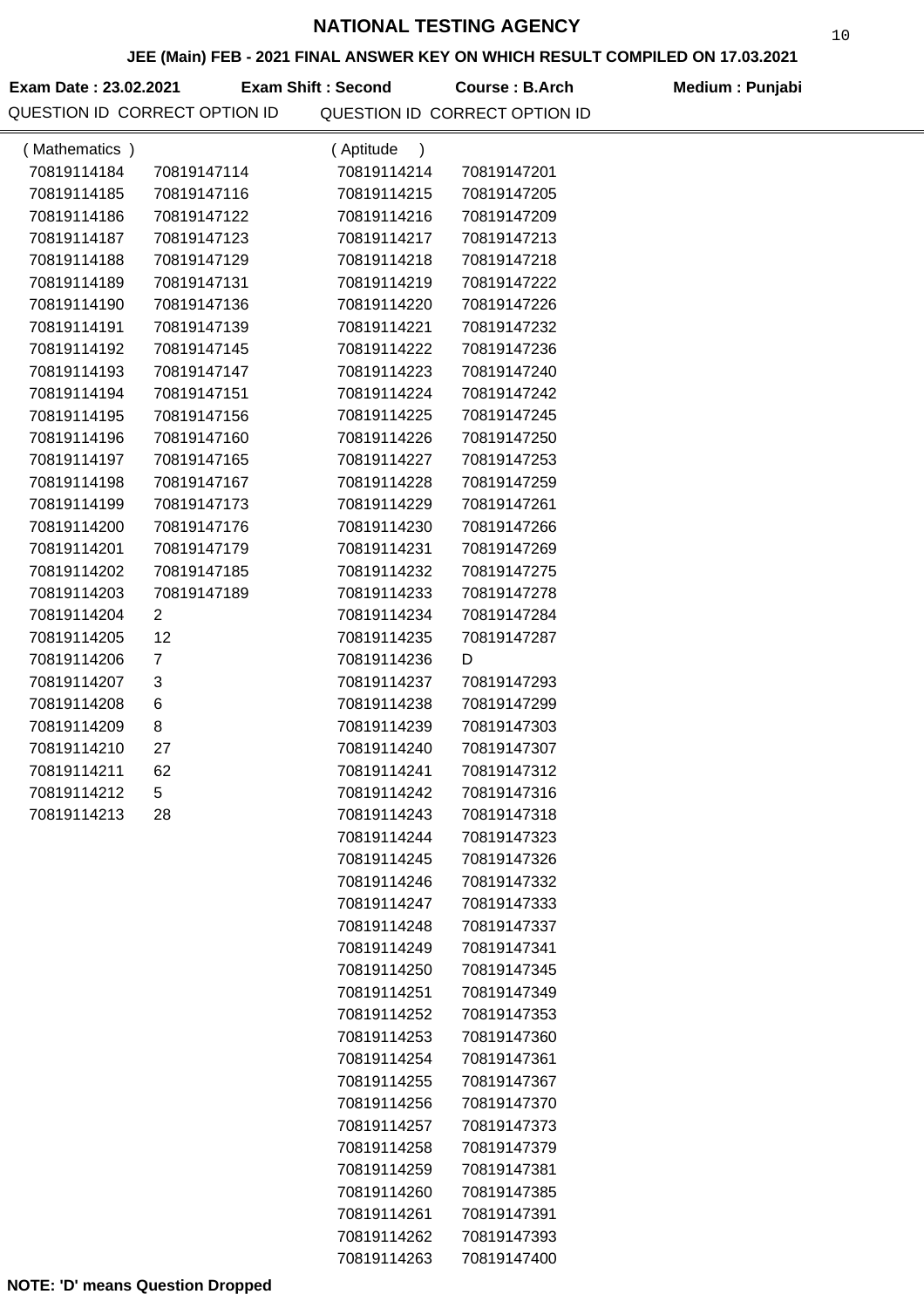### **JEE (Main) FEB - 2021 FINAL ANSWER KEY ON WHICH RESULT COMPILED ON 17.03.2021**

**Exam Date : 23.02.2021 Course : B.Arch Medium : Tamil Exam Shift : Second**

| (Mathematics) |                | (Aptitude<br>$\lambda$     |                            |  |
|---------------|----------------|----------------------------|----------------------------|--|
| 70819114266   | 70819147404    | 70819114296                | 70819147491                |  |
| 70819114267   | 70819147406    | 70819114297                | 70819147495                |  |
| 70819114268   | 70819147412    | 70819114298                | 70819147499                |  |
| 70819114269   | 70819147413    | 70819114299                | 70819147503                |  |
| 70819114270   | 70819147419    | 70819114300                | 70819147508                |  |
| 70819114271   | 70819147421    | 70819114301                | 70819147512                |  |
| 70819114272   | 70819147426    | 70819114302                | 70819147516                |  |
| 70819114273   | 70819147429    | 70819114303                | 70819147522                |  |
| 70819114274   | 70819147435    | 70819114304                | 70819147526                |  |
| 70819114275   | 70819147437    | 70819114305                | 70819147530                |  |
| 70819114276   | 70819147441    | 70819114306                | 70819147532                |  |
| 70819114277   | 70819147446    | 70819114307                | 70819147535                |  |
| 70819114278   | 70819147450    | 70819114308                | 70819147540                |  |
| 70819114279   | 70819147455    | 70819114309                | 70819147543                |  |
| 70819114280   | 70819147457    | 70819114310                | 70819147549                |  |
| 70819114281   | 70819147463    | 70819114311                | 70819147551                |  |
| 70819114282   | 70819147466    | 70819114312                | 70819147556                |  |
| 70819114283   | 70819147469    | 70819114313                | 70819147559                |  |
| 70819114284   | 70819147475    | 70819114314                | 70819147565                |  |
| 70819114285   | 70819147479    | 70819114315                | 70819147568                |  |
| 70819114286   | $\overline{2}$ | 70819114316                | 70819147574                |  |
| 70819114287   | 12             | 70819114317                | 70819147577                |  |
| 70819114288   | 7              | 70819114318                | D                          |  |
| 70819114289   | 3              | 70819114319                | 70819147583                |  |
| 70819114290   | 6              | 70819114320                | 70819147589                |  |
| 70819114291   | 8              | 70819114321                | 70819147593                |  |
| 70819114292   | 27             | 70819114322                | 70819147597                |  |
| 70819114293   | 62             | 70819114323                | 70819147602                |  |
| 70819114294   | 5              | 70819114324                | 70819147606                |  |
| 70819114295   | 28             | 70819114325                | 70819147608                |  |
|               |                | 70819114326                | 70819147613                |  |
|               |                | 70819114327                | 70819147616                |  |
|               |                | 70819114328                | 70819147622                |  |
|               |                | 70819114329                | 70819147623                |  |
|               |                | 70819114330                | 70819147627                |  |
|               |                | 70819114331                | 70819147631                |  |
|               |                | 70819114332                | 70819147635                |  |
|               |                | 70819114333                | 70819147639                |  |
|               |                | 70819114334                | 70819147643                |  |
|               |                | 70819114335                | 70819147650                |  |
|               |                | 70819114336                | 70819147651                |  |
|               |                | 70819114337                | 70819147657                |  |
|               |                | 70819114338                | 70819147660                |  |
|               |                | 70819114339                | 70819147663                |  |
|               |                | 70819114340                | 70819147669                |  |
|               |                | 70819114341                | 70819147671                |  |
|               |                | 70819114342                | 70819147675                |  |
|               |                | 70819114343<br>70819114344 | 70819147681<br>70819147683 |  |
|               |                |                            |                            |  |
|               |                | 70819114345                | 70819147690                |  |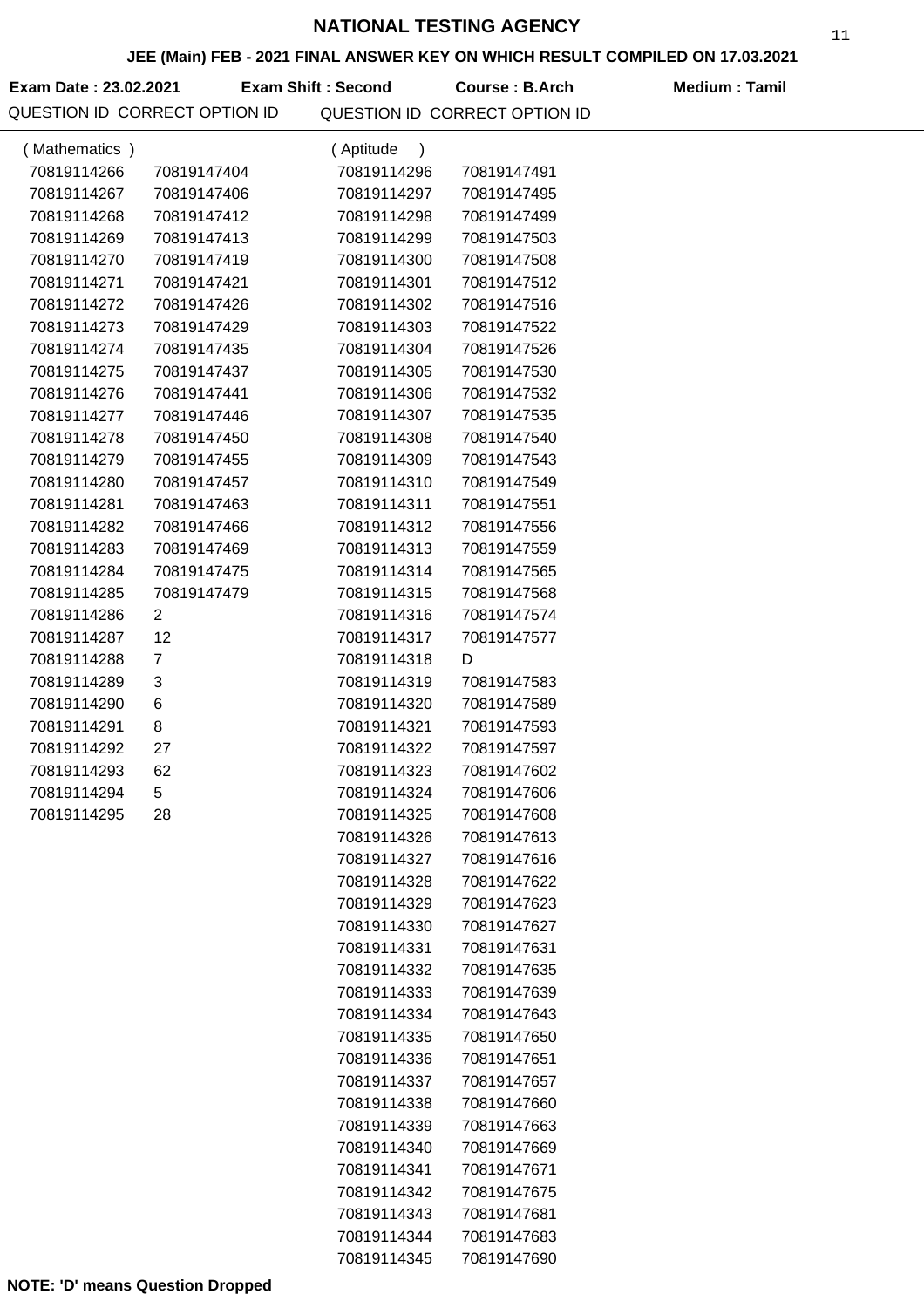### **JEE (Main) FEB - 2021 FINAL ANSWER KEY ON WHICH RESULT COMPILED ON 17.03.2021**

**Exam Date : 23.02.2021 Course : B.Arch Medium : Telugu Exam Shift : Second**

| (Mathematics) |                | (Aptitude<br>$\mathcal{C}$ |             |  |
|---------------|----------------|----------------------------|-------------|--|
| 70819114348   | 70819147694    | 70819114378                | 70819147781 |  |
| 70819114349   | 70819147696    | 70819114379                | 70819147785 |  |
| 70819114350   | 70819147702    | 70819114380                | 70819147789 |  |
| 70819114351   | 70819147703    | 70819114381                | 70819147793 |  |
| 70819114352   | 70819147709    | 70819114382                | 70819147798 |  |
| 70819114353   | 70819147711    | 70819114383                | 70819147802 |  |
| 70819114354   | 70819147716    | 70819114384                | 70819147806 |  |
| 70819114355   | 70819147719    | 70819114385                | 70819147812 |  |
| 70819114356   | 70819147725    | 70819114386                | 70819147816 |  |
| 70819114357   | 70819147727    | 70819114387                | 70819147820 |  |
| 70819114358   | 70819147731    | 70819114388                | 70819147822 |  |
| 70819114359   | 70819147736    | 70819114389                | 70819147825 |  |
| 70819114360   | 70819147740    | 70819114390                | 70819147830 |  |
| 70819114361   | 70819147745    | 70819114391                | 70819147833 |  |
| 70819114362   | 70819147747    | 70819114392                | 70819147839 |  |
| 70819114363   | 70819147753    | 70819114393                | 70819147841 |  |
| 70819114364   | 70819147756    | 70819114394                | 70819147846 |  |
| 70819114365   | 70819147759    | 70819114395                | 70819147849 |  |
| 70819114366   | 70819147765    | 70819114396                | 70819147855 |  |
| 70819114367   | 70819147769    | 70819114397                | 70819147858 |  |
| 70819114368   | 2              | 70819114398                | 70819147864 |  |
| 70819114369   | 12             | 70819114399                | 70819147867 |  |
| 70819114370   | $\overline{7}$ | 70819114400                | D           |  |
| 70819114371   | 3              | 70819114401                | 70819147873 |  |
| 70819114372   | 6              | 70819114402                | 70819147879 |  |
| 70819114373   | 8              | 70819114403                | 70819147883 |  |
| 70819114374   | 27             | 70819114404                | 70819147887 |  |
| 70819114375   | 62             | 70819114405                | 70819147892 |  |
| 70819114376   | 5              | 70819114406                | 70819147896 |  |
| 70819114377   | 28             | 70819114407                | 70819147898 |  |
|               |                | 70819114408                | 70819147903 |  |
|               |                | 70819114409                | 70819147906 |  |
|               |                | 70819114410                | 70819147912 |  |
|               |                | 70819114411                | 70819147913 |  |
|               |                | 70819114412                | 70819147917 |  |
|               |                | 70819114413                | 70819147921 |  |
|               |                | 70819114414                | 70819147925 |  |
|               |                | 70819114415                | 70819147929 |  |
|               |                | 70819114416                | 70819147933 |  |
|               |                | 70819114417                | 70819147940 |  |
|               |                | 70819114418                | 70819147941 |  |
|               |                | 70819114419                | 70819147947 |  |
|               |                | 70819114420                | 70819147950 |  |
|               |                | 70819114421                | 70819147953 |  |
|               |                | 70819114422                | 70819147959 |  |
|               |                | 70819114423                | 70819147961 |  |
|               |                | 70819114424                | 70819147965 |  |
|               |                | 70819114425                | 70819147971 |  |
|               |                | 70819114426                | 70819147973 |  |
|               |                | 70819114427                | 70819147980 |  |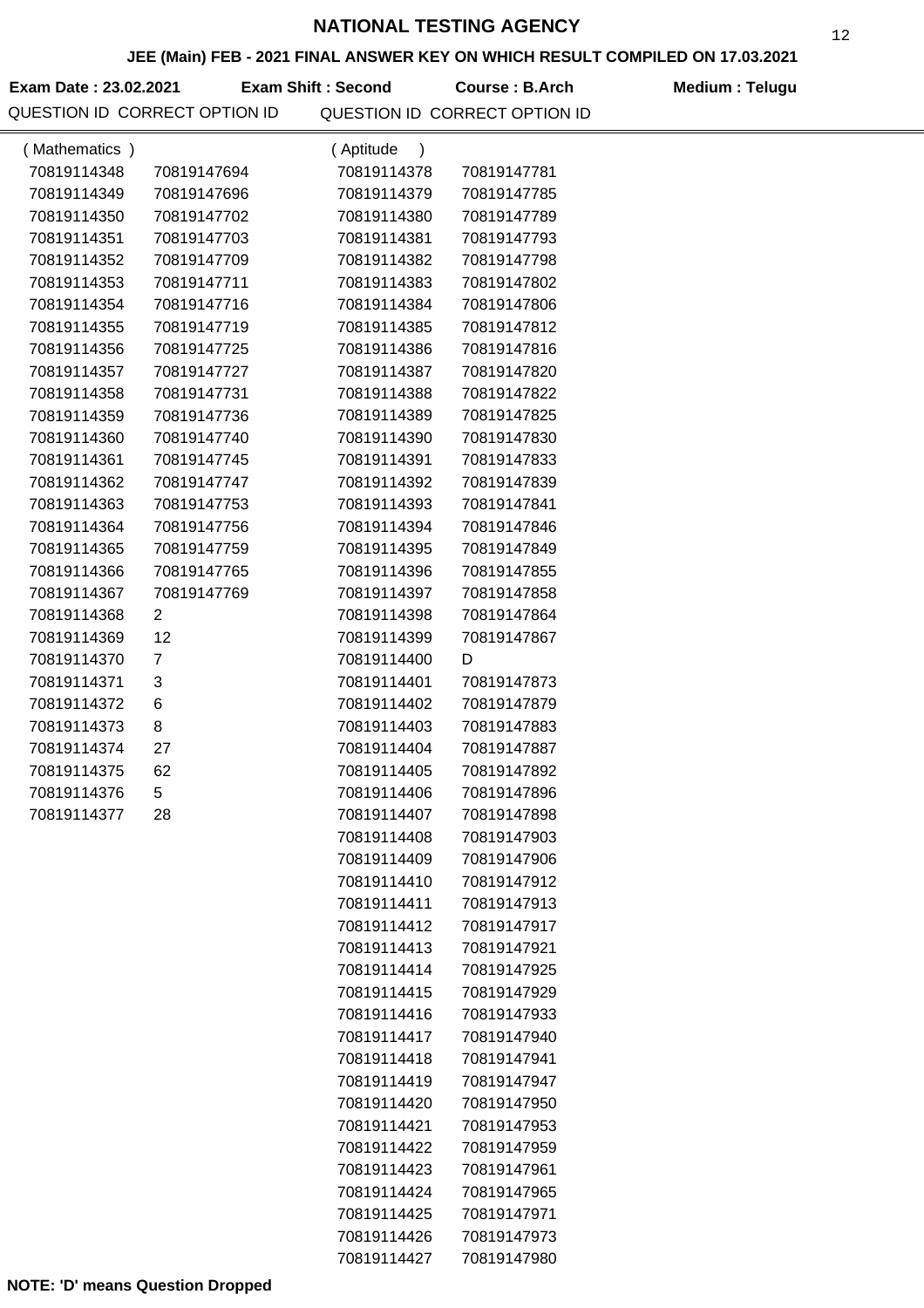### **JEE (Main) FEB - 2021 FINAL ANSWER KEY ON WHICH RESULT COMPILED ON 17.03.2021**

**Exam Date : 23.02.2021 Course : B.Arch Medium : Urdu Exam Shift : Second**

| (Mathematics) |                | (Aptitude)<br>$\rightarrow$ |             |  |
|---------------|----------------|-----------------------------|-------------|--|
| 70819114430   | 70819147984    | 70819114460                 | 70819148071 |  |
| 70819114431   | 70819147986    | 70819114461                 | 70819148075 |  |
| 70819114432   | 70819147992    | 70819114462                 | 70819148079 |  |
| 70819114433   | 70819147993    | 70819114463                 | 70819148083 |  |
| 70819114434   | 70819147999    | 70819114464                 | 70819148088 |  |
| 70819114435   | 70819148001    | 70819114465                 | 70819148092 |  |
| 70819114436   | 70819148006    | 70819114466                 | 70819148096 |  |
| 70819114437   | 70819148009    | 70819114467                 | 70819148102 |  |
| 70819114438   | 70819148015    | 70819114468                 | 70819148106 |  |
| 70819114439   | 70819148017    | 70819114469                 | 70819148110 |  |
| 70819114440   | 70819148021    | 70819114470                 | 70819148112 |  |
| 70819114441   | 70819148026    | 70819114471                 | 70819148115 |  |
| 70819114442   | 70819148030    | 70819114472                 | 70819148120 |  |
| 70819114443   | 70819148035    | 70819114473                 | 70819148123 |  |
| 70819114444   | 70819148037    | 70819114474                 | 70819148129 |  |
| 70819114445   | 70819148043    | 70819114475                 | 70819148131 |  |
| 70819114446   | 70819148046    | 70819114476                 | 70819148136 |  |
| 70819114447   | 70819148049    | 70819114477                 | 70819148139 |  |
| 70819114448   | 70819148055    | 70819114478                 | 70819148145 |  |
| 70819114449   | 70819148059    | 70819114479                 | 70819148148 |  |
| 70819114450   | $\mathbf{2}$   | 70819114480                 | 70819148154 |  |
| 70819114451   | 12             | 70819114481                 | 70819148157 |  |
| 70819114452   | $\overline{7}$ | 70819114482                 | D           |  |
| 70819114453   | 3              | 70819114483                 | 70819148163 |  |
| 70819114454   | 6              | 70819114484                 | 70819148169 |  |
| 70819114455   | 8              | 70819114485                 | 70819148173 |  |
| 70819114456   | 27             | 70819114486                 | 70819148177 |  |
| 70819114457   | 62             | 70819114487                 | 70819148182 |  |
| 70819114458   | 5              | 70819114488                 | 70819148186 |  |
| 70819114459   | 28             | 70819114489                 | 70819148188 |  |
|               |                | 70819114490                 | 70819148193 |  |
|               |                | 70819114491                 | 70819148196 |  |
|               |                | 70819114492                 | 70819148202 |  |
|               |                | 70819114493                 | 70819148203 |  |
|               |                | 70819114494                 | 70819148207 |  |
|               |                | 70819114495                 | 70819148211 |  |
|               |                | 70819114496                 | 70819148215 |  |
|               |                | 70819114497                 | 70819148219 |  |
|               |                | 70819114498                 | 70819148223 |  |
|               |                | 70819114499                 | 70819148230 |  |
|               |                | 70819114500                 | 70819148231 |  |
|               |                | 70819114501                 | 70819148237 |  |
|               |                | 70819114502                 | 70819148240 |  |
|               |                | 70819114503                 | 70819148243 |  |
|               |                | 70819114504                 | 70819148249 |  |
|               |                | 70819114505                 | 70819148251 |  |
|               |                | 70819114506                 | 70819148255 |  |
|               |                | 70819114507                 | 70819148261 |  |
|               |                | 70819114508                 | 70819148263 |  |
|               |                | 70819114509                 | 70819148270 |  |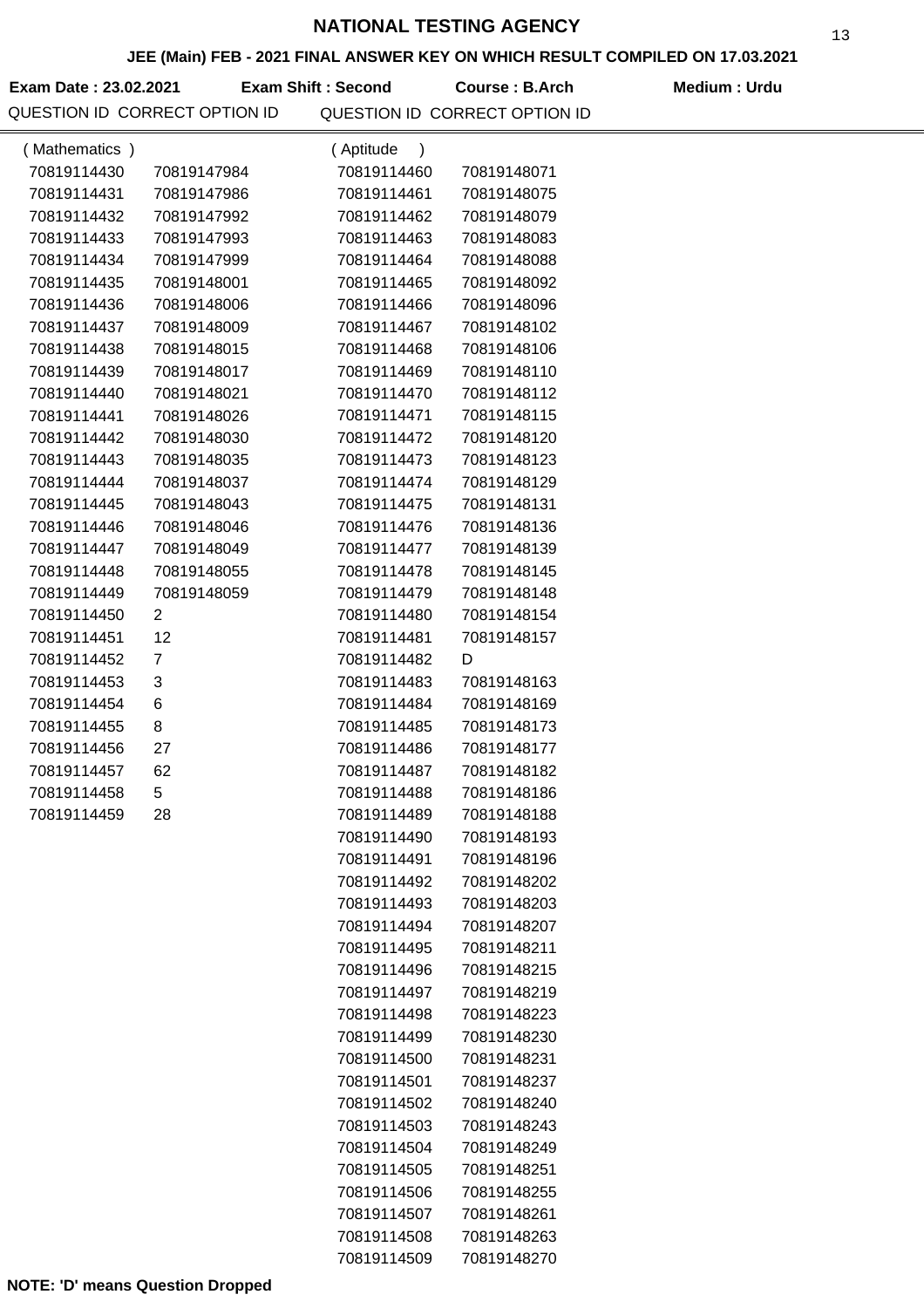## **JEE (Main) FEB - 2021 FINAL ANSWER KEY ON WHICH RESULT COMPILED ON 17.03.2021**

| JEE (MAIN) FEB - 2021 FINAL ANSWER KET ON WHICH RESULT COMPILED ON 17.03.2021 |                               |                            |                               |                               |                         |  |  |
|-------------------------------------------------------------------------------|-------------------------------|----------------------------|-------------------------------|-------------------------------|-------------------------|--|--|
| Exam Date: 23.02.2021                                                         |                               | <b>Exam Shift: Second</b>  | <b>Course: B.Planning</b>     |                               | <b>Medium: Assamese</b> |  |  |
|                                                                               | QUESTION ID CORRECT OPTION ID |                            | QUESTION ID CORRECT OPTION ID | QUESTION ID CORRECT OPTION ID |                         |  |  |
| (Mathematics)                                                                 |                               | (Aptitude<br>$\rightarrow$ |                               | (Planning<br>$\lambda$        |                         |  |  |
| 70819111742                                                                   | 70819138154                   | 70819111772                | 70819138241                   | 70819111822                   | 70819138441             |  |  |
| 70819111743                                                                   | 70819138156                   | 70819111773                | 70819138245                   | 70819111823                   | 70819138446             |  |  |
| 70819111744                                                                   | 70819138162                   | 70819111774                | 70819138249                   | 70819111824                   | 70819138452             |  |  |
| 70819111745                                                                   | 70819138163                   | 70819111775                | 70819138253                   | 70819111825                   | 70819138454             |  |  |
| 70819111746                                                                   | 70819138169                   | 70819111776                | 70819138258                   | 70819111826                   | 70819138457             |  |  |
| 70819111747                                                                   | 70819138171                   | 70819111777                | 70819138262                   | 70819111827                   | 70819138464             |  |  |
| 70819111748                                                                   | 70819138176                   | 70819111778                | 70819138266                   | 70819111828                   | 70819138467             |  |  |
| 70819111749                                                                   | 70819138179                   | 70819111779                | 70819138272                   | 70819111829                   | 70819138470             |  |  |
| 70819111750                                                                   | 70819138185                   | 70819111780                | 70819138276                   | 70819111830                   | 70819138473             |  |  |
| 70819111751                                                                   | 70819138187                   | 70819111781                | 70819138280                   | 70819111831                   | 70819138479             |  |  |
| 70819111752                                                                   | 70819138191                   | 70819111782                | 70819138282                   | 70819111832                   | 70819138483             |  |  |
| 70819111753                                                                   | 70819138196                   | 70819111783                | 70819138285                   | 70819111833                   | 70819138485             |  |  |
| 70819111754                                                                   | 70819138200                   | 70819111784                | 70819138290                   | 70819111834                   | 70819138490             |  |  |
| 70819111755                                                                   | 70819138205                   | 70819111785                | 70819138293                   | 70819111835                   | 70819138496             |  |  |
| 70819111756                                                                   | 70819138207                   | 70819111786                | 70819138299                   | 70819111836                   | 70819138499             |  |  |
| 70819111757                                                                   | 70819138213                   | 70819111787                | 70819138301                   | 70819111837                   | 70819138504             |  |  |
| 70819111758                                                                   | 70819138216                   | 70819111788                | 70819138306                   | 70819111838                   | 70819138507             |  |  |
| 70819111759                                                                   | 70819138219                   | 70819111789                | 70819138309                   | 70819111839                   | 70819138509             |  |  |
| 70819111760                                                                   | 70819138225                   | 70819111790                | 70819138315                   | 70819111840                   | 70819138514             |  |  |
| 70819111761                                                                   | 70819138229                   | 70819111791                | 70819138318                   | 70819111841                   | 70819138519             |  |  |
| 70819111762                                                                   | $\overline{2}$                | 70819111792                | 70819138324                   | 70819111842                   | 70819138524             |  |  |
| 70819111763                                                                   | 12                            | 70819111793                | 70819138327                   | 70819111843                   | 70819138527             |  |  |
| 70819111764                                                                   | $\overline{7}$                | 70819111794                | D                             | 70819111844                   | 70819138530             |  |  |
| 70819111765                                                                   | $\sqrt{3}$                    | 70819111795                | 70819138333                   | 70819111845                   | 70819138533             |  |  |
| 70819111766                                                                   | 6                             | 70819111796                | 70819138339                   | 70819111846                   | 70819138538             |  |  |
| 70819111767                                                                   | $\, 8$                        | 70819111797                | 70819138343                   |                               |                         |  |  |
| 70819111768                                                                   | 27                            | 70819111798                | 70819138347                   |                               |                         |  |  |
| 70819111769                                                                   | 62                            | 70819111799                | 70819138352                   |                               |                         |  |  |
| 70819111770                                                                   | 5                             | 70819111800                | 70819138356                   |                               |                         |  |  |
| 70819111771                                                                   | 28                            | 70819111801                | 70819138358                   |                               |                         |  |  |
|                                                                               |                               | 70819111802                | 70819138363                   |                               |                         |  |  |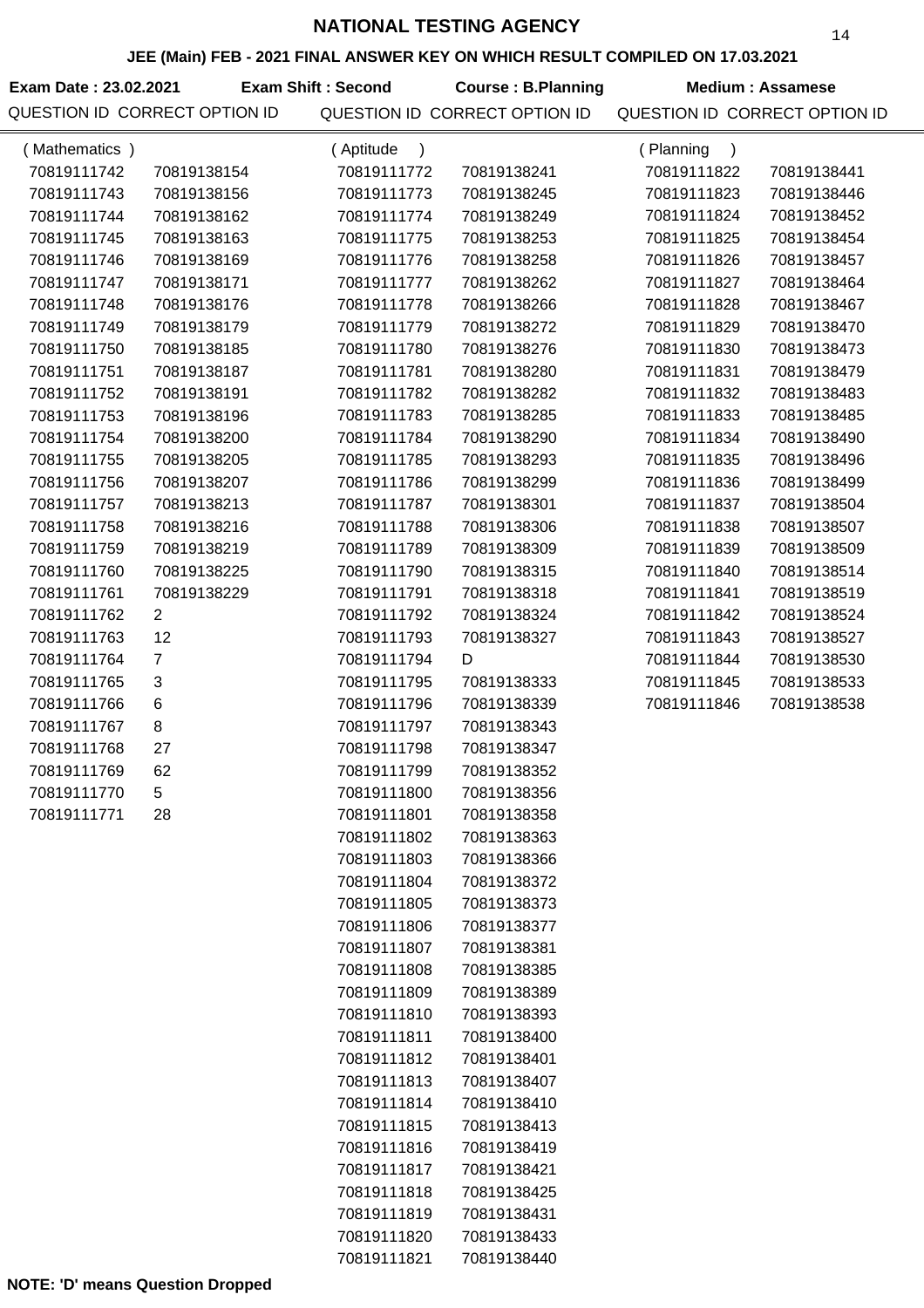## **JEE (Main) FEB - 2021 FINAL ANSWER KEY ON WHICH RESULT COMPILED ON 17.03.2021**

Exam Date : 23.02.2021 **Exam Shift : Second Course : B.Planning Medium : Bengali** 

| (Mathematics) |                | (Aptitude<br>$\lambda$ |             | (Planning<br>$\lambda$ |             |
|---------------|----------------|------------------------|-------------|------------------------|-------------|
| 70819111847   | 70819138544    | 70819111877            | 70819138631 | 70819111927            | 70819138831 |
| 70819111848   | 70819138546    | 70819111878            | 70819138635 | 70819111928            | 70819138836 |
| 70819111849   | 70819138552    | 70819111879            | 70819138639 | 70819111929            | 70819138842 |
| 70819111850   | 70819138553    | 70819111880            | 70819138643 | 70819111930            | 70819138844 |
| 70819111851   | 70819138559    | 70819111881            | 70819138648 | 70819111931            | 70819138847 |
| 70819111852   | 70819138561    | 70819111882            | 70819138652 | 70819111932            | 70819138854 |
| 70819111853   | 70819138566    | 70819111883            | 70819138656 | 70819111933            | 70819138857 |
| 70819111854   | 70819138569    | 70819111884            | 70819138662 | 70819111934            | 70819138860 |
| 70819111855   | 70819138575    | 70819111885            | 70819138666 | 70819111935            | 70819138863 |
| 70819111856   | 70819138577    | 70819111886            | 70819138670 | 70819111936            | 70819138869 |
| 70819111857   | 70819138581    | 70819111887            | 70819138672 | 70819111937            | 70819138873 |
| 70819111858   | 70819138586    | 70819111888            | 70819138675 | 70819111938            | 70819138875 |
| 70819111859   | 70819138590    | 70819111889            | 70819138680 | 70819111939            | 70819138880 |
| 70819111860   | 70819138595    | 70819111890            | 70819138683 | 70819111940            | 70819138886 |
| 70819111861   | 70819138597    | 70819111891            | 70819138689 | 70819111941            | 70819138889 |
| 70819111862   | 70819138603    | 70819111892            | 70819138691 | 70819111942            | 70819138894 |
| 70819111863   | 70819138606    | 70819111893            | 70819138696 | 70819111943            | 70819138897 |
| 70819111864   | 70819138609    | 70819111894            | 70819138699 | 70819111944            | 70819138899 |
| 70819111865   | 70819138615    | 70819111895            | 70819138705 | 70819111945            | 70819138904 |
| 70819111866   | 70819138619    | 70819111896            | 70819138708 | 70819111946            | 70819138909 |
| 70819111867   | $\overline{2}$ | 70819111897            | 70819138714 | 70819111947            | 70819138914 |
| 70819111868   | 12             | 70819111898            | 70819138717 | 70819111948            | 70819138917 |
| 70819111869   | 7              | 70819111899            | D           | 70819111949            | 70819138920 |
| 70819111870   | 3              | 70819111900            | 70819138723 | 70819111950            | 70819138923 |
| 70819111871   | 6              | 70819111901            | 70819138729 | 70819111951            | 70819138928 |
| 70819111872   | 8              | 70819111902            | 70819138733 |                        |             |
| 70819111873   | 27             | 70819111903            | 70819138737 |                        |             |
| 70819111874   | 62             | 70819111904            | 70819138742 |                        |             |
| 70819111875   | 5              | 70819111905            | 70819138746 |                        |             |
| 70819111876   | 28             | 70819111906            | 70819138748 |                        |             |
|               |                | 70819111907            | 70819138753 |                        |             |
|               |                | 70819111908            | 70819138756 |                        |             |
|               |                | 70819111909            | 70819138762 |                        |             |
|               |                | 70819111910            | 70819138763 |                        |             |
|               |                | 70819111911            | 70819138767 |                        |             |
|               |                | 70819111912            | 70819138771 |                        |             |
|               |                | 70819111913            | 70819138775 |                        |             |
|               |                | 70819111914            | 70819138779 |                        |             |
|               |                | 70819111915            | 70819138783 |                        |             |
|               |                | 70819111916            | 70819138790 |                        |             |
|               |                | 70819111917            | 70819138791 |                        |             |
|               |                | 70819111918            | 70819138797 |                        |             |
|               |                | 70819111919            | 70819138800 |                        |             |
|               |                | 70819111920            | 70819138803 |                        |             |
|               |                | 70819111921            | 70819138809 |                        |             |
|               |                | 70819111922            | 70819138811 |                        |             |
|               |                | 70819111923            | 70819138815 |                        |             |
|               |                | 70819111924            | 70819138821 |                        |             |
|               |                | 70819111925            | 70819138823 |                        |             |
|               |                | 70819111926            | 70819138830 |                        |             |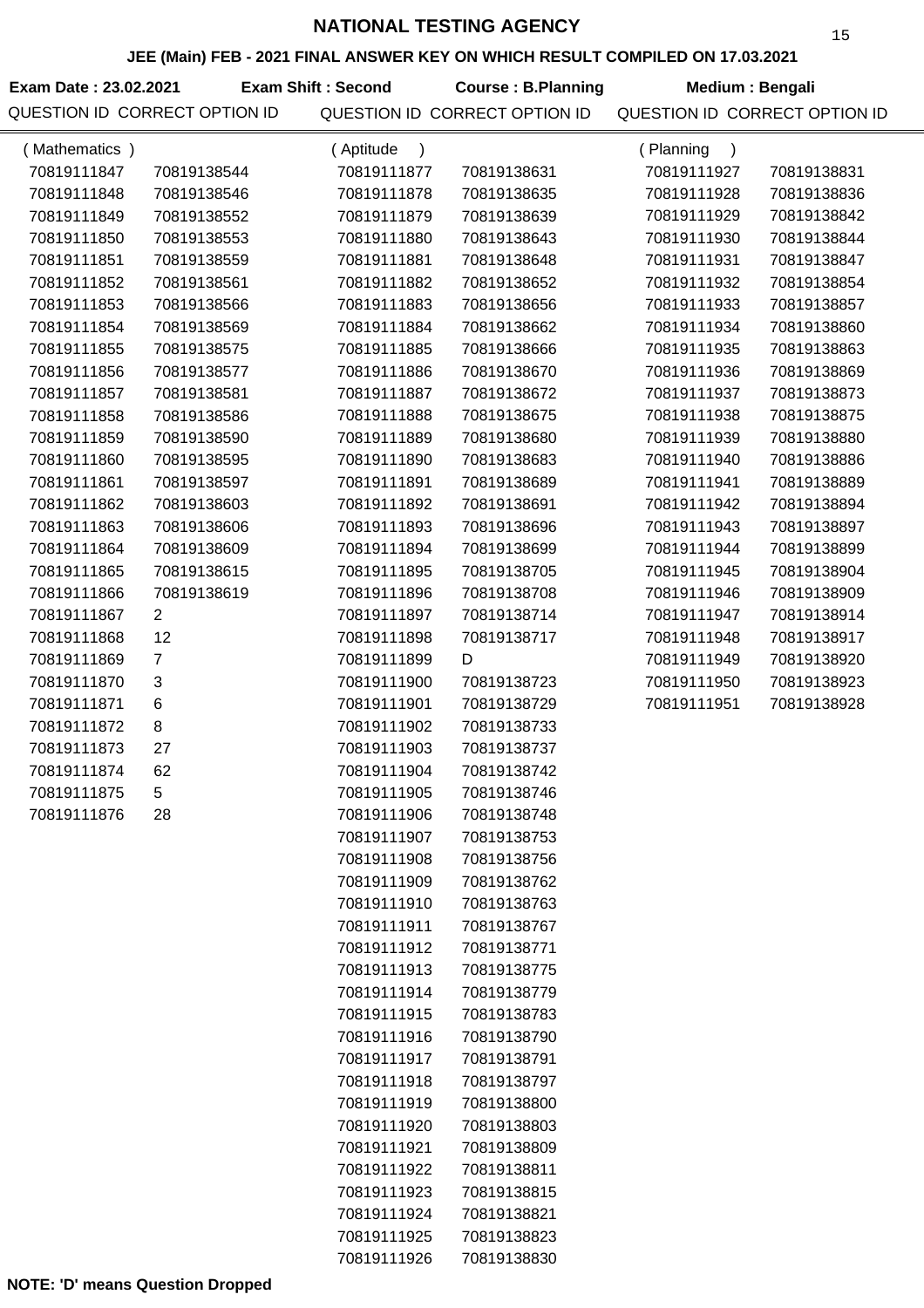## **JEE (Main) FEB - 2021 FINAL ANSWER KEY ON WHICH RESULT COMPILED ON 17.03.2021**

**Exam Date : 23.02.2021 Exam Shift : Second Course : B.Planning Medium : English** QUESTION ID CORRECT OPTION ID QUESTION ID CORRECT OPTION ID QUESTION ID CORRECT OPTION ID

| (Mathematics) |                           | (Aptitude<br>$\lambda$ |             | (Planning<br>$\lambda$ |             |
|---------------|---------------------------|------------------------|-------------|------------------------|-------------|
| 70819113002   | 70819142834               | 70819113032            | 70819142921 | 70819113082            | 70819143121 |
| 70819113003   | 70819142836               | 70819113033            | 70819142925 | 70819113083            | 70819143126 |
| 70819113004   | 70819142842               | 70819113034            | 70819142929 | 70819113084            | 70819143132 |
| 70819113005   | 70819142843               | 70819113035            | 70819142933 | 70819113085            | 70819143134 |
| 70819113006   | 70819142849               | 70819113036            | 70819142938 | 70819113086            | 70819143137 |
| 70819113007   | 70819142851               | 70819113037            | 70819142942 | 70819113087            | 70819143144 |
| 70819113008   | 70819142856               | 70819113038            | 70819142946 | 70819113088            | 70819143147 |
| 70819113009   | 70819142859               | 70819113039            | 70819142952 | 70819113089            | 70819143150 |
| 70819113010   | 70819142865               | 70819113040            | 70819142956 | 70819113090            | 70819143153 |
| 70819113011   | 70819142867               | 70819113041            | 70819142960 | 70819113091            | 70819143159 |
| 70819113012   | 70819142871               | 70819113042            | 70819142962 | 70819113092            | 70819143163 |
| 70819113013   | 70819142876               | 70819113043            | 70819142965 | 70819113093            | 70819143165 |
| 70819113014   | 70819142880               | 70819113044            | 70819142970 | 70819113094            | 70819143170 |
| 70819113015   | 70819142885               | 70819113045            | 70819142973 | 70819113095            | 70819143176 |
| 70819113016   | 70819142887               | 70819113046            | 70819142979 | 70819113096            | 70819143179 |
| 70819113017   | 70819142893               | 70819113047            | 70819142981 | 70819113097            | 70819143184 |
| 70819113018   | 70819142896               | 70819113048            | 70819142986 | 70819113098            | 70819143187 |
| 70819113019   | 70819142899               | 70819113049            | 70819142989 | 70819113099            | 70819143189 |
| 70819113020   | 70819142905               | 70819113050            | 70819142995 | 70819113100            | 70819143194 |
| 70819113021   | 70819142909               | 70819113051            | 70819142998 | 70819113101            | 70819143199 |
| 70819113022   | $\overline{2}$            | 70819113052            | 70819143004 | 70819113102            | 70819143204 |
| 70819113023   | 12                        | 70819113053            | 70819143007 | 70819113103            | 70819143207 |
| 70819113024   | $\overline{7}$            | 70819113054            | D           | 70819113104            | 70819143210 |
| 70819113025   | $\ensuremath{\mathsf{3}}$ | 70819113055            | 70819143013 | 70819113105            | 70819143213 |
| 70819113026   | $\,6$                     | 70819113056            | 70819143019 | 70819113106            | 70819143218 |
| 70819113027   | 8                         | 70819113057            | 70819143023 |                        |             |
| 70819113028   | 27                        | 70819113058            | 70819143027 |                        |             |
| 70819113029   | 62                        | 70819113059            | 70819143032 |                        |             |
| 70819113030   | 5                         | 70819113060            | 70819143036 |                        |             |
| 70819113031   | 28                        | 70819113061            | 70819143038 |                        |             |
|               |                           | 70819113062            | 70819143043 |                        |             |
|               |                           | 70819113063            | 70819143046 |                        |             |
|               |                           | 70819113064            | 70819143052 |                        |             |
|               |                           | 70819113065            | 70819143053 |                        |             |
|               |                           | 70819113066            | 70819143057 |                        |             |
|               |                           | 70819113067            | 70819143061 |                        |             |
|               |                           | 70819113068            | 70819143065 |                        |             |
|               |                           | 70819113069            | 70819143069 |                        |             |
|               |                           | 70819113070            | 70819143073 |                        |             |
|               |                           | 70819113071            | 70819143080 |                        |             |
|               |                           | 70819113072            | 70819143081 |                        |             |
|               |                           | 70819113073            | 70819143087 |                        |             |
|               |                           | 70819113074            | 70819143090 |                        |             |
|               |                           | 70819113075            | 70819143093 |                        |             |
|               |                           | 70819113076            | 70819143099 |                        |             |
|               |                           | 70819113077            | 70819143101 |                        |             |
|               |                           | 70819113078            | 70819143105 |                        |             |
|               |                           | 70819113079            | 70819143111 |                        |             |
|               |                           | 70819113080            | 70819143113 |                        |             |
|               |                           | 70819113081            | 70819143120 |                        |             |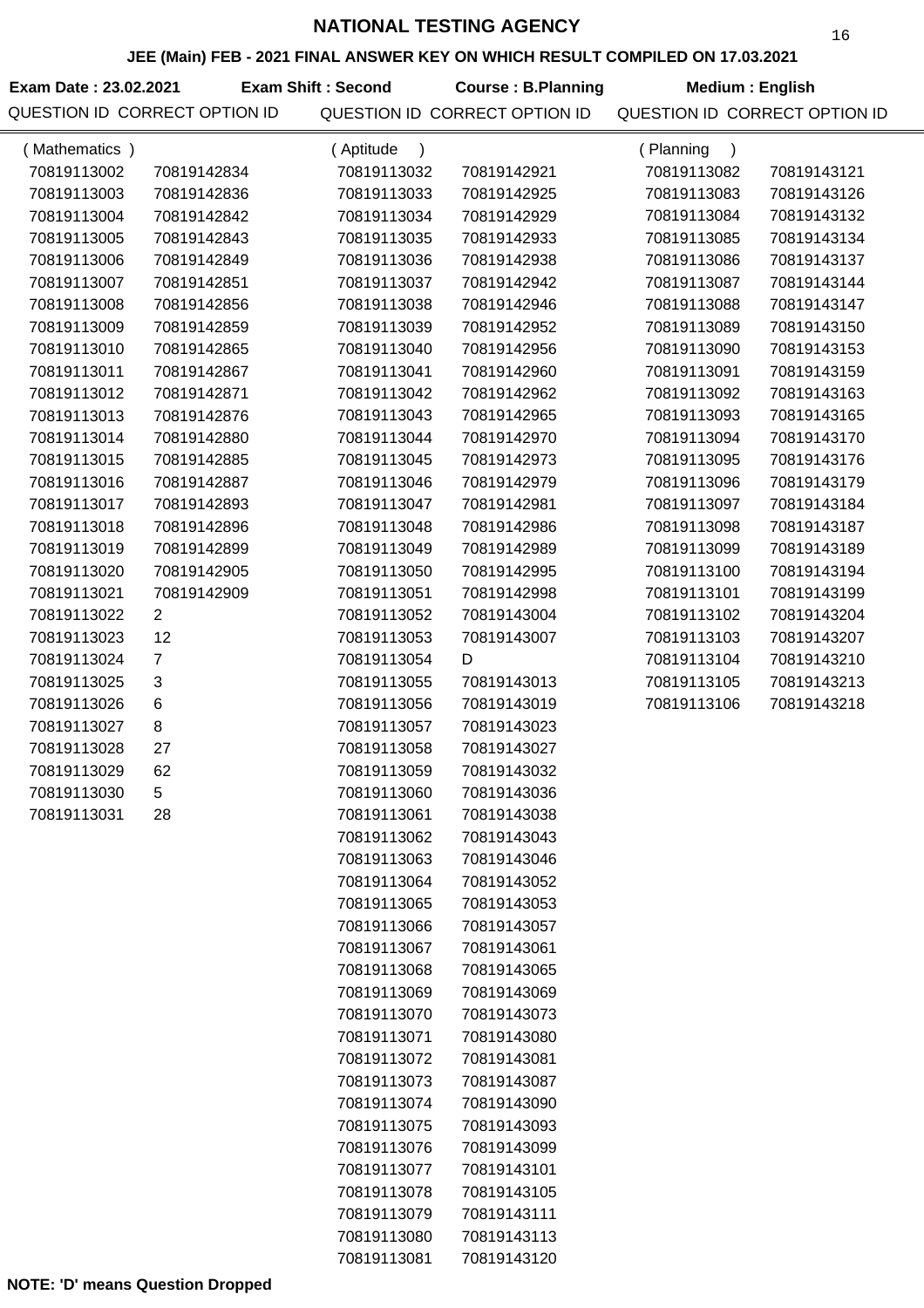| JEE (Main) FEB - 2021 FINAL ANSWER KEY ON WHICH RESULT COMPILED ON 17.03.2021 |                               |                           |                               |                               |             |  |
|-------------------------------------------------------------------------------|-------------------------------|---------------------------|-------------------------------|-------------------------------|-------------|--|
| Exam Date: 23.02.2021                                                         |                               | <b>Exam Shift: Second</b> | <b>Course: B.Planning</b>     | Medium : Gujarati             |             |  |
|                                                                               | QUESTION ID CORRECT OPTION ID |                           | QUESTION ID CORRECT OPTION ID | QUESTION ID CORRECT OPTION ID |             |  |
| (Mathematics)                                                                 |                               | (Aptitude<br>$\lambda$    |                               | (Planning<br>$\rightarrow$    |             |  |
| 70819111952                                                                   | 70819138934                   | 70819111982               | 70819139021                   | 70819112032                   | 70819139221 |  |
| 70819111953                                                                   | 70819138936                   | 70819111983               | 70819139025                   | 70819112033                   | 70819139226 |  |
| 70819111954                                                                   | 70819138942                   | 70819111984               | 70819139029                   | 70819112034                   | 70819139232 |  |
| 70819111955                                                                   | 70819138943                   | 70819111985               | 70819139033                   | 70819112035                   | 70819139234 |  |
| 70819111956                                                                   | 70819138949                   | 70819111986               | 70819139038                   | 70819112036                   | 70819139237 |  |
| 70819111957                                                                   | 70819138951                   | 70819111987               | 70819139042                   | 70819112037                   | 70819139244 |  |
| 70819111958                                                                   | 70819138956                   | 70819111988               | 70819139046                   | 70819112038                   | 70819139247 |  |
| 70819111959                                                                   | 70819138959                   | 70819111989               | 70819139052                   | 70819112039                   | 70819139250 |  |
| 70819111960                                                                   | 70819138965                   | 70819111990               | 70819139056                   | 70819112040                   | 70819139253 |  |
| 70819111961                                                                   | 70819138967                   | 70819111991               | 70819139060                   | 70819112041                   | 70819139259 |  |
| 70819111962                                                                   | 70819138971                   | 70819111992               | 70819139062                   | 70819112042                   | 70819139263 |  |
| 70819111963                                                                   | 70819138976                   | 70819111993               | 70819139065                   | 70819112043                   | 70819139265 |  |
| 70819111964                                                                   | 70819138980                   | 70819111994               | 70819139070                   | 70819112044                   | 70819139270 |  |
| 70819111965                                                                   | 70819138985                   | 70819111995               | 70819139073                   | 70819112045                   | 70819139276 |  |
| 70819111966                                                                   | 70819138987                   | 70819111996               | 70819139079                   | 70819112046                   | 70819139279 |  |
| 70819111967                                                                   | 70819138993                   | 70819111997               | 70819139081                   | 70819112047                   | 70819139284 |  |
| 70819111968                                                                   | 70819138996                   | 70819111998               | 70819139086                   | 70819112048                   | 70819139287 |  |
| 70819111969                                                                   | 70819138999                   | 70819111999               | 70819139089                   | 70819112049                   | 70819139289 |  |
| 70819111970                                                                   | 70819139005                   | 70819112000               | 70819139095                   | 70819112050                   | 70819139294 |  |
| 70819111971                                                                   | 70819139009                   | 70819112001               | 70819139098                   | 70819112051                   | 70819139299 |  |
| 70819111972                                                                   | 2                             | 70819112002               | 70819139104                   | 70819112052                   | 70819139304 |  |
| 70819111973                                                                   | 12                            | 70819112003               | 70819139107                   | 70819112053                   | 70819139307 |  |
| 70819111974                                                                   | $\overline{7}$                | 70819112004               | D                             | 70819112054                   | 70819139310 |  |
| 70819111975                                                                   | $\sqrt{3}$                    | 70819112005               | 70819139113                   | 70819112055                   | 70819139313 |  |
| 70819111976                                                                   | 6                             | 70819112006               | 70819139119                   | 70819112056                   | 70819139318 |  |
| 70819111977                                                                   | 8                             | 70819112007               | 70819139123                   |                               |             |  |
| 70819111978                                                                   | 27                            | 70819112008               | 70819139127                   |                               |             |  |

70819111979 62 70819111980 5 70819111981 28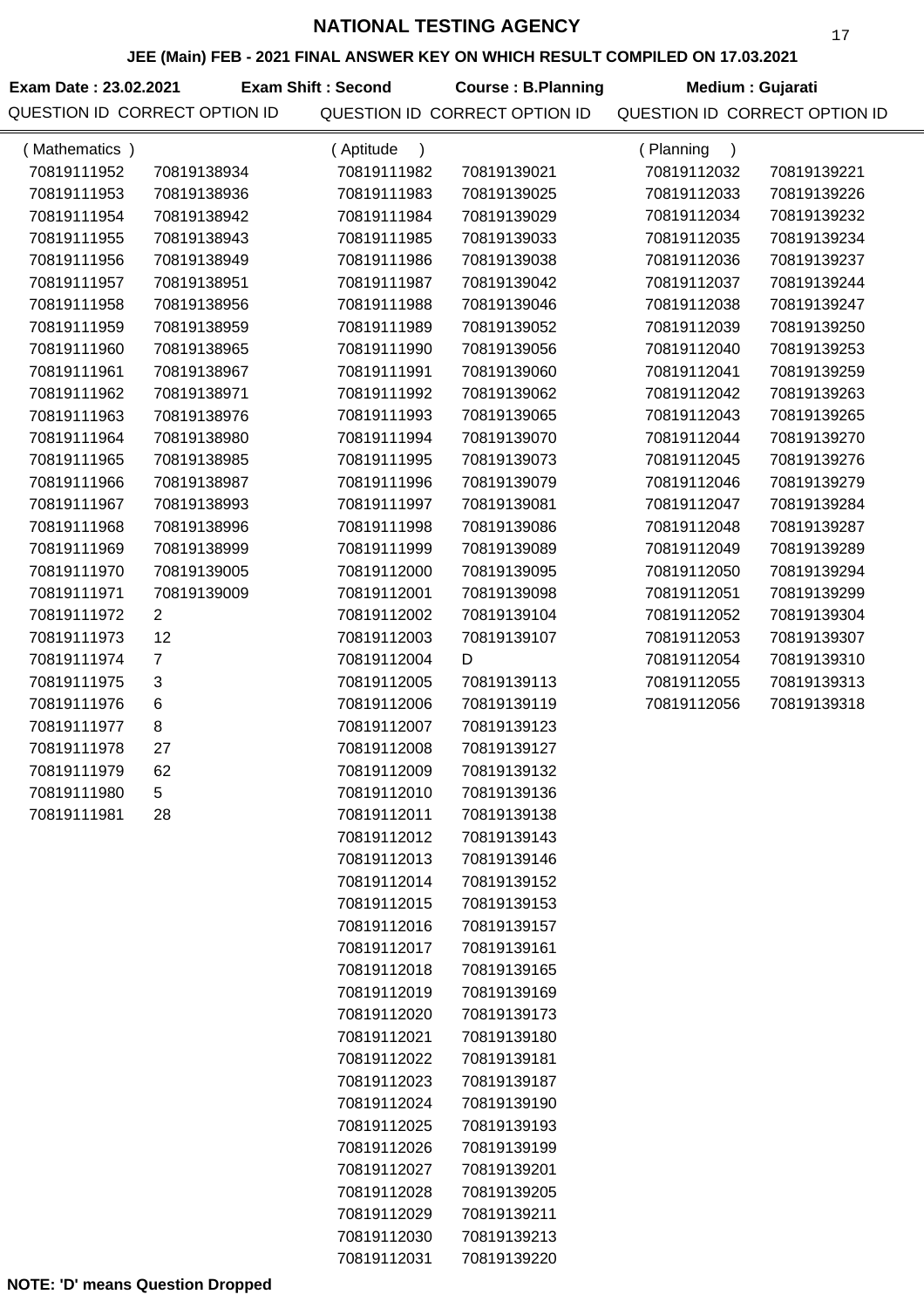### **JEE (Main) FEB - 2021 FINAL ANSWER KEY ON WHICH RESULT COMPILED ON 17.03.2021**

**Exam Date : 23.02.2021 Exam Shift : Second Course : B.Planning Medium : Hindi** QUESTION ID CORRECT OPTION ID QUESTION ID CORRECT OPTION ID QUESTION ID CORRECT OPTION ID

| (Mathematics) |                | (Aptitude<br>$\lambda$ |             | (Planning<br>$\lambda$ |             |
|---------------|----------------|------------------------|-------------|------------------------|-------------|
| 70819112897   | 70819142444    | 70819112927            | 70819142531 | 70819112977            | 70819142731 |
| 70819112898   | 70819142446    | 70819112928            | 70819142535 | 70819112978            | 70819142736 |
| 70819112899   | 70819142452    | 70819112929            | 70819142539 | 70819112979            | 70819142742 |
| 70819112900   | 70819142453    | 70819112930            | 70819142543 | 70819112980            | 70819142744 |
| 70819112901   | 70819142459    | 70819112931            | 70819142548 | 70819112981            | 70819142747 |
| 70819112902   | 70819142461    | 70819112932            | 70819142552 | 70819112982            | 70819142754 |
| 70819112903   | 70819142466    | 70819112933            | 70819142556 | 70819112983            | 70819142757 |
| 70819112904   | 70819142469    | 70819112934            | 70819142562 | 70819112984            | 70819142760 |
| 70819112905   | 70819142475    | 70819112935            | 70819142566 | 70819112985            | 70819142763 |
| 70819112906   | 70819142477    | 70819112936            | 70819142570 | 70819112986            | 70819142769 |
| 70819112907   | 70819142481    | 70819112937            | 70819142572 | 70819112987            | 70819142773 |
| 70819112908   | 70819142486    | 70819112938            | 70819142575 | 70819112988            | 70819142775 |
| 70819112909   | 70819142490    | 70819112939            | 70819142580 | 70819112989            | 70819142780 |
| 70819112910   | 70819142495    | 70819112940            | 70819142583 | 70819112990            | 70819142786 |
| 70819112911   | 70819142497    | 70819112941            | 70819142589 | 70819112991            | 70819142789 |
| 70819112912   | 70819142503    | 70819112942            | 70819142591 | 70819112992            | 70819142794 |
| 70819112913   | 70819142506    | 70819112943            | 70819142596 | 70819112993            | 70819142797 |
| 70819112914   | 70819142509    | 70819112944            | 70819142599 | 70819112994            | 70819142799 |
| 70819112915   | 70819142515    | 70819112945            | 70819142605 | 70819112995            | 70819142804 |
| 70819112916   | 70819142519    | 70819112946            | 70819142608 | 70819112996            | 70819142809 |
| 70819112917   | 2              | 70819112947            | 70819142614 | 70819112997            | 70819142814 |
| 70819112918   | 12             | 70819112948            | 70819142617 | 70819112998            | 70819142817 |
| 70819112919   | $\overline{7}$ | 70819112949            | D           | 70819112999            | 70819142820 |
| 70819112920   | 3              | 70819112950            | 70819142623 | 70819113000            | 70819142823 |
| 70819112921   | 6              | 70819112951            | 70819142629 | 70819113001            | 70819142828 |
| 70819112922   | 8              | 70819112952            | 70819142633 |                        |             |
| 70819112923   | 27             | 70819112953            | 70819142637 |                        |             |
| 70819112924   | 62             | 70819112954            | 70819142642 |                        |             |
| 70819112925   | 5              | 70819112955            | 70819142646 |                        |             |
| 70819112926   | 28             | 70819112956            | 70819142648 |                        |             |
|               |                | 70819112957            | 70819142653 |                        |             |
|               |                | 70819112958            | 70819142656 |                        |             |
|               |                | 70819112959            | 70819142662 |                        |             |
|               |                | 70819112960            | 70819142663 |                        |             |
|               |                | 70819112961            | 70819142667 |                        |             |
|               |                | 70819112962            | 70819142671 |                        |             |
|               |                | 70819112963            | 70819142675 |                        |             |
|               |                | 70819112964            | 70819142679 |                        |             |
|               |                | 70819112965            | 70819142683 |                        |             |
|               |                | 70819112966            | 70819142690 |                        |             |
|               |                | 70819112967            | 70819142691 |                        |             |
|               |                | 70819112968            | 70819142697 |                        |             |
|               |                | 70819112969            | 70819142700 |                        |             |
|               |                | 70819112970            | 70819142703 |                        |             |
|               |                | 70819112971            | 70819142709 |                        |             |
|               |                | 70819112972            | 70819142711 |                        |             |
|               |                | 70819112973            | 70819142715 |                        |             |
|               |                | 70819112974            | 70819142721 |                        |             |
|               |                | 70819112975            | 70819142723 |                        |             |
|               |                | 70819112976            | 70819142730 |                        |             |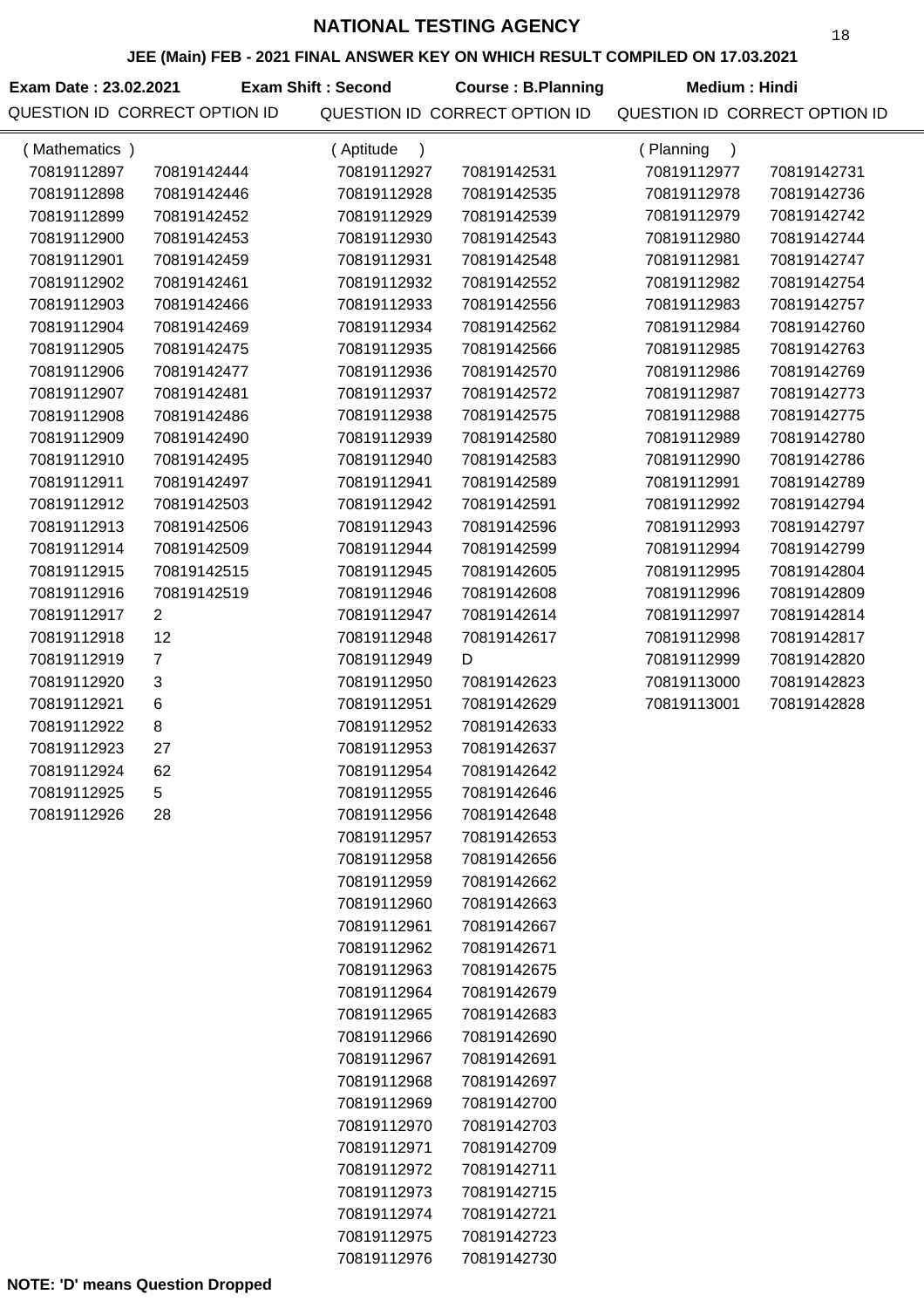#### **JEE (Main) FEB - 2021 FINAL ANSWER KEY ON WHICH RESULT COMPILED ON 17.03.2021**

| JEE (Main) FEB - 2021 FINAL ANSWER KEY ON WHICH RESULT COMPILED ON 17.03.2021 |                               |                           |                               |                               |                        |  |
|-------------------------------------------------------------------------------|-------------------------------|---------------------------|-------------------------------|-------------------------------|------------------------|--|
| Exam Date: 23.02.2021                                                         |                               | <b>Exam Shift: Second</b> | <b>Course: B.Planning</b>     |                               | <b>Medium: Kannada</b> |  |
|                                                                               | QUESTION ID CORRECT OPTION ID |                           | QUESTION ID CORRECT OPTION ID | QUESTION ID CORRECT OPTION ID |                        |  |
| (Mathematics)                                                                 |                               | (Aptitude<br>$\lambda$    |                               | (Planning<br>$\lambda$        |                        |  |
| 70819112057                                                                   | 70819139324                   | 70819112087               | 70819139411                   | 70819112137                   | 70819139611            |  |
| 70819112058                                                                   | 70819139326                   | 70819112088               | 70819139415                   | 70819112138                   | 70819139616            |  |
| 70819112059                                                                   | 70819139332                   | 70819112089               | 70819139419                   | 70819112139                   | 70819139622            |  |
| 70819112060                                                                   | 70819139333                   | 70819112090               | 70819139423                   | 70819112140                   | 70819139624            |  |
| 70819112061                                                                   | 70819139339                   | 70819112091               | 70819139428                   | 70819112141                   | 70819139627            |  |
| 70819112062                                                                   | 70819139341                   | 70819112092               | 70819139432                   | 70819112142                   | 70819139634            |  |
| 70819112063                                                                   | 70819139346                   | 70819112093               | 70819139436                   | 70819112143                   | 70819139637            |  |
| 70819112064                                                                   | 70819139349                   | 70819112094               | 70819139442                   | 70819112144                   | 70819139640            |  |
| 70819112065                                                                   | 70819139355                   | 70819112095               | 70819139446                   | 70819112145                   | 70819139643            |  |
| 70819112066                                                                   | 70819139357                   | 70819112096               | 70819139450                   | 70819112146                   | 70819139649            |  |
| 70819112067                                                                   | 70819139361                   | 70819112097               | 70819139452                   | 70819112147                   | 70819139653            |  |
| 70819112068                                                                   | 70819139366                   | 70819112098               | 70819139455                   | 70819112148                   | 70819139655            |  |
| 70819112069                                                                   | 70819139370                   | 70819112099               | 70819139460                   | 70819112149                   | 70819139660            |  |
| 70819112070                                                                   | 70819139375                   | 70819112100               | 70819139463                   | 70819112150                   | 70819139666            |  |
| 70819112071                                                                   | 70819139377                   | 70819112101               | 70819139469                   | 70819112151                   | 70819139669            |  |
| 70819112072                                                                   | 70819139383                   | 70819112102               | 70819139471                   | 70819112152                   | 70819139674            |  |
| 70819112073                                                                   | 70819139386                   | 70819112103               | 70819139476                   | 70819112153                   | 70819139677            |  |
| 70819112074                                                                   | 70819139389                   | 70819112104               | 70819139479                   | 70819112154                   | 70819139679            |  |
| 70819112075                                                                   | 70819139395                   | 70819112105               | 70819139485                   | 70819112155                   | 70819139684            |  |
| 70819112076                                                                   | 70819139399                   | 70819112106               | 70819139488                   | 70819112156                   | 70819139689            |  |
| 70819112077                                                                   | $\overline{2}$                | 70819112107               | 70819139494                   | 70819112157                   | 70819139694            |  |
| 70819112078                                                                   | 12                            | 70819112108               | 70819139497                   | 70819112158                   | 70819139697            |  |
| 70819112079                                                                   | $\overline{7}$                | 70819112109               | D                             | 70819112159                   | 70819139700            |  |
| 70819112080                                                                   | 3                             | 70819112110               | 70819139503                   | 70819112160                   | 70819139703            |  |
| 70819112081                                                                   | 6                             | 70819112111               | 70819139509                   | 70819112161                   | 70819139708            |  |
| 70819112082                                                                   | 8                             | 70819112112               | 70819139513                   |                               |                        |  |
| 70819112083                                                                   | 27                            | 70819112113               | 70819139517                   |                               |                        |  |
| 70819112084                                                                   | 62                            | 70819112114               | 70819139522                   |                               |                        |  |
| 70819112085                                                                   | 5                             | 70819112115               | 70819139526                   |                               |                        |  |
| 70819112086                                                                   | 28                            | 70819112116               | 70819139528                   |                               |                        |  |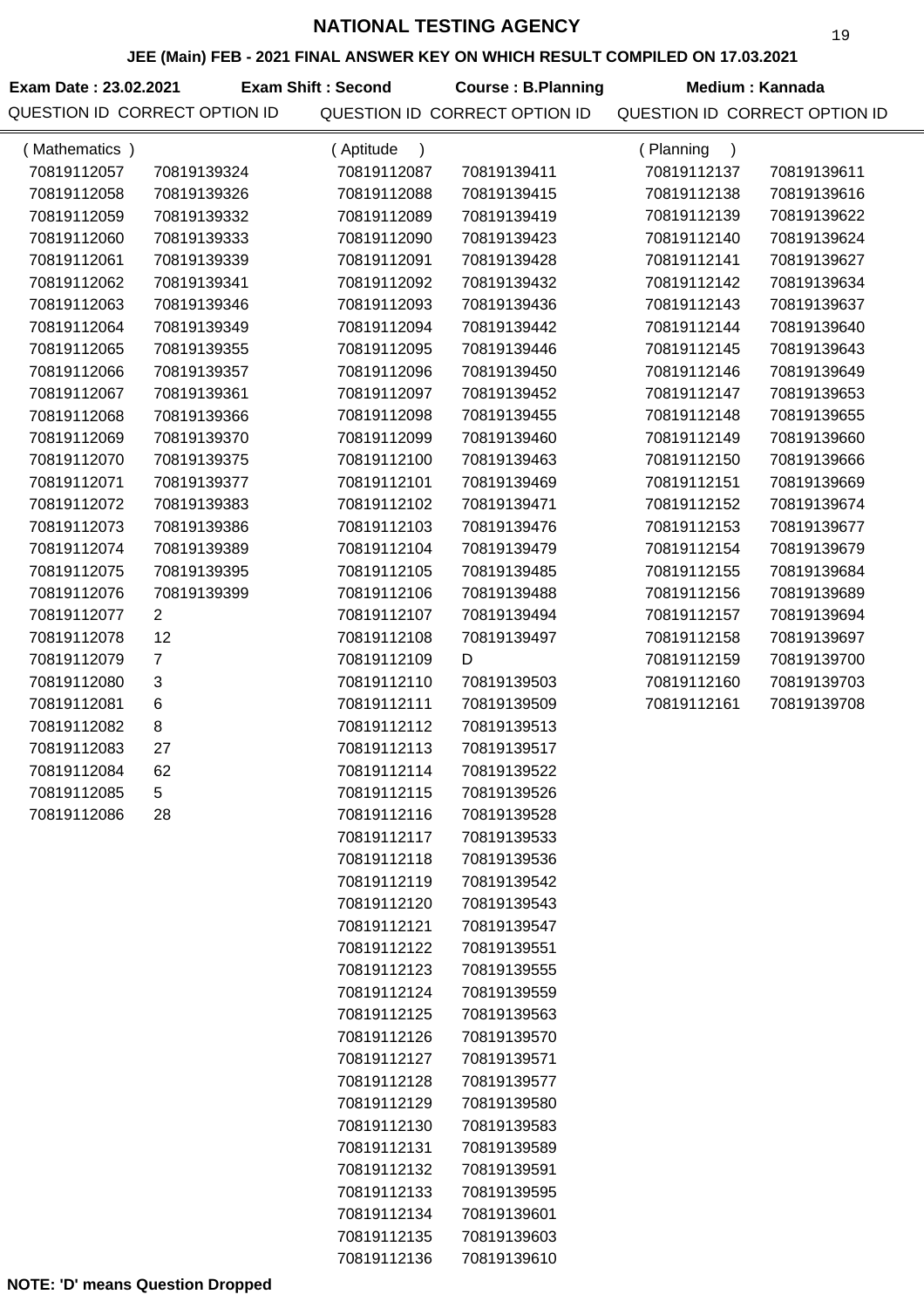### **JEE (Main) FEB - 2021 FINAL ANSWER KEY ON WHICH RESULT COMPILED ON 17.03.2021**

| Exam Date: 23.02.2021         | Exam S |
|-------------------------------|--------|
| QUESTION ID CORRECT OPTION ID |        |

**Course : B.Planning Medium : Malayalam Exam Shift : Second**

| (Mathematics) |                | (Aptitude   |             | (Planning<br>$\lambda$ |             |
|---------------|----------------|-------------|-------------|------------------------|-------------|
| 70819112267   | 70819140104    | 70819112297 | 70819140191 | 70819112347            | 70819140391 |
| 70819112268   | 70819140106    | 70819112298 | 70819140195 | 70819112348            | 70819140396 |
| 70819112269   | 70819140112    | 70819112299 | 70819140199 | 70819112349            | 70819140402 |
| 70819112270   | 70819140113    | 70819112300 | 70819140203 | 70819112350            | 70819140404 |
| 70819112271   | 70819140119    | 70819112301 | 70819140208 | 70819112351            | 70819140407 |
| 70819112272   | 70819140121    | 70819112302 | 70819140212 | 70819112352            | 70819140414 |
| 70819112273   | 70819140126    | 70819112303 | 70819140216 | 70819112353            | 70819140417 |
| 70819112274   | 70819140129    | 70819112304 | 70819140222 | 70819112354            | 70819140420 |
| 70819112275   | 70819140135    | 70819112305 | 70819140226 | 70819112355            | 70819140423 |
| 70819112276   | 70819140137    | 70819112306 | 70819140230 | 70819112356            | 70819140429 |
| 70819112277   | 70819140141    | 70819112307 | 70819140232 | 70819112357            | 70819140433 |
| 70819112278   | 70819140146    | 70819112308 | 70819140235 | 70819112358            | 70819140435 |
| 70819112279   | 70819140150    | 70819112309 | 70819140240 | 70819112359            | 70819140440 |
| 70819112280   | 70819140155    | 70819112310 | 70819140243 | 70819112360            | 70819140446 |
| 70819112281   | 70819140157    | 70819112311 | 70819140249 | 70819112361            | 70819140449 |
| 70819112282   | 70819140163    | 70819112312 | 70819140251 | 70819112362            | 70819140454 |
| 70819112283   | 70819140166    | 70819112313 | 70819140256 | 70819112363            | 70819140457 |
| 70819112284   | 70819140169    | 70819112314 | 70819140259 | 70819112364            | 70819140459 |
| 70819112285   | 70819140175    | 70819112315 | 70819140265 | 70819112365            | 70819140464 |
| 70819112286   | 70819140179    | 70819112316 | 70819140268 | 70819112366            | 70819140469 |
| 70819112287   | $\overline{2}$ | 70819112317 | 70819140274 | 70819112367            | 70819140474 |
| 70819112288   | 12             | 70819112318 | 70819140277 | 70819112368            | 70819140477 |
| 70819112289   | $\overline{7}$ | 70819112319 | D           | 70819112369            | 70819140480 |
| 70819112290   | 3              | 70819112320 | 70819140283 | 70819112370            | 70819140483 |
| 70819112291   | 6              | 70819112321 | 70819140289 | 70819112371            | 70819140488 |
| 70819112292   | 8              | 70819112322 | 70819140293 |                        |             |
| 70819112293   | 27             | 70819112323 | 70819140297 |                        |             |
| 70819112294   | 62             | 70819112324 | 70819140302 |                        |             |
| 70819112295   | 5              | 70819112325 | 70819140306 |                        |             |
| 70819112296   | 28             | 70819112326 | 70819140308 |                        |             |
|               |                | 70819112327 | 70819140313 |                        |             |
|               |                | 70819112328 | 70819140316 |                        |             |
|               |                | 70819112329 | 70819140322 |                        |             |
|               |                | 70819112330 | 70819140323 |                        |             |
|               |                | 70819112331 | 70819140327 |                        |             |
|               |                | 70819112332 | 70819140331 |                        |             |
|               |                | 70819112333 | 70819140335 |                        |             |
|               |                | 70819112334 | 70819140339 |                        |             |
|               |                | 70819112335 | 70819140343 |                        |             |
|               |                | 70819112336 | 70819140350 |                        |             |
|               |                | 70819112337 | 70819140351 |                        |             |
|               |                | 70819112338 | 70819140357 |                        |             |
|               |                | 70819112339 | 70819140360 |                        |             |
|               |                | 70819112340 | 70819140363 |                        |             |
|               |                | 70819112341 | 70819140369 |                        |             |
|               |                | 70819112342 | 70819140371 |                        |             |
|               |                | 70819112343 | 70819140375 |                        |             |
|               |                | 70819112344 | 70819140381 |                        |             |
|               |                | 70819112345 | 70819140383 |                        |             |
|               |                | 70819112346 | 70819140390 |                        |             |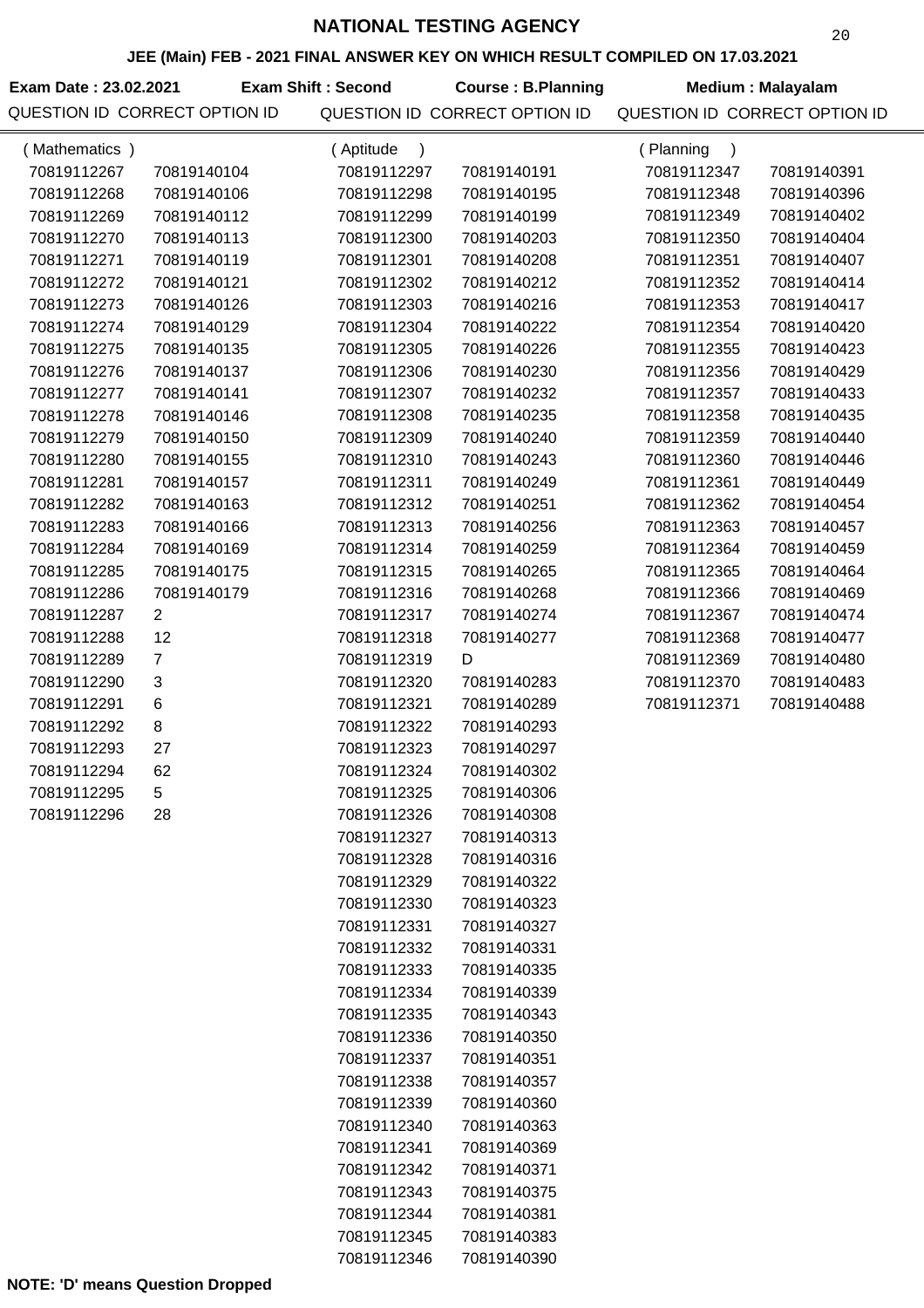#### **JEE (Main) FEB - 2021 FINAL ANSWER KEY ON WHICH RESULT COMPILED ON 17.03.2021**

| Exam Date: 23.02.2021 |                               | <b>Exam Shift: Second</b> | <b>Course: B.Planning</b>     | Medium: Marathi               |             |
|-----------------------|-------------------------------|---------------------------|-------------------------------|-------------------------------|-------------|
|                       | QUESTION ID CORRECT OPTION ID |                           | QUESTION ID CORRECT OPTION ID | QUESTION ID CORRECT OPTION ID |             |
| (Mathematics)         |                               | Aptitude                  |                               | Planning                      |             |
| 70819112162           | 70819139714                   | 70819112192               | 70819139801                   | 70819112242                   | 70819140001 |
| 70819112163           | 70819139716                   | 70819112193               | 70819139805                   | 70819112243                   | 70819140006 |
| 70819112164           | 70819139722                   | 70819112194               | 70819139809                   | 70819112244                   | 70819140012 |
| 70819112165           | 70819139723                   | 70819112195               | 70819139813                   | 70819112245                   | 70819140014 |
| 70819112166           | 70819139729                   | 70819112196               | 70819139818                   | 70819112246                   | 70819140017 |
| 70819112167           | 70819139731                   | 70819112197               | 70819139822                   | 70819112247                   | 70819140024 |
| 70819112168           | 70819139736                   | 70819112198               | 70819139826                   | 70819112248                   | 70819140027 |
| 70819112169           | 70819139739                   | 70819112199               | 70819139832                   | 70819112249                   | 70819140030 |
| 70819112170           | 70819139745                   | 70819112200               | 70819139836                   | 70819112250                   | 70819140033 |
| 70819112171           | 70819139747                   | 70819112201               | 70819139840                   | 70819112251                   | 70819140039 |
| 70819112172           | 70819139751                   | 70819112202               | 70819139842                   | 70819112252                   | 70819140043 |
| 70819112173           | 70819139756                   | 70819112203               | 70819139845                   | 70819112253                   | 70819140045 |
| 70819112174           | 70819139760                   | 70819112204               | 70819139850                   | 70819112254                   | 70819140050 |
| 70819112175           | 70819139765                   | 70819112205               | 70819139853                   | 70819112255                   | 70819140056 |
| 70819112176           | 70819139767                   | 70819112206               | 70819139859                   | 70819112256                   | 70819140059 |

70819112207 70819139861 70819112208 70819139866 70819112209 70819139869 70819112210 70819139875 70819112211 70819139878 70819112212 70819139884 70819112213 70819139887

70819112214 D

70819112177 70819139773 70819112178 70819139776 70819112179 70819139779 70819112180 70819139785 70819112181 70819139789

70819112257 70819140064 70819112258 70819140067 70819112259 70819140069 70819112260 70819140074 70819112261 70819140079 70819112262 70819140084 70819112263 70819140087 70819112264 70819140090 70819112265 70819140093 70819112266 70819140098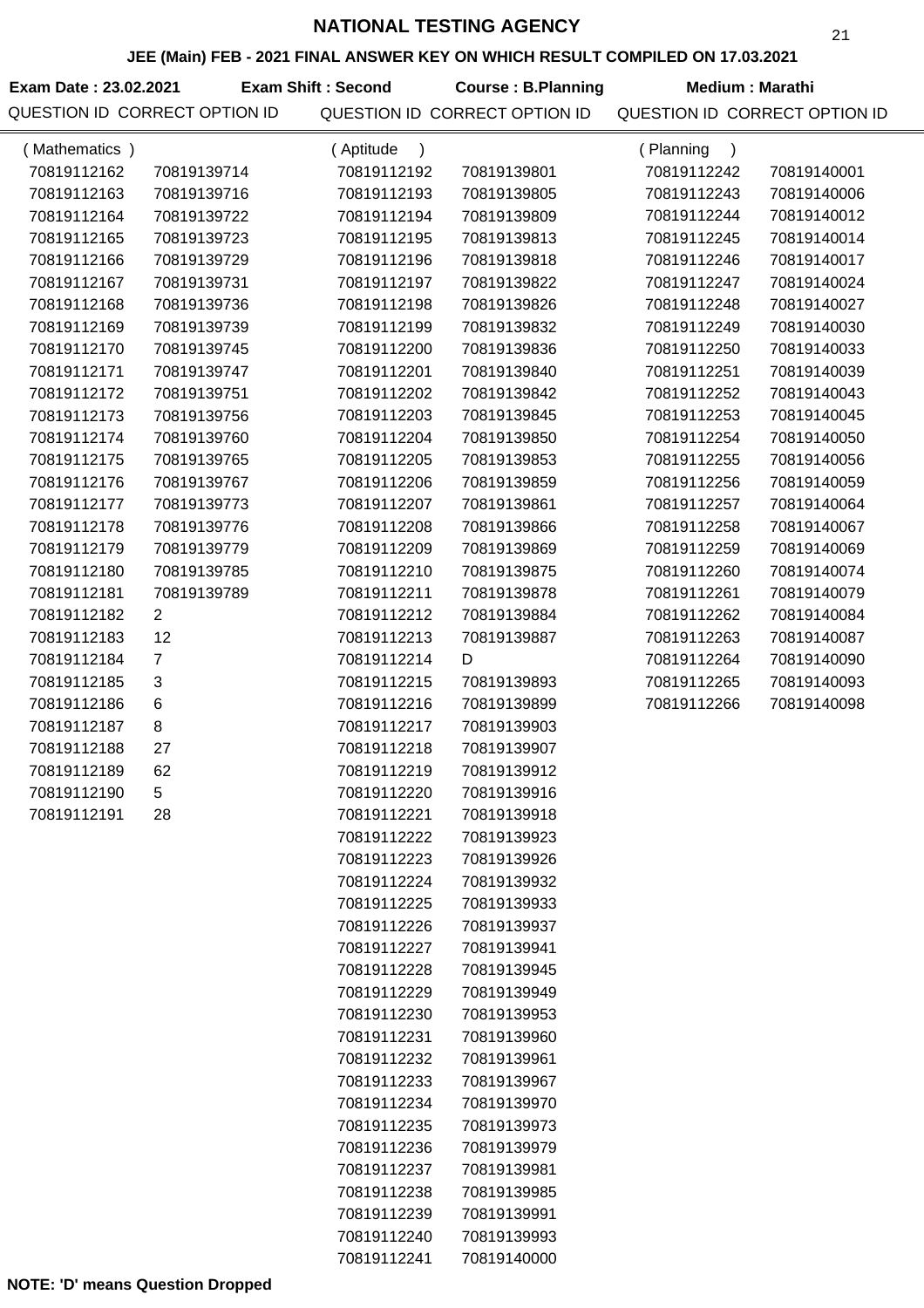### **JEE (Main) FEB - 2021 FINAL ANSWER KEY ON WHICH RESULT COMPILED ON 17.03.2021**

**Exam Date : 23.02.2021 Course : B.Planning Medium : Odia Exam Shift : Second** QUESTION ID CORRECT OPTION ID QUESTION ID CORRECT OPTION ID QUESTION ID CORRECT OPTION ID

| (Mathematics) |                | (Aptitude<br>$\lambda$ |             | (Planning<br>$\lambda$ |             |
|---------------|----------------|------------------------|-------------|------------------------|-------------|
| 70819112372   | 70819140494    | 70819112402            | 70819140581 | 70819112452            | 70819140781 |
| 70819112373   | 70819140496    | 70819112403            | 70819140585 | 70819112453            | 70819140786 |
| 70819112374   | 70819140502    | 70819112404            | 70819140589 | 70819112454            | 70819140792 |
| 70819112375   | 70819140503    | 70819112405            | 70819140593 | 70819112455            | 70819140794 |
| 70819112376   | 70819140509    | 70819112406            | 70819140598 | 70819112456            | 70819140797 |
| 70819112377   | 70819140511    | 70819112407            | 70819140602 | 70819112457            | 70819140804 |
| 70819112378   | 70819140516    | 70819112408            | 70819140606 | 70819112458            | 70819140807 |
| 70819112379   | 70819140519    | 70819112409            | 70819140612 | 70819112459            | 70819140810 |
| 70819112380   | 70819140525    | 70819112410            | 70819140616 | 70819112460            | 70819140813 |
| 70819112381   | 70819140527    | 70819112411            | 70819140620 | 70819112461            | 70819140819 |
| 70819112382   | 70819140531    | 70819112412            | 70819140622 | 70819112462            | 70819140823 |
| 70819112383   | 70819140536    | 70819112413            | 70819140625 | 70819112463            | 70819140825 |
| 70819112384   | 70819140540    | 70819112414            | 70819140630 | 70819112464            | 70819140830 |
| 70819112385   | 70819140545    | 70819112415            | 70819140633 | 70819112465            | 70819140836 |
| 70819112386   | 70819140547    | 70819112416            | 70819140639 | 70819112466            | 70819140839 |
| 70819112387   | 70819140553    | 70819112417            | 70819140641 | 70819112467            | 70819140844 |
| 70819112388   | 70819140556    | 70819112418            | 70819140646 | 70819112468            | 70819140847 |
| 70819112389   | 70819140559    | 70819112419            | 70819140649 | 70819112469            | 70819140849 |
| 70819112390   | 70819140565    | 70819112420            | 70819140655 | 70819112470            | 70819140854 |
| 70819112391   | 70819140569    | 70819112421            | 70819140658 | 70819112471            | 70819140859 |
| 70819112392   | $\overline{2}$ | 70819112422            | 70819140664 | 70819112472            | 70819140864 |
| 70819112393   | 12             | 70819112423            | 70819140667 | 70819112473            | 70819140867 |
| 70819112394   | $\overline{7}$ | 70819112424            | D           | 70819112474            | 70819140870 |
| 70819112395   | 3              | 70819112425            | 70819140673 | 70819112475            | 70819140873 |
| 70819112396   | 6              | 70819112426            | 70819140679 | 70819112476            | 70819140878 |
| 70819112397   | 8              | 70819112427            | 70819140683 |                        |             |
| 70819112398   | 27             | 70819112428            | 70819140687 |                        |             |
| 70819112399   | 62             | 70819112429            | 70819140692 |                        |             |
| 70819112400   | 5              | 70819112430            | 70819140696 |                        |             |
| 70819112401   | 28             | 70819112431            | 70819140698 |                        |             |
|               |                | 70819112432            | 70819140703 |                        |             |
|               |                | 70819112433            | 70819140706 |                        |             |
|               |                | 70819112434            | 70819140712 |                        |             |
|               |                | 70819112435            | 70819140713 |                        |             |
|               |                | 70819112436            | 70819140717 |                        |             |
|               |                | 70819112437            | 70819140721 |                        |             |
|               |                | 70819112438            | 70819140725 |                        |             |
|               |                | 70819112439            | 70819140729 |                        |             |
|               |                | 70819112440            | 70819140733 |                        |             |
|               |                | 70819112441            | 70819140740 |                        |             |
|               |                | 70819112442            | 70819140741 |                        |             |
|               |                | 70819112443            | 70819140747 |                        |             |
|               |                | 70819112444            | 70819140750 |                        |             |
|               |                | 70819112445            | 70819140753 |                        |             |
|               |                | 70819112446            | 70819140759 |                        |             |
|               |                | 70819112447            | 70819140761 |                        |             |
|               |                | 70819112448            | 70819140765 |                        |             |
|               |                | 70819112449            | 70819140771 |                        |             |
|               |                | 70819112450            | 70819140773 |                        |             |
|               |                | 70819112451            | 70819140780 |                        |             |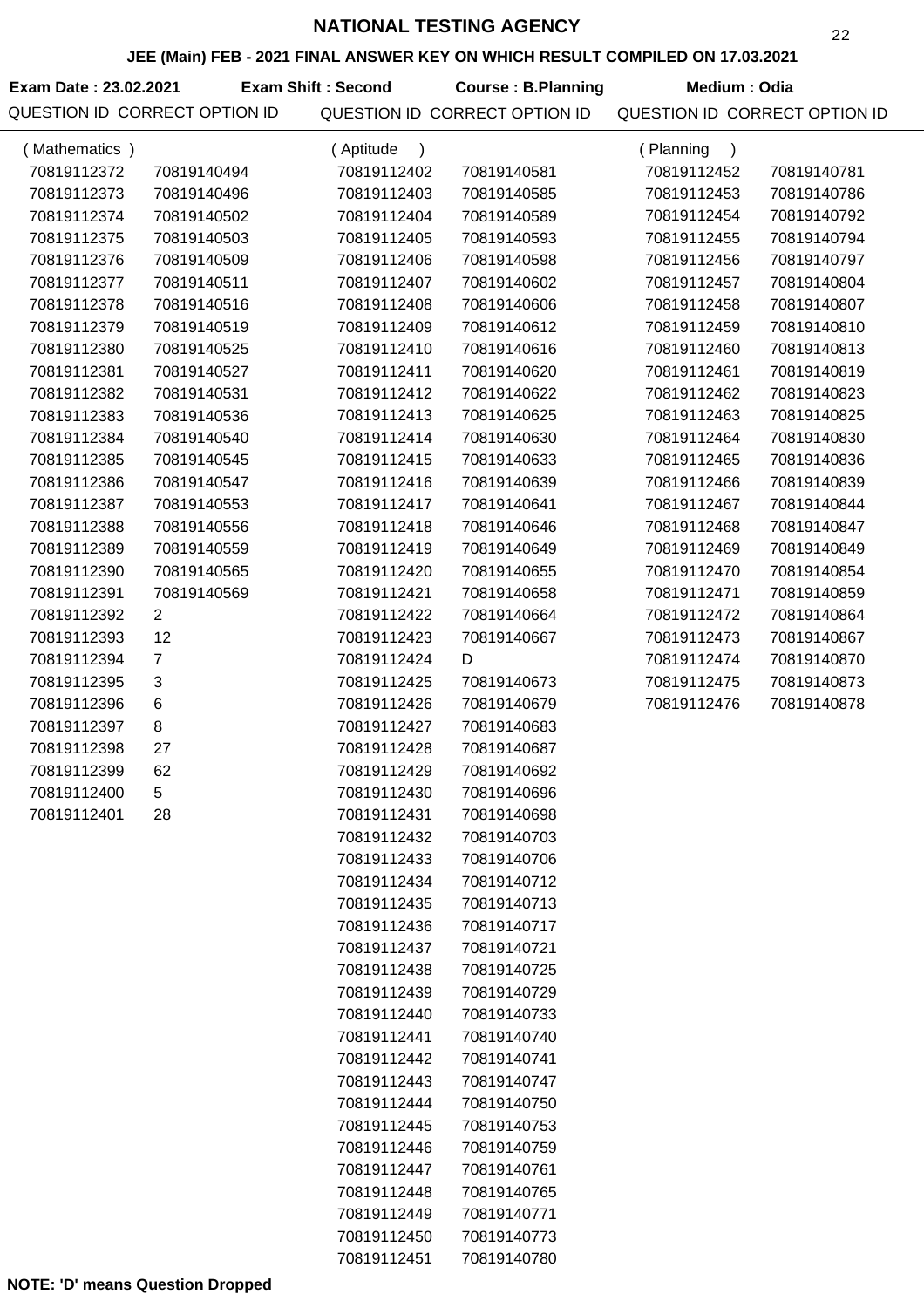## **JEE (Main) FEB - 2021 FINAL ANSWER KEY ON WHICH RESULT COMPILED ON 17.03.2021**

Exam Date : 23.02.2021 **Exam Shift : Second Course : B.Planning Medium : Punjabi** QUESTION ID CORRECT OPTION ID QUESTION ID CORRECT OPTION ID QUESTION ID CORRECT OPTION ID **Exam Shift : Second**

| (Mathematics) |                | (Aptitude<br>$\lambda$ |             | (Planning<br>$\lambda$ |             |
|---------------|----------------|------------------------|-------------|------------------------|-------------|
| 70819112477   | 70819140884    | 70819112507            | 70819140971 | 70819112557            | 70819141171 |
| 70819112478   | 70819140886    | 70819112508            | 70819140975 | 70819112558            | 70819141176 |
| 70819112479   | 70819140892    | 70819112509            | 70819140979 | 70819112559            | 70819141182 |
| 70819112480   | 70819140893    | 70819112510            | 70819140983 | 70819112560            | 70819141184 |
| 70819112481   | 70819140899    | 70819112511            | 70819140988 | 70819112561            | 70819141187 |
| 70819112482   | 70819140901    | 70819112512            | 70819140992 | 70819112562            | 70819141194 |
| 70819112483   | 70819140906    | 70819112513            | 70819140996 | 70819112563            | 70819141197 |
| 70819112484   | 70819140909    | 70819112514            | 70819141002 | 70819112564            | 70819141200 |
| 70819112485   | 70819140915    | 70819112515            | 70819141006 | 70819112565            | 70819141203 |
| 70819112486   | 70819140917    | 70819112516            | 70819141010 | 70819112566            | 70819141209 |
| 70819112487   | 70819140921    | 70819112517            | 70819141012 | 70819112567            | 70819141213 |
| 70819112488   | 70819140926    | 70819112518            | 70819141015 | 70819112568            | 70819141215 |
| 70819112489   | 70819140930    | 70819112519            | 70819141020 | 70819112569            | 70819141220 |
| 70819112490   | 70819140935    | 70819112520            | 70819141023 | 70819112570            | 70819141226 |
| 70819112491   | 70819140937    | 70819112521            | 70819141029 | 70819112571            | 70819141229 |
| 70819112492   | 70819140943    | 70819112522            | 70819141031 | 70819112572            | 70819141234 |
| 70819112493   | 70819140946    | 70819112523            | 70819141036 | 70819112573            | 70819141237 |
| 70819112494   | 70819140949    | 70819112524            | 70819141039 | 70819112574            | 70819141239 |
| 70819112495   | 70819140955    | 70819112525            | 70819141045 | 70819112575            | 70819141244 |
| 70819112496   | 70819140959    | 70819112526            | 70819141048 | 70819112576            | 70819141249 |
| 70819112497   | $\overline{2}$ | 70819112527            | 70819141054 | 70819112577            | 70819141254 |
| 70819112498   | 12             | 70819112528            | 70819141057 | 70819112578            | 70819141257 |
| 70819112499   | $\overline{7}$ | 70819112529            | D           | 70819112579            | 70819141260 |
| 70819112500   | 3              | 70819112530            | 70819141063 | 70819112580            | 70819141263 |
| 70819112501   | 6              | 70819112531            | 70819141069 | 70819112581            | 70819141268 |
| 70819112502   | 8              | 70819112532            | 70819141073 |                        |             |
| 70819112503   | 27             | 70819112533            | 70819141077 |                        |             |
| 70819112504   | 62             | 70819112534            | 70819141082 |                        |             |
| 70819112505   | 5              | 70819112535            | 70819141086 |                        |             |
| 70819112506   | 28             | 70819112536            | 70819141088 |                        |             |
|               |                | 70819112537            | 70819141093 |                        |             |
|               |                | 70819112538            | 70819141096 |                        |             |
|               |                | 70819112539            | 70819141102 |                        |             |
|               |                | 70819112540            | 70819141103 |                        |             |
|               |                | 70819112541            | 70819141107 |                        |             |
|               |                | 70819112542            | 70819141111 |                        |             |
|               |                | 70819112543            | 70819141115 |                        |             |
|               |                | 70819112544            | 70819141119 |                        |             |
|               |                | 70819112545            | 70819141123 |                        |             |
|               |                | 70819112546            | 70819141130 |                        |             |
|               |                | 70819112547            | 70819141131 |                        |             |
|               |                | 70819112548            | 70819141137 |                        |             |
|               |                | 70819112549            | 70819141140 |                        |             |
|               |                | 70819112550            | 70819141143 |                        |             |
|               |                | 70819112551            | 70819141149 |                        |             |
|               |                | 70819112552            | 70819141151 |                        |             |
|               |                | 70819112553            | 70819141155 |                        |             |
|               |                | 70819112554            | 70819141161 |                        |             |
|               |                | 70819112555            | 70819141163 |                        |             |
|               |                | 70819112556            | 70819141170 |                        |             |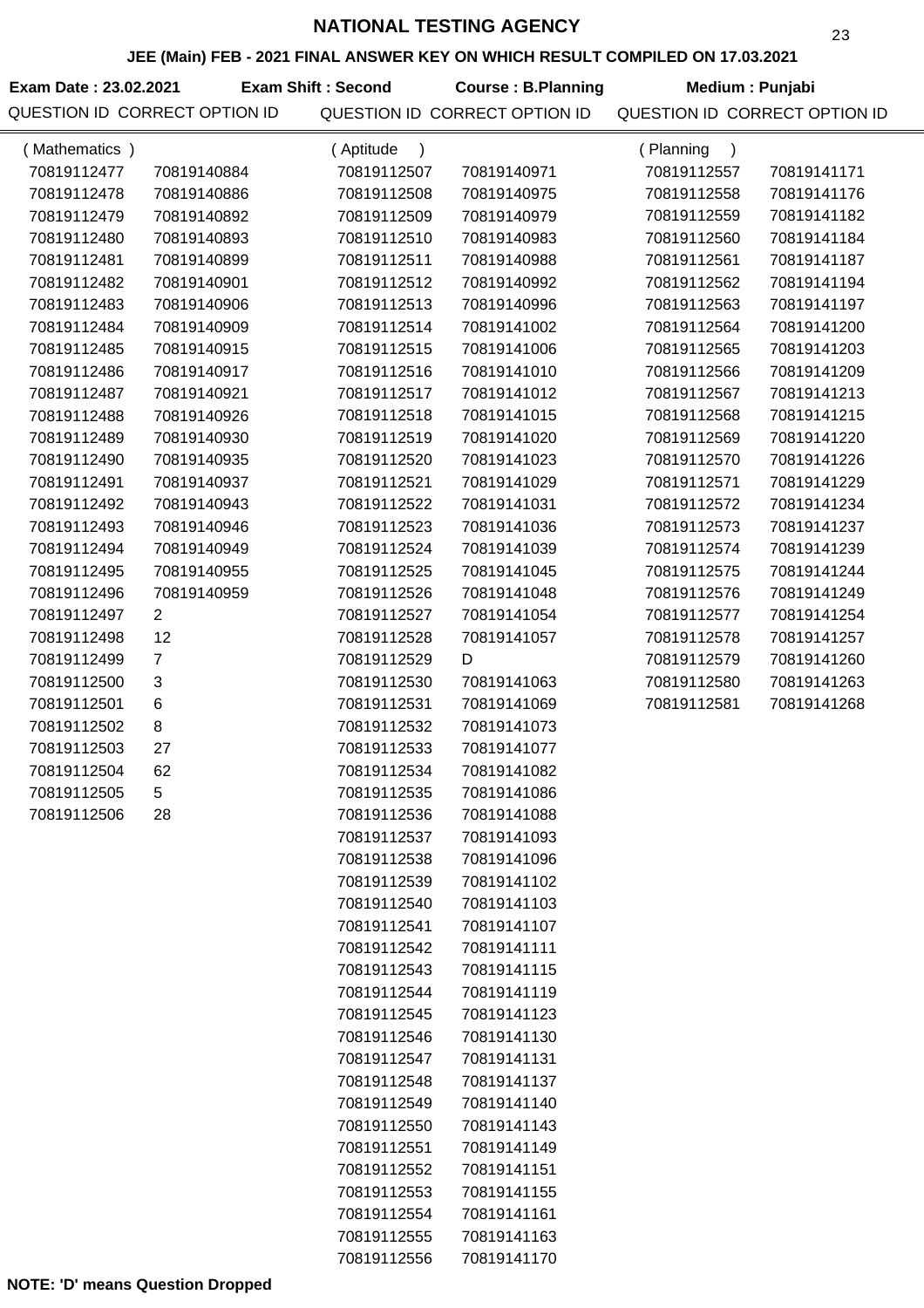# **JEE (Main) FEB - 2021 FINAL ANSWER KEY ON WHICH RESULT COMPILED ON 17.03.2021**

| Exam Date: 23.02.2021         | <b>Exam Shift : Second</b> | Course: B.Planning            | Medium : Tamil                |  |
|-------------------------------|----------------------------|-------------------------------|-------------------------------|--|
| QUESTION ID CORRECT OPTION ID |                            | QUESTION ID CORRECT OPTION ID | QUESTION ID CORRECT OPTION ID |  |

| (Mathematics) |                | (Aptitude<br>$\lambda$     |                            | (Planning<br>$\lambda$ |             |
|---------------|----------------|----------------------------|----------------------------|------------------------|-------------|
| 70819112582   | 70819141274    | 70819112612                | 70819141361                | 70819112662            | 70819141561 |
| 70819112583   | 70819141276    | 70819112613                | 70819141365                | 70819112663            | 70819141566 |
| 70819112584   | 70819141282    | 70819112614                | 70819141369                | 70819112664            | 70819141572 |
| 70819112585   | 70819141283    | 70819112615                | 70819141373                | 70819112665            | 70819141574 |
| 70819112586   | 70819141289    | 70819112616                | 70819141378                | 70819112666            | 70819141577 |
| 70819112587   | 70819141291    | 70819112617                | 70819141382                | 70819112667            | 70819141584 |
| 70819112588   | 70819141296    | 70819112618                | 70819141386                | 70819112668            | 70819141587 |
| 70819112589   | 70819141299    | 70819112619                | 70819141392                | 70819112669            | 70819141590 |
| 70819112590   | 70819141305    | 70819112620                | 70819141396                | 70819112670            | 70819141593 |
| 70819112591   | 70819141307    | 70819112621                | 70819141400                | 70819112671            | 70819141599 |
| 70819112592   | 70819141311    | 70819112622                | 70819141402                | 70819112672            | 70819141603 |
| 70819112593   | 70819141316    | 70819112623                | 70819141405                | 70819112673            | 70819141605 |
| 70819112594   | 70819141320    | 70819112624                | 70819141410                | 70819112674            | 70819141610 |
| 70819112595   | 70819141325    | 70819112625                | 70819141413                | 70819112675            | 70819141616 |
| 70819112596   | 70819141327    | 70819112626                | 70819141419                | 70819112676            | 70819141619 |
| 70819112597   | 70819141333    | 70819112627                | 70819141421                | 70819112677            | 70819141624 |
| 70819112598   | 70819141336    | 70819112628                | 70819141426                | 70819112678            | 70819141627 |
| 70819112599   | 70819141339    | 70819112629                | 70819141429                | 70819112679            | 70819141629 |
| 70819112600   | 70819141345    | 70819112630                | 70819141435                | 70819112680            | 70819141634 |
| 70819112601   | 70819141349    | 70819112631                | 70819141438                | 70819112681            | 70819141639 |
| 70819112602   | $\overline{2}$ | 70819112632                | 70819141444                | 70819112682            | 70819141644 |
| 70819112603   | 12             | 70819112633                | 70819141447                | 70819112683            | 70819141647 |
| 70819112604   | $\overline{7}$ | 70819112634                | D                          | 70819112684            | 70819141650 |
| 70819112605   | 3              | 70819112635                | 70819141453                | 70819112685            | 70819141653 |
| 70819112606   | $\,6$          | 70819112636                | 70819141459                | 70819112686            | 70819141658 |
| 70819112607   | 8              | 70819112637                | 70819141463                |                        |             |
| 70819112608   | 27             | 70819112638                | 70819141467                |                        |             |
| 70819112609   | 62             | 70819112639                | 70819141472                |                        |             |
| 70819112610   | 5              | 70819112640                | 70819141476                |                        |             |
| 70819112611   | 28             | 70819112641                | 70819141478                |                        |             |
|               |                | 70819112642                | 70819141483                |                        |             |
|               |                | 70819112643                | 70819141486                |                        |             |
|               |                | 70819112644                | 70819141492                |                        |             |
|               |                | 70819112645                | 70819141493                |                        |             |
|               |                | 70819112646                | 70819141497                |                        |             |
|               |                | 70819112647                | 70819141501                |                        |             |
|               |                | 70819112648                | 70819141505                |                        |             |
|               |                | 70819112649                | 70819141509                |                        |             |
|               |                | 70819112650                | 70819141513                |                        |             |
|               |                | 70819112651                | 70819141520                |                        |             |
|               |                |                            |                            |                        |             |
|               |                | 70819112652<br>70819112653 | 70819141521<br>70819141527 |                        |             |
|               |                | 70819112654                | 70819141530                |                        |             |
|               |                | 70819112655                | 70819141533                |                        |             |
|               |                |                            |                            |                        |             |
|               |                | 70819112656<br>70819112657 | 70819141539<br>70819141541 |                        |             |
|               |                | 70819112658                | 70819141545                |                        |             |
|               |                | 70819112659                | 70819141551                |                        |             |
|               |                | 70819112660                | 70819141553                |                        |             |
|               |                | 70819112661                | 70819141560                |                        |             |
|               |                |                            |                            |                        |             |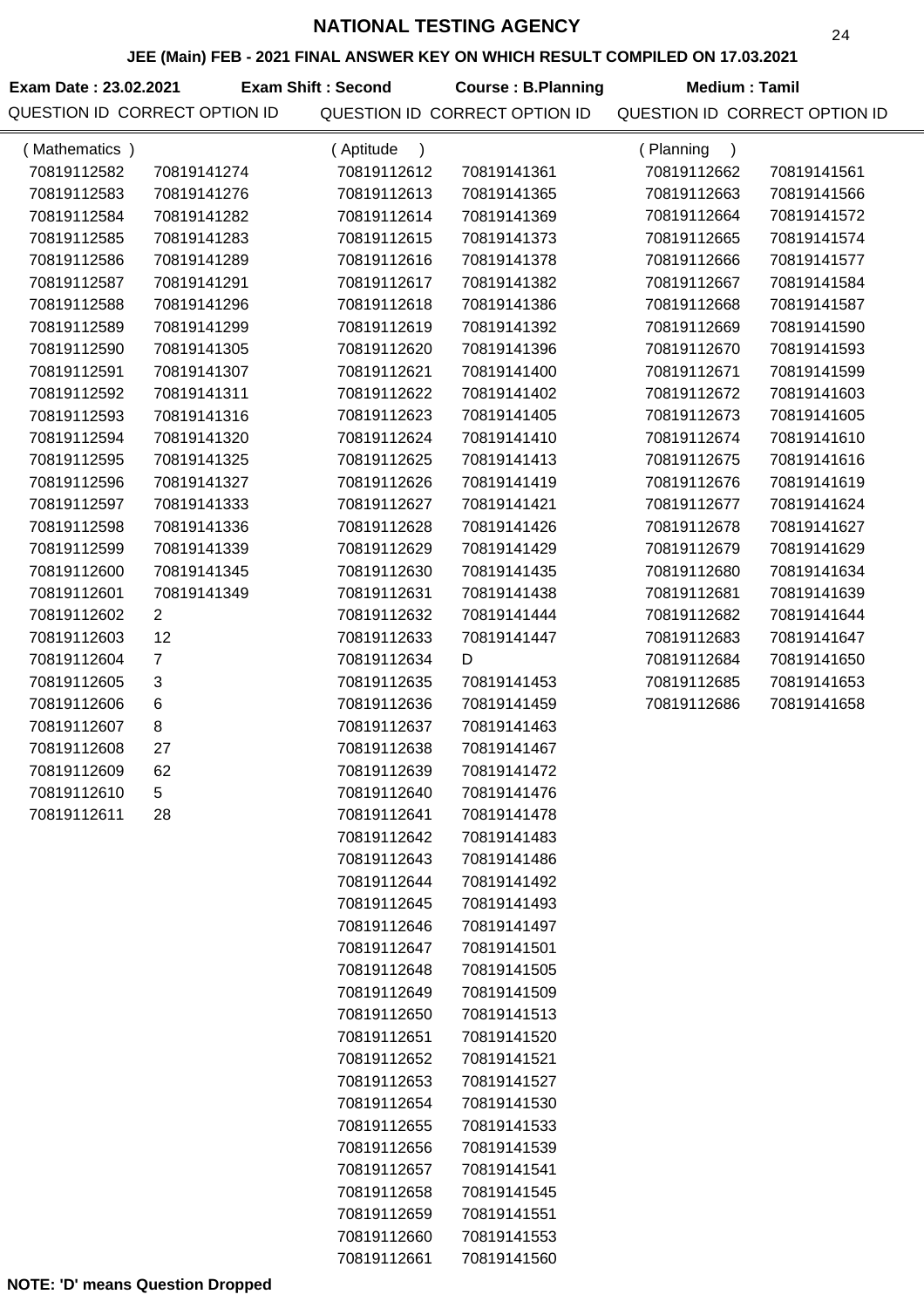# **JEE (Main) FEB - 2021 FINAL ANSWER KEY ON WHICH RESULT COMPILED ON 17.03.2021**

| Exam Date: 23.02.2021 |                               | <b>Exam Shift: Second</b> | <b>Course: B.Planning</b>     | Medium: Telugu                |             |
|-----------------------|-------------------------------|---------------------------|-------------------------------|-------------------------------|-------------|
|                       | QUESTION ID CORRECT OPTION ID |                           | QUESTION ID CORRECT OPTION ID | QUESTION ID CORRECT OPTION ID |             |
| Mathematics )         |                               | Aptitude                  |                               | Planning                      |             |
| 70819112687           | 70819141664                   | 70819112717               | 70819141751                   | 70819112767                   | 70819141951 |
| 70819112688           | 70819141666                   | 70819112718               | 70819141755                   | 70819112768                   | 70819141956 |
| 70819112689           | 70819141672                   | 70819112719               | 70819141759                   | 70819112769                   | 70819141962 |
| 70819112690           | 70819141673                   | 70819112720               | 70819141763                   | 70819112770                   | 70819141964 |
| 70819112691           | 70819141679                   | 70819112721               | 70819141768                   | 70819112771                   | 70819141967 |
| 70819112692           | 70819141681                   | 70819112722               | 70819141772                   | 70819112772                   | 70819141974 |

| 70819112691 | 70819141679    | 70819112721 | 70819141768 | 70819112771 | 70819141967 |
|-------------|----------------|-------------|-------------|-------------|-------------|
| 70819112692 | 70819141681    | 70819112722 | 70819141772 | 70819112772 | 70819141974 |
| 70819112693 | 70819141686    | 70819112723 | 70819141776 | 70819112773 | 70819141977 |
| 70819112694 | 70819141689    | 70819112724 | 70819141782 | 70819112774 | 70819141980 |
| 70819112695 | 70819141695    | 70819112725 | 70819141786 | 70819112775 | 70819141983 |
| 70819112696 | 70819141697    | 70819112726 | 70819141790 | 70819112776 | 70819141989 |
| 70819112697 | 70819141701    | 70819112727 | 70819141792 | 70819112777 | 70819141993 |
| 70819112698 | 70819141706    | 70819112728 | 70819141795 | 70819112778 | 70819141995 |
| 70819112699 | 70819141710    | 70819112729 | 70819141800 | 70819112779 | 70819142000 |
| 70819112700 | 70819141715    | 70819112730 | 70819141803 | 70819112780 | 70819142006 |
| 70819112701 | 70819141717    | 70819112731 | 70819141809 | 70819112781 | 70819142009 |
| 70819112702 | 70819141723    | 70819112732 | 70819141811 | 70819112782 | 70819142014 |
| 70819112703 | 70819141726    | 70819112733 | 70819141816 | 70819112783 | 70819142017 |
| 70819112704 | 70819141729    | 70819112734 | 70819141819 | 70819112784 | 70819142019 |
| 70819112705 | 70819141735    | 70819112735 | 70819141825 | 70819112785 | 70819142024 |
| 70819112706 | 70819141739    | 70819112736 | 70819141828 | 70819112786 | 70819142029 |
| 70819112707 | $\overline{2}$ | 70819112737 | 70819141834 | 70819112787 | 70819142034 |
| 70819112708 | 12             | 70819112738 | 70819141837 | 70819112788 | 70819142037 |
| 70819112709 | $\overline{7}$ | 70819112739 | D           | 70819112789 | 70819142040 |
| 70819112710 | 3              | 70819112740 | 70819141843 | 70819112790 | 70819142043 |
| 70819112711 | 6              | 70819112741 | 70819141849 | 70819112791 | 70819142048 |
| 70819112712 | 8              | 70819112742 | 70819141853 |             |             |
| 70819112713 | 27             | 70819112743 | 70819141857 |             |             |
| 70819112714 | 62             | 70819112744 | 70819141862 |             |             |
| 70819112715 | 5              | 70819112745 | 70819141866 |             |             |
| 70819112716 | 28             | 70819112746 | 70819141868 |             |             |
|             |                | 70819112747 | 70819141873 |             |             |
|             |                | 70819112748 | 70819141876 |             |             |
|             |                | 70819112749 | 70819141882 |             |             |
|             |                | 70819112750 | 70819141883 |             |             |
|             |                | 70819112751 | 70819141887 |             |             |
|             |                | 70819112752 | 70819141891 |             |             |
|             |                | 70819112753 | 70819141895 |             |             |
|             |                | 70819112754 | 70819141899 |             |             |
|             |                | 70819112755 | 70819141903 |             |             |
|             |                | 70819112756 | 70819141910 |             |             |
|             |                | 70819112757 | 70819141911 |             |             |
|             |                | 70819112758 | 70819141917 |             |             |
|             |                | 70819112759 | 70819141920 |             |             |
|             |                | 70819112760 | 70819141923 |             |             |
|             |                | 70819112761 | 70819141929 |             |             |
|             |                | 70819112762 | 70819141931 |             |             |
|             |                | 70819112763 | 70819141935 |             |             |
|             |                | 70819112764 | 70819141941 |             |             |
|             |                | 70819112765 | 70819141943 |             |             |
|             |                | 70819112766 | 70819141950 |             |             |
|             |                |             |             |             |             |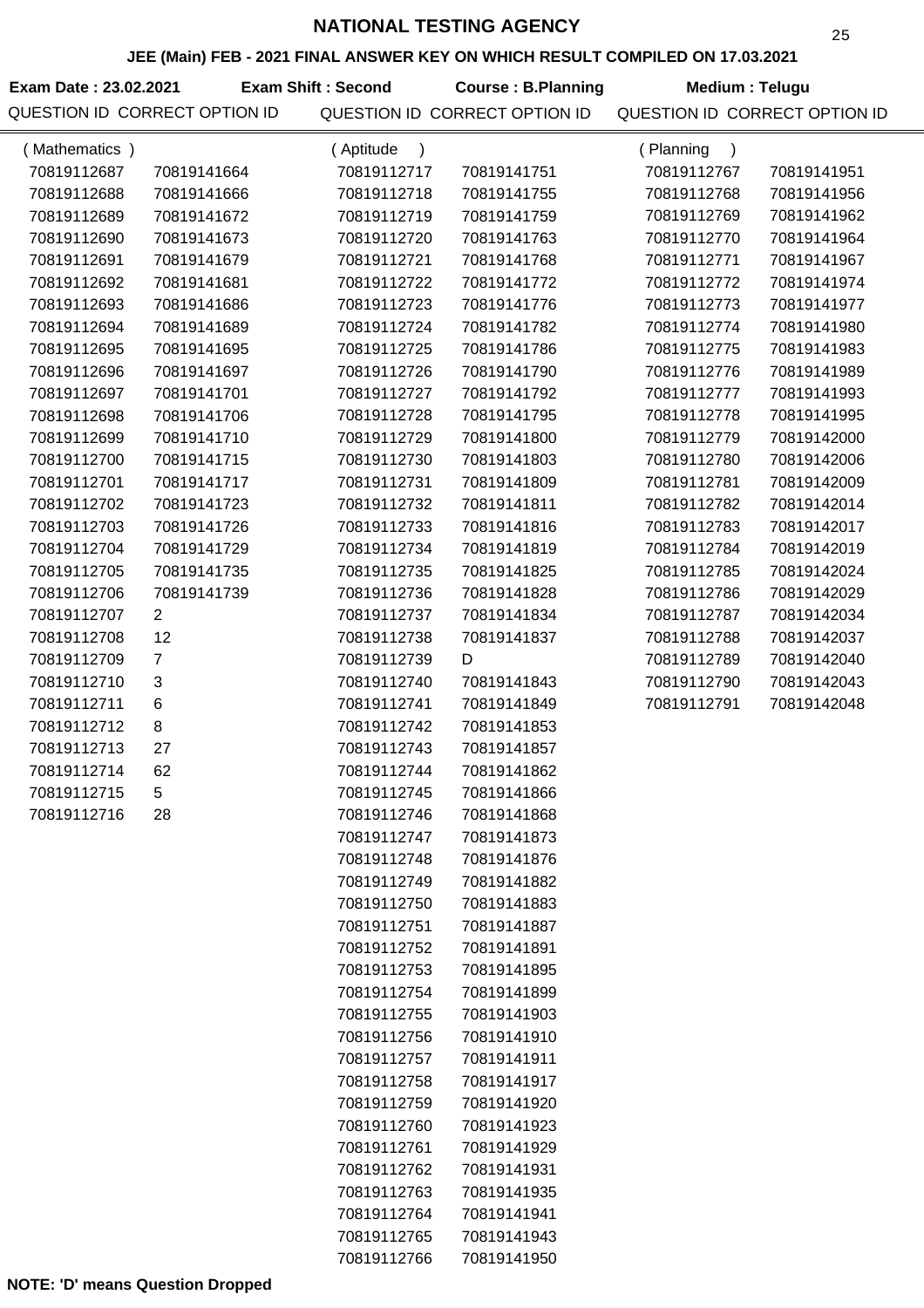### **JEE (Main) FEB - 2021 FINAL ANSWER KEY ON WHICH RESULT COMPILED ON 17.03.2021**

| Exam Date: 23.02.2021         | Exam Shift : Second | <b>Course: B.Planning</b>     | Medium : Urdu       |
|-------------------------------|---------------------|-------------------------------|---------------------|
| QUESTION ID CORRECT OPTION ID |                     | QUESTION ID CORRECT OPTION ID | QUESTION ID CORRECT |

| (Mathematics) |                | (Aptitude<br>$\lambda$ |             | (Planning   |             |
|---------------|----------------|------------------------|-------------|-------------|-------------|
| 70819112792   | 70819142054    | 70819112822            | 70819142141 | 70819112872 | 70819142341 |
| 70819112793   | 70819142056    | 70819112823            | 70819142145 | 70819112873 | 70819142346 |
| 70819112794   | 70819142062    | 70819112824            | 70819142149 | 70819112874 | 70819142352 |
| 70819112795   | 70819142063    | 70819112825            | 70819142153 | 70819112875 | 70819142354 |
| 70819112796   | 70819142069    | 70819112826            | 70819142158 | 70819112876 | 70819142357 |
| 70819112797   | 70819142071    | 70819112827            | 70819142162 | 70819112877 | 70819142364 |
| 70819112798   | 70819142076    | 70819112828            | 70819142166 | 70819112878 | 70819142367 |
| 70819112799   | 70819142079    | 70819112829            | 70819142172 | 70819112879 | 70819142370 |
| 70819112800   | 70819142085    | 70819112830            | 70819142176 | 70819112880 | 70819142373 |
| 70819112801   | 70819142087    | 70819112831            | 70819142180 | 70819112881 | 70819142379 |
| 70819112802   | 70819142091    | 70819112832            | 70819142182 | 70819112882 | 70819142383 |
| 70819112803   | 70819142096    | 70819112833            | 70819142185 | 70819112883 | 70819142385 |
| 70819112804   | 70819142100    | 70819112834            | 70819142190 | 70819112884 | 70819142390 |
| 70819112805   | 70819142105    | 70819112835            | 70819142193 | 70819112885 | 70819142396 |
| 70819112806   | 70819142107    | 70819112836            | 70819142199 | 70819112886 | 70819142399 |
| 70819112807   | 70819142113    | 70819112837            | 70819142201 | 70819112887 | 70819142404 |
| 70819112808   | 70819142116    | 70819112838            | 70819142206 | 70819112888 | 70819142407 |
| 70819112809   | 70819142119    | 70819112839            | 70819142209 | 70819112889 | 70819142409 |
| 70819112810   | 70819142125    | 70819112840            | 70819142215 | 70819112890 | 70819142414 |
| 70819112811   | 70819142129    | 70819112841            | 70819142218 | 70819112891 | 70819142419 |
| 70819112812   | $\overline{2}$ | 70819112842            | 70819142224 | 70819112892 | 70819142424 |
| 70819112813   | 12             | 70819112843            | 70819142227 | 70819112893 | 70819142427 |
| 70819112814   | $\overline{7}$ | 70819112844            | D           | 70819112894 | 70819142430 |
| 70819112815   | 3              | 70819112845            | 70819142233 | 70819112895 | 70819142433 |
| 70819112816   | $\,6$          | 70819112846            | 70819142239 | 70819112896 | 70819142438 |
| 70819112817   | 8              | 70819112847            | 70819142243 |             |             |
| 70819112818   | 27             | 70819112848            | 70819142247 |             |             |
| 70819112819   | 62             | 70819112849            | 70819142252 |             |             |
| 70819112820   | 5              | 70819112850            | 70819142256 |             |             |
| 70819112821   | 28             | 70819112851            | 70819142258 |             |             |
|               |                | 70819112852            | 70819142263 |             |             |
|               |                | 70819112853            | 70819142266 |             |             |
|               |                | 70819112854            | 70819142272 |             |             |
|               |                | 70819112855            | 70819142273 |             |             |
|               |                | 70819112856            | 70819142277 |             |             |
|               |                | 70819112857            | 70819142281 |             |             |
|               |                | 70819112858            | 70819142285 |             |             |
|               |                | 70819112859            | 70819142289 |             |             |
|               |                | 70819112860            | 70819142293 |             |             |
|               |                | 70819112861            | 70819142300 |             |             |
|               |                | 70819112862            | 70819142301 |             |             |
|               |                | 70819112863            | 70819142307 |             |             |
|               |                | 70819112864            | 70819142310 |             |             |
|               |                | 70819112865            | 70819142313 |             |             |
|               |                | 70819112866            | 70819142319 |             |             |
|               |                | 70819112867            | 70819142321 |             |             |
|               |                | 70819112868            | 70819142325 |             |             |
|               |                | 70819112869            | 70819142331 |             |             |
|               |                | 70819112870            | 70819142333 |             |             |
|               |                | 70819112871            | 70819142340 |             |             |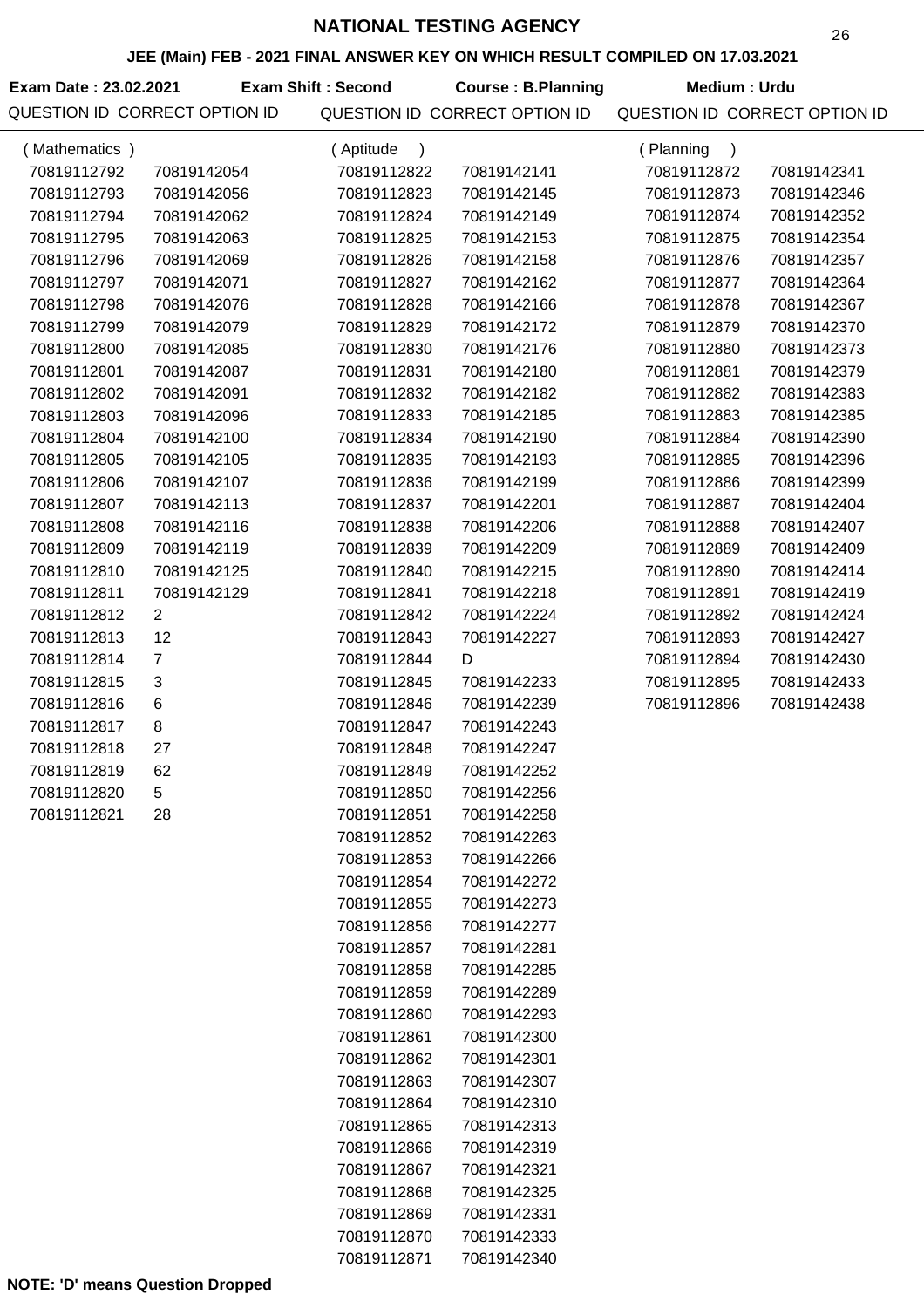**JEE (Main) FEB - 2021 FINAL ANSWER KEY ON WHICH RESULT COMPILED ON 17.03.2021**

**Exam Date : 23.02.2021 Course : B.Arch and B.Planning Medium : Assamese** QUESTION ID CORRECT OPTION ID QUESTION ID CORRECT OPTION ID QUESTION ID CORRECT OPTION ID **Exam Shift : Second**

| (Mathematics) |                | (Aptitude<br>$\mathcal{C}$ |             | (Planning<br>$\lambda$ |             |
|---------------|----------------|----------------------------|-------------|------------------------|-------------|
| 70819114512   | 70819148274    | 70819114542                | 70819148361 | 70819114592            | 70819148561 |
| 70819114513   | 70819148276    | 70819114543                | 70819148365 | 70819114593            | 70819148566 |
| 70819114514   | 70819148282    | 70819114544                | 70819148369 | 70819114594            | 70819148572 |
| 70819114515   | 70819148283    | 70819114545                | 70819148373 | 70819114595            | 70819148574 |
| 70819114516   | 70819148289    | 70819114546                | 70819148378 | 70819114596            | 70819148577 |
| 70819114517   | 70819148291    | 70819114547                | 70819148382 | 70819114597            | 70819148584 |
| 70819114518   | 70819148296    | 70819114548                | 70819148386 | 70819114598            | 70819148587 |
| 70819114519   | 70819148299    | 70819114549                | 70819148392 | 70819114599            | 70819148590 |
| 70819114520   | 70819148305    | 70819114550                | 70819148396 | 70819114600            | 70819148593 |
| 70819114521   | 70819148307    | 70819114551                | 70819148400 | 70819114601            | 70819148599 |
| 70819114522   | 70819148311    | 70819114552                | 70819148402 | 70819114602            | 70819148603 |
| 70819114523   | 70819148316    | 70819114553                | 70819148405 | 70819114603            | 70819148605 |
| 70819114524   | 70819148320    | 70819114554                | 70819148410 | 70819114604            | 70819148610 |
| 70819114525   | 70819148325    | 70819114555                | 70819148413 | 70819114605            | 70819148616 |
| 70819114526   | 70819148327    | 70819114556                | 70819148419 | 70819114606            | 70819148619 |
| 70819114527   | 70819148333    | 70819114557                | 70819148421 | 70819114607            | 70819148624 |
| 70819114528   | 70819148336    | 70819114558                | 70819148426 | 70819114608            | 70819148627 |
| 70819114529   | 70819148339    | 70819114559                | 70819148429 | 70819114609            | 70819148629 |
| 70819114530   | 70819148345    | 70819114560                | 70819148435 | 70819114610            | 70819148634 |
| 70819114531   | 70819148349    | 70819114561                | 70819148438 | 70819114611            | 70819148639 |
| 70819114532   | $\overline{2}$ | 70819114562                | 70819148444 | 70819114612            | 70819148644 |
| 70819114533   | 12             | 70819114563                | 70819148447 | 70819114613            | 70819148647 |
| 70819114534   | $\overline{7}$ | 70819114564                | D           | 70819114614            | 70819148650 |
| 70819114535   | 3              | 70819114565                | 70819148453 | 70819114615            | 70819148653 |
| 70819114536   | 6              | 70819114566                | 70819148459 | 70819114616            | 70819148658 |
| 70819114537   | 8              | 70819114567                | 70819148463 |                        |             |
| 70819114538   | 27             | 70819114568                | 70819148467 |                        |             |
| 70819114539   | 62             | 70819114569                | 70819148472 |                        |             |
| 70819114540   | 5              | 70819114570                | 70819148476 |                        |             |
| 70819114541   | 28             | 70819114571                | 70819148478 |                        |             |
|               |                | 70819114572                | 70819148483 |                        |             |
|               |                | 70819114573                | 70819148486 |                        |             |
|               |                | 70819114574                | 70819148492 |                        |             |
|               |                | 70819114575                | 70819148493 |                        |             |
|               |                | 70819114576                | 70819148497 |                        |             |
|               |                | 70819114577                | 70819148501 |                        |             |
|               |                | 70819114578                | 70819148505 |                        |             |
|               |                | 70819114579                | 70819148509 |                        |             |
|               |                | 70819114580                | 70819148513 |                        |             |
|               |                | 70819114581                | 70819148520 |                        |             |
|               |                | 70819114582                | 70819148521 |                        |             |
|               |                | 70819114583                | 70819148527 |                        |             |
|               |                | 70819114584                | 70819148530 |                        |             |
|               |                | 70819114585                | 70819148533 |                        |             |
|               |                | 70819114586                | 70819148539 |                        |             |
|               |                | 70819114587                | 70819148541 |                        |             |
|               |                | 70819114588                | 70819148545 |                        |             |
|               |                | 70819114589                | 70819148551 |                        |             |
|               |                | 70819114590                | 70819148553 |                        |             |
|               |                | 70819114591                | 70819148560 |                        |             |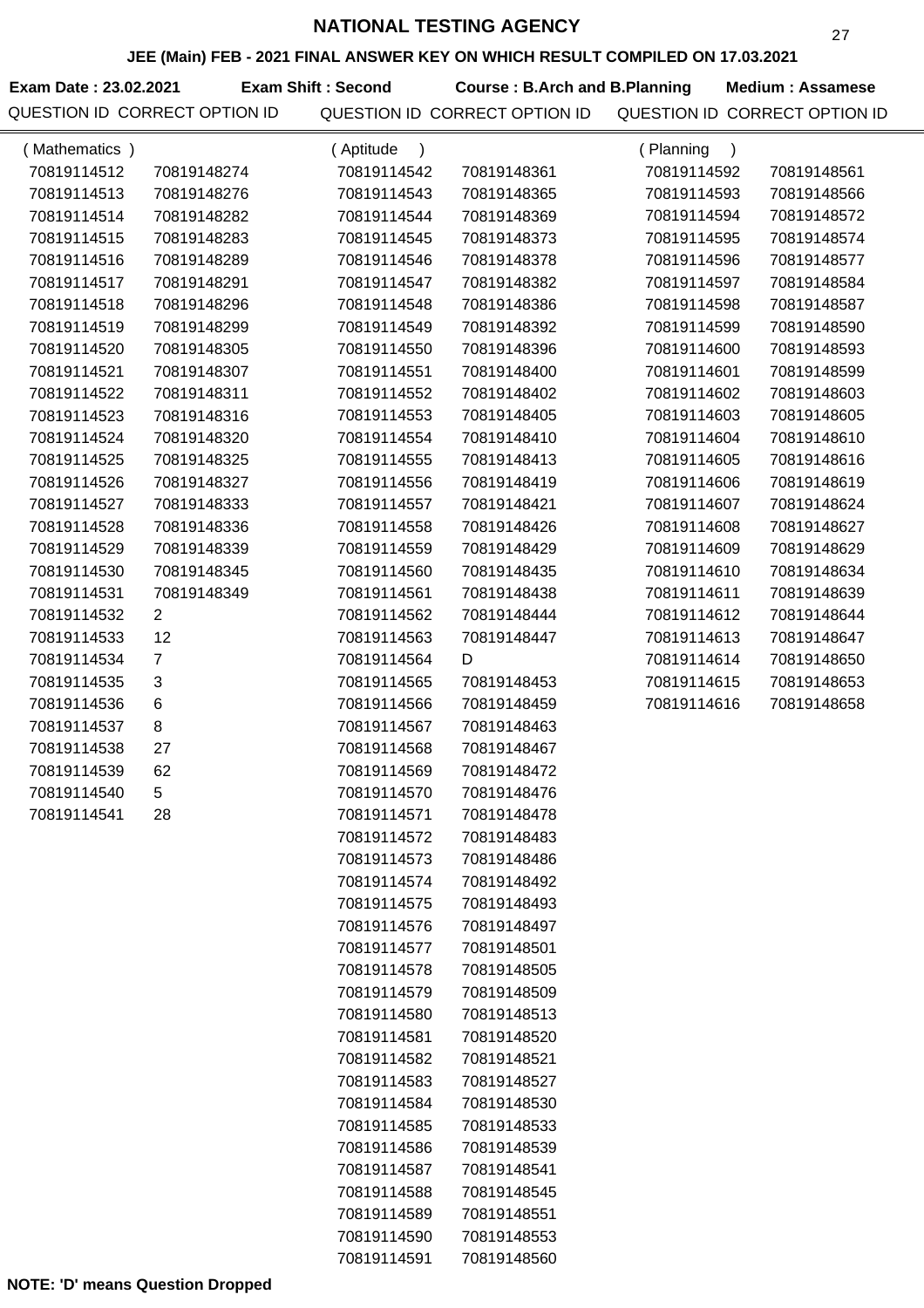**JEE (Main) FEB - 2021 FINAL ANSWER KEY ON WHICH RESULT COMPILED ON 17.03.2021**

**Exam Date : 23.02.2021 Exam Shift : Second Course : B.Arch and B.Planning Medium : Bengali** 

QUESTION ID CORRECT OPTION ID QUESTION ID CORRECT OPTION ID QUESTION ID CORRECT OPTION ID

| (Mathematics) |                | (Aptitude<br>$\lambda$ |             | (Planning<br>$\lambda$ |             |
|---------------|----------------|------------------------|-------------|------------------------|-------------|
| 70819114619   | 70819148664    | 70819114649            | 70819148751 | 70819114699            | 70819148951 |
| 70819114620   | 70819148666    | 70819114650            | 70819148755 | 70819114700            | 70819148956 |
| 70819114621   | 70819148672    | 70819114651            | 70819148759 | 70819114701            | 70819148962 |
| 70819114622   | 70819148673    | 70819114652            | 70819148763 | 70819114702            | 70819148964 |
| 70819114623   | 70819148679    | 70819114653            | 70819148768 | 70819114703            | 70819148967 |
| 70819114624   | 70819148681    | 70819114654            | 70819148772 | 70819114704            | 70819148974 |
| 70819114625   | 70819148686    | 70819114655            | 70819148776 | 70819114705            | 70819148977 |
| 70819114626   | 70819148689    | 70819114656            | 70819148782 | 70819114706            | 70819148980 |
| 70819114627   | 70819148695    | 70819114657            | 70819148786 | 70819114707            | 70819148983 |
| 70819114628   | 70819148697    | 70819114658            | 70819148790 | 70819114708            | 70819148989 |
| 70819114629   | 70819148701    | 70819114659            | 70819148792 | 70819114709            | 70819148993 |
| 70819114630   | 70819148706    | 70819114660            | 70819148795 | 70819114710            | 70819148995 |
| 70819114631   | 70819148710    | 70819114661            | 70819148800 | 70819114711            | 70819149000 |
| 70819114632   | 70819148715    | 70819114662            | 70819148803 | 70819114712            | 70819149006 |
| 70819114633   | 70819148717    | 70819114663            | 70819148809 | 70819114713            | 70819149009 |
| 70819114634   | 70819148723    | 70819114664            | 70819148811 | 70819114714            | 70819149014 |
| 70819114635   | 70819148726    | 70819114665            | 70819148816 | 70819114715            | 70819149017 |
| 70819114636   | 70819148729    | 70819114666            | 70819148819 | 70819114716            | 70819149019 |
| 70819114637   | 70819148735    | 70819114667            | 70819148825 | 70819114717            | 70819149024 |
| 70819114638   | 70819148739    | 70819114668            | 70819148828 | 70819114718            | 70819149029 |
| 70819114639   | $\overline{2}$ | 70819114669            | 70819148834 | 70819114719            | 70819149034 |
| 70819114640   | 12             | 70819114670            | 70819148837 | 70819114720            | 70819149037 |
| 70819114641   | $\overline{7}$ | 70819114671            | D           | 70819114721            | 70819149040 |
| 70819114642   | 3              | 70819114672            | 70819148843 | 70819114722            | 70819149043 |
| 70819114643   | 6              | 70819114673            | 70819148849 | 70819114723            | 70819149048 |
| 70819114644   | 8              | 70819114674            | 70819148853 |                        |             |
| 70819114645   | 27             | 70819114675            | 70819148857 |                        |             |
| 70819114646   | 62             | 70819114676            | 70819148862 |                        |             |
| 70819114647   | 5              | 70819114677            | 70819148866 |                        |             |
| 70819114648   | 28             | 70819114678            | 70819148868 |                        |             |
|               |                | 70819114679            | 70819148873 |                        |             |
|               |                | 70819114680            | 70819148876 |                        |             |
|               |                | 70819114681            | 70819148882 |                        |             |
|               |                | 70819114682            | 70819148883 |                        |             |
|               |                | 70819114683            | 70819148887 |                        |             |
|               |                | 70819114684            | 70819148891 |                        |             |
|               |                | 70819114685            | 70819148895 |                        |             |
|               |                | 70819114686            | 70819148899 |                        |             |
|               |                | 70819114687            | 70819148903 |                        |             |
|               |                | 70819114688            | 70819148910 |                        |             |
|               |                | 70819114689            | 70819148911 |                        |             |
|               |                | 70819114690            | 70819148917 |                        |             |
|               |                | 70819114691            | 70819148920 |                        |             |
|               |                | 70819114692            | 70819148923 |                        |             |
|               |                | 70819114693            | 70819148929 |                        |             |
|               |                | 70819114694            | 70819148931 |                        |             |
|               |                | 70819114695            | 70819148935 |                        |             |
|               |                | 70819114696            | 70819148941 |                        |             |
|               |                | 70819114697            | 70819148943 |                        |             |
|               |                | 70819114698            | 70819148950 |                        |             |

**NOTE: 'D' means Question Dropped**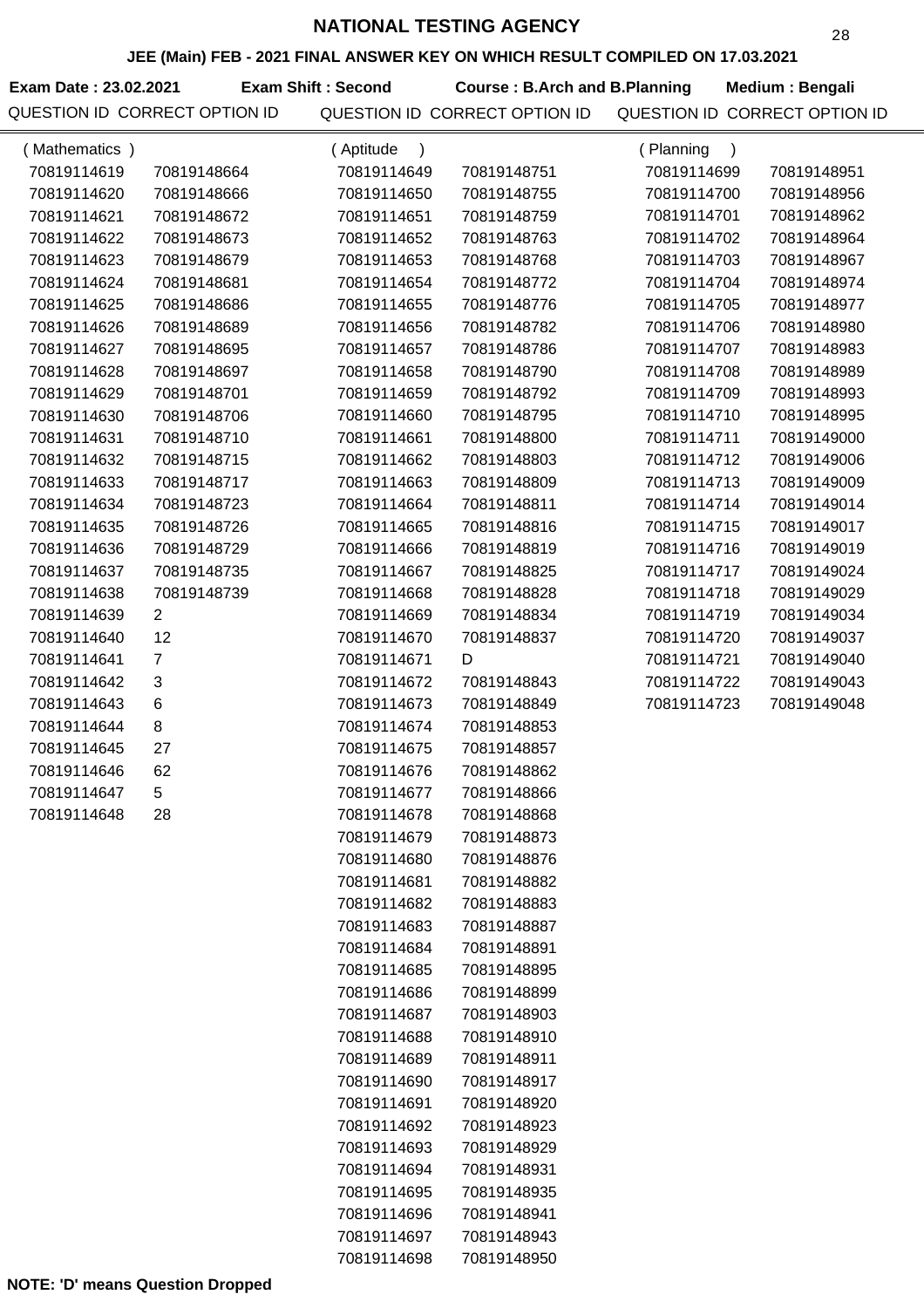**JEE (Main) FEB - 2021 FINAL ANSWER KEY ON WHICH RESULT COMPILED ON 17.03.2021**

**Exam Date : 23.02.2021 Course : B.Arch and B.Planning Medium : English Exam Shift : Second**

| (Mathematics) |                | (Aptitude<br>$\lambda$ |             | (Planning<br>$\lambda$ |             |
|---------------|----------------|------------------------|-------------|------------------------|-------------|
| 70819113749   | 70819145564    | 70819113779            | 70819145651 | 70819113829            | 70819145851 |
| 70819113750   | 70819145566    | 70819113780            | 70819145655 | 70819113830            | 70819145856 |
| 70819113751   | 70819145572    | 70819113781            | 70819145659 | 70819113831            | 70819145862 |
| 70819113752   | 70819145573    | 70819113782            | 70819145663 | 70819113832            | 70819145864 |
| 70819113753   | 70819145579    | 70819113783            | 70819145668 | 70819113833            | 70819145867 |
| 70819113754   | 70819145581    | 70819113784            | 70819145672 | 70819113834            | 70819145874 |
| 70819113755   | 70819145586    | 70819113785            | 70819145676 | 70819113835            | 70819145877 |
| 70819113756   | 70819145589    | 70819113786            | 70819145682 | 70819113836            | 70819145880 |
| 70819113757   | 70819145595    | 70819113787            | 70819145686 | 70819113837            | 70819145883 |
| 70819113758   | 70819145597    | 70819113788            | 70819145690 | 70819113838            | 70819145889 |
| 70819113759   | 70819145601    | 70819113789            | 70819145692 | 70819113839            | 70819145893 |
| 70819113760   | 70819145606    | 70819113790            | 70819145695 | 70819113840            | 70819145895 |
| 70819113761   | 70819145610    | 70819113791            | 70819145700 | 70819113841            | 70819145900 |
| 70819113762   | 70819145615    | 70819113792            | 70819145703 | 70819113842            | 70819145906 |
| 70819113763   | 70819145617    | 70819113793            | 70819145709 | 70819113843            | 70819145909 |
| 70819113764   | 70819145623    | 70819113794            | 70819145711 | 70819113844            | 70819145914 |
| 70819113765   | 70819145626    | 70819113795            | 70819145716 | 70819113845            | 70819145917 |
| 70819113766   | 70819145629    | 70819113796            | 70819145719 | 70819113846            | 70819145919 |
| 70819113767   | 70819145635    | 70819113797            | 70819145725 | 70819113847            | 70819145924 |
| 70819113768   | 70819145639    | 70819113798            | 70819145728 | 70819113848            | 70819145929 |
| 70819113769   | 2              | 70819113799            | 70819145734 | 70819113849            | 70819145934 |
| 70819113770   | 12             | 70819113800            | 70819145737 | 70819113850            | 70819145937 |
| 70819113771   | $\overline{7}$ | 70819113801            | D           | 70819113851            | 70819145940 |
| 70819113772   | 3              | 70819113802            | 70819145743 | 70819113852            | 70819145943 |
| 70819113773   | 6              | 70819113803            | 70819145749 | 70819113853            | 70819145948 |
| 70819113774   | 8              | 70819113804            | 70819145753 |                        |             |
| 70819113775   | 27             | 70819113805            | 70819145757 |                        |             |
| 70819113776   | 62             | 70819113806            | 70819145762 |                        |             |
| 70819113777   | $\,$ 5 $\,$    | 70819113807            | 70819145766 |                        |             |
| 70819113778   | 28             | 70819113808            | 70819145768 |                        |             |
|               |                | 70819113809            | 70819145773 |                        |             |
|               |                | 70819113810            | 70819145776 |                        |             |
|               |                | 70819113811            | 70819145782 |                        |             |
|               |                | 70819113812            | 70819145783 |                        |             |
|               |                | 70819113813            | 70819145787 |                        |             |
|               |                | 70819113814            | 70819145791 |                        |             |
|               |                | 70819113815            | 70819145795 |                        |             |
|               |                | 70819113816            | 70819145799 |                        |             |
|               |                | 70819113817            | 70819145803 |                        |             |
|               |                | 70819113818            | 70819145810 |                        |             |
|               |                | 70819113819            | 70819145811 |                        |             |
|               |                | 70819113820            | 70819145817 |                        |             |
|               |                | 70819113821            | 70819145820 |                        |             |
|               |                | 70819113822            | 70819145823 |                        |             |
|               |                | 70819113823            | 70819145829 |                        |             |
|               |                | 70819113824            | 70819145831 |                        |             |
|               |                | 70819113825            | 70819145835 |                        |             |
|               |                | 70819113826            | 70819145841 |                        |             |
|               |                | 70819113827            | 70819145843 |                        |             |
|               |                | 70819113828            | 70819145850 |                        |             |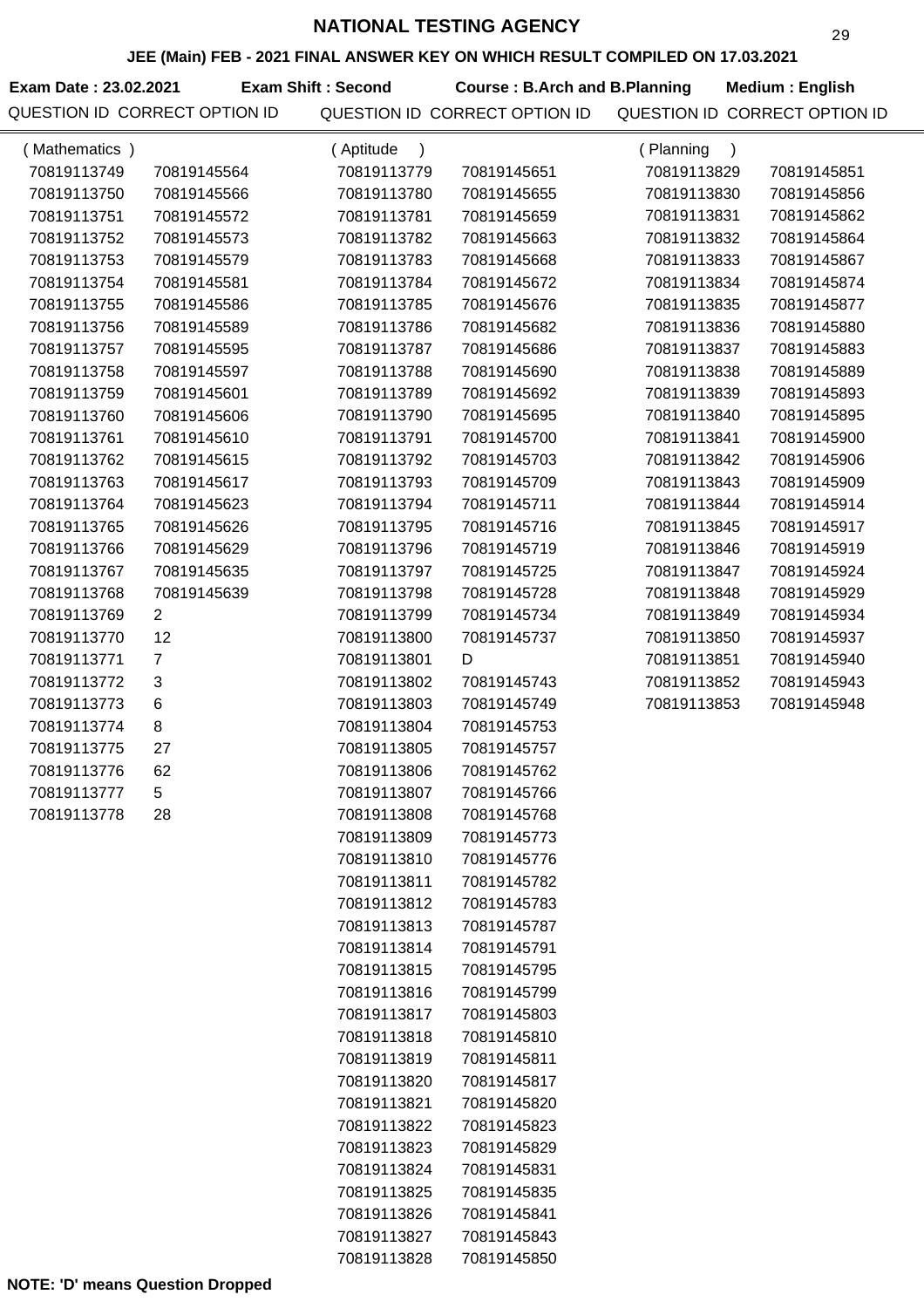**JEE (Main) FEB - 2021 FINAL ANSWER KEY ON WHICH RESULT COMPILED ON 17.03.2021**

Exam Date : 23.02.2021 Exam Shift : Second Course : B.Arch and B.Planning Medium : Gujarati

| (Mathematics) |                | (Aptitude<br>$\lambda$ |             | (Planning<br>$\rightarrow$ |             |
|---------------|----------------|------------------------|-------------|----------------------------|-------------|
| 70819114726   | 70819149054    | 70819114756            | 70819149141 | 70819114806                | 70819149341 |
| 70819114727   | 70819149056    | 70819114757            | 70819149145 | 70819114807                | 70819149346 |
| 70819114728   | 70819149062    | 70819114758            | 70819149149 | 70819114808                | 70819149352 |
| 70819114729   | 70819149063    | 70819114759            | 70819149153 | 70819114809                | 70819149354 |
| 70819114730   | 70819149069    | 70819114760            | 70819149158 | 70819114810                | 70819149357 |
| 70819114731   | 70819149071    | 70819114761            | 70819149162 | 70819114811                | 70819149364 |
| 70819114732   | 70819149076    | 70819114762            | 70819149166 | 70819114812                | 70819149367 |
| 70819114733   | 70819149079    | 70819114763            | 70819149172 | 70819114813                | 70819149370 |
| 70819114734   | 70819149085    | 70819114764            | 70819149176 | 70819114814                | 70819149373 |
| 70819114735   | 70819149087    | 70819114765            | 70819149180 | 70819114815                | 70819149379 |
| 70819114736   | 70819149091    | 70819114766            | 70819149182 | 70819114816                | 70819149383 |
| 70819114737   | 70819149096    | 70819114767            | 70819149185 | 70819114817                | 70819149385 |
| 70819114738   | 70819149100    | 70819114768            | 70819149190 | 70819114818                | 70819149390 |
| 70819114739   | 70819149105    | 70819114769            | 70819149193 | 70819114819                | 70819149396 |
| 70819114740   | 70819149107    | 70819114770            | 70819149199 | 70819114820                | 70819149399 |
| 70819114741   | 70819149113    | 70819114771            | 70819149201 | 70819114821                | 70819149404 |
| 70819114742   | 70819149116    | 70819114772            | 70819149206 | 70819114822                | 70819149407 |
| 70819114743   | 70819149119    | 70819114773            | 70819149209 | 70819114823                | 70819149409 |
| 70819114744   | 70819149125    | 70819114774            | 70819149215 | 70819114824                | 70819149414 |
| 70819114745   | 70819149129    | 70819114775            | 70819149218 | 70819114825                | 70819149419 |
| 70819114746   | $\overline{2}$ | 70819114776            | 70819149224 | 70819114826                | 70819149424 |
| 70819114747   | 12             | 70819114777            | 70819149227 | 70819114827                | 70819149427 |
| 70819114748   | $\overline{7}$ | 70819114778            | D           | 70819114828                | 70819149430 |
| 70819114749   | 3              | 70819114779            | 70819149233 | 70819114829                | 70819149433 |
| 70819114750   | 6              | 70819114780            | 70819149239 | 70819114830                | 70819149438 |
| 70819114751   | 8              | 70819114781            | 70819149243 |                            |             |
| 70819114752   | 27             | 70819114782            | 70819149247 |                            |             |
| 70819114753   | 62             | 70819114783            | 70819149252 |                            |             |
| 70819114754   | 5              | 70819114784            | 70819149256 |                            |             |
| 70819114755   | 28             | 70819114785            | 70819149258 |                            |             |
|               |                | 70819114786            | 70819149263 |                            |             |
|               |                | 70819114787            | 70819149266 |                            |             |
|               |                | 70819114788            | 70819149272 |                            |             |
|               |                | 70819114789            | 70819149273 |                            |             |
|               |                | 70819114790            | 70819149277 |                            |             |
|               |                | 70819114791            | 70819149281 |                            |             |
|               |                | 70819114792            | 70819149285 |                            |             |
|               |                | 70819114793            | 70819149289 |                            |             |
|               |                | 70819114794            | 70819149293 |                            |             |
|               |                | 70819114795            | 70819149300 |                            |             |
|               |                | 70819114796            | 70819149301 |                            |             |
|               |                | 70819114797            | 70819149307 |                            |             |
|               |                | 70819114798            | 70819149310 |                            |             |
|               |                | 70819114799            | 70819149313 |                            |             |
|               |                | 70819114800            | 70819149319 |                            |             |
|               |                | 70819114801            | 70819149321 |                            |             |
|               |                | 70819114802            | 70819149325 |                            |             |
|               |                | 70819114803            | 70819149331 |                            |             |
|               |                | 70819114804            | 70819149333 |                            |             |
|               |                | 70819114805            | 70819149340 |                            |             |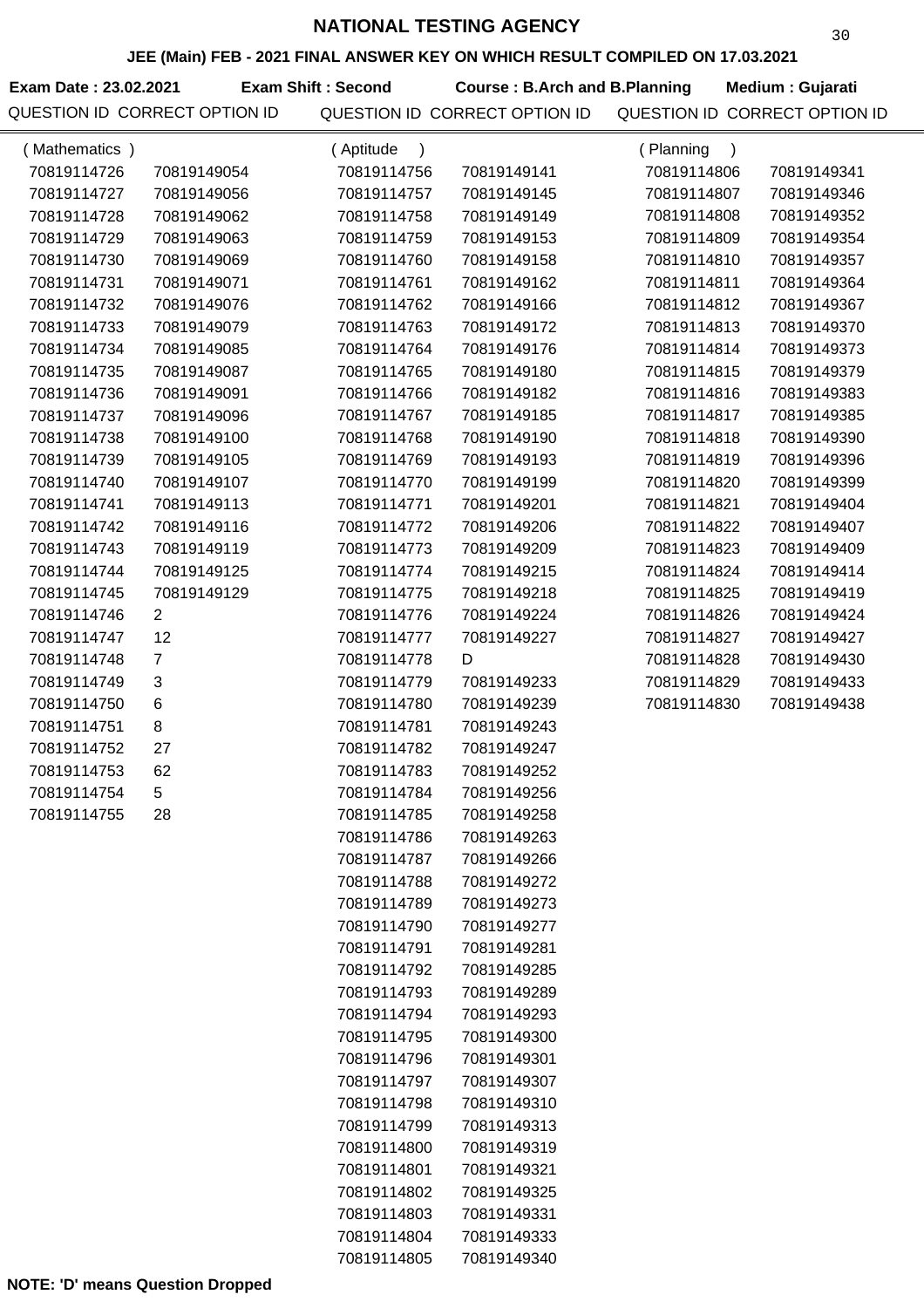**JEE (Main) FEB - 2021 FINAL ANSWER KEY ON WHICH RESULT COMPILED ON 17.03.2021**

**Exam Date : 23.02.2021 Course : B.Arch and B.Planning Medium : Hindi**

**Exam Shift : Second**

| (Mathematics) |                | (Aptitude   |             | (Planning<br>$\mathcal{C}$ |             |
|---------------|----------------|-------------|-------------|----------------------------|-------------|
| 70819113642   | 70819145174    | 70819113672 | 70819145261 | 70819113722                | 70819145461 |
| 70819113643   | 70819145176    | 70819113673 | 70819145265 | 70819113723                | 70819145466 |
| 70819113644   | 70819145182    | 70819113674 | 70819145269 | 70819113724                | 70819145472 |
| 70819113645   | 70819145183    | 70819113675 | 70819145273 | 70819113725                | 70819145474 |
| 70819113646   | 70819145189    | 70819113676 | 70819145278 | 70819113726                | 70819145477 |
| 70819113647   | 70819145191    | 70819113677 | 70819145282 | 70819113727                | 70819145484 |
| 70819113648   | 70819145196    | 70819113678 | 70819145286 | 70819113728                | 70819145487 |
| 70819113649   | 70819145199    | 70819113679 | 70819145292 | 70819113729                | 70819145490 |
| 70819113650   | 70819145205    | 70819113680 | 70819145296 | 70819113730                | 70819145493 |
| 70819113651   | 70819145207    | 70819113681 | 70819145300 | 70819113731                | 70819145499 |
| 70819113652   | 70819145211    | 70819113682 | 70819145302 | 70819113732                | 70819145503 |
| 70819113653   | 70819145216    | 70819113683 | 70819145305 | 70819113733                | 70819145505 |
| 70819113654   | 70819145220    | 70819113684 | 70819145310 | 70819113734                | 70819145510 |
| 70819113655   | 70819145225    | 70819113685 | 70819145313 | 70819113735                | 70819145516 |
| 70819113656   | 70819145227    | 70819113686 | 70819145319 | 70819113736                | 70819145519 |
| 70819113657   | 70819145233    | 70819113687 | 70819145321 | 70819113737                | 70819145524 |
| 70819113658   | 70819145236    | 70819113688 | 70819145326 | 70819113738                | 70819145527 |
| 70819113659   | 70819145239    | 70819113689 | 70819145329 | 70819113739                | 70819145529 |
| 70819113660   | 70819145245    | 70819113690 | 70819145335 | 70819113740                | 70819145534 |
| 70819113661   | 70819145249    | 70819113691 | 70819145338 | 70819113741                | 70819145539 |
| 70819113662   | $\overline{2}$ | 70819113692 | 70819145344 | 70819113742                | 70819145544 |
| 70819113663   | 12             | 70819113693 | 70819145347 | 70819113743                | 70819145547 |
| 70819113664   | $\overline{7}$ | 70819113694 | D           | 70819113744                | 70819145550 |
| 70819113665   | 3              | 70819113695 | 70819145353 | 70819113745                | 70819145553 |
| 70819113666   | $\,6$          | 70819113696 | 70819145359 | 70819113746                | 70819145558 |
| 70819113667   | 8              | 70819113697 | 70819145363 |                            |             |
| 70819113668   | 27             | 70819113698 | 70819145367 |                            |             |
| 70819113669   | 62             | 70819113699 | 70819145372 |                            |             |
| 70819113670   | 5              | 70819113700 | 70819145376 |                            |             |
| 70819113671   | 28             | 70819113701 | 70819145378 |                            |             |
|               |                | 70819113702 | 70819145383 |                            |             |
|               |                | 70819113703 | 70819145386 |                            |             |
|               |                | 70819113704 | 70819145392 |                            |             |
|               |                | 70819113705 | 70819145393 |                            |             |
|               |                | 70819113706 | 70819145397 |                            |             |
|               |                | 70819113707 | 70819145401 |                            |             |
|               |                | 70819113708 | 70819145405 |                            |             |
|               |                | 70819113709 | 70819145409 |                            |             |
|               |                | 70819113710 | 70819145413 |                            |             |
|               |                | 70819113711 | 70819145420 |                            |             |
|               |                | 70819113712 | 70819145421 |                            |             |
|               |                | 70819113713 | 70819145427 |                            |             |
|               |                | 70819113714 | 70819145430 |                            |             |
|               |                | 70819113715 | 70819145433 |                            |             |
|               |                | 70819113716 | 70819145439 |                            |             |
|               |                | 70819113717 | 70819145441 |                            |             |
|               |                | 70819113718 | 70819145445 |                            |             |
|               |                | 70819113719 | 70819145451 |                            |             |
|               |                | 70819113720 | 70819145453 |                            |             |
|               |                | 70819113721 | 70819145460 |                            |             |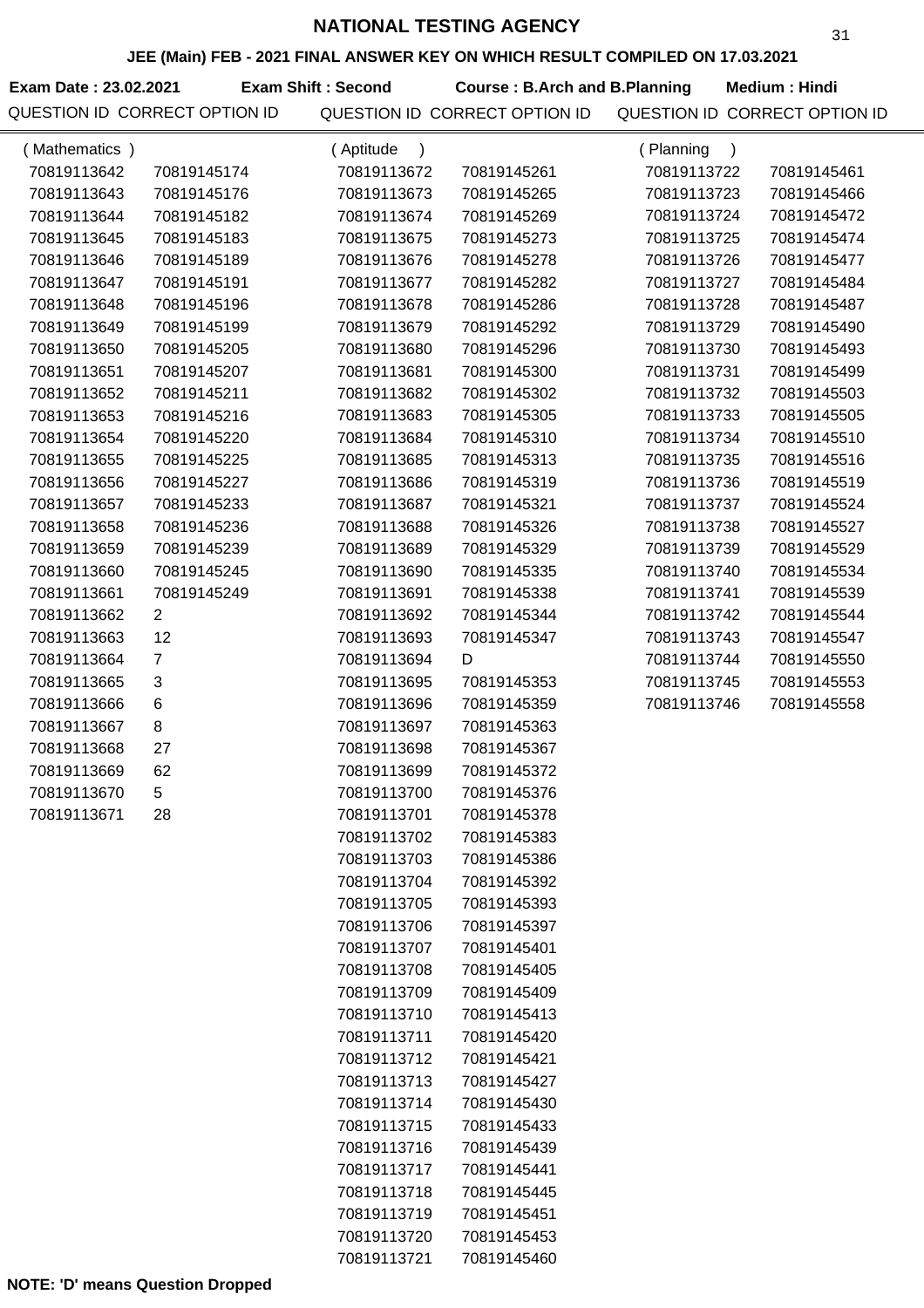**JEE (Main) FEB - 2021 FINAL ANSWER KEY ON WHICH RESULT COMPILED ON 17.03.2021**

**Exam Date : 23.02.2021 Course : B.Arch and B.Planning Medium : Kannada Exam Shift : Second**

| (Mathematics) |                | (Aptitude<br>$\lambda$     |                            | (Planning<br>$\lambda$ |             |
|---------------|----------------|----------------------------|----------------------------|------------------------|-------------|
| 70819114833   | 70819149444    | 70819114863                | 70819149531                | 70819114913            | 70819149731 |
| 70819114834   | 70819149446    | 70819114864                | 70819149535                | 70819114914            | 70819149736 |
| 70819114835   | 70819149452    | 70819114865                | 70819149539                | 70819114915            | 70819149742 |
| 70819114836   | 70819149453    | 70819114866                | 70819149543                | 70819114916            | 70819149744 |
| 70819114837   | 70819149459    | 70819114867                | 70819149548                | 70819114917            | 70819149747 |
| 70819114838   | 70819149461    | 70819114868                | 70819149552                | 70819114918            | 70819149754 |
| 70819114839   | 70819149466    | 70819114869                | 70819149556                | 70819114919            | 70819149757 |
| 70819114840   | 70819149469    | 70819114870                | 70819149562                | 70819114920            | 70819149760 |
| 70819114841   | 70819149475    | 70819114871                | 70819149566                | 70819114921            | 70819149763 |
| 70819114842   | 70819149477    | 70819114872                | 70819149570                | 70819114922            | 70819149769 |
| 70819114843   | 70819149481    | 70819114873                | 70819149572                | 70819114923            | 70819149773 |
| 70819114844   | 70819149486    | 70819114874                | 70819149575                | 70819114924            | 70819149775 |
| 70819114845   | 70819149490    | 70819114875                | 70819149580                | 70819114925            | 70819149780 |
| 70819114846   | 70819149495    | 70819114876                | 70819149583                | 70819114926            | 70819149786 |
| 70819114847   | 70819149497    | 70819114877                | 70819149589                | 70819114927            | 70819149789 |
| 70819114848   | 70819149503    | 70819114878                | 70819149591                | 70819114928            | 70819149794 |
| 70819114849   | 70819149506    | 70819114879                | 70819149596                | 70819114929            | 70819149797 |
| 70819114850   | 70819149509    | 70819114880                | 70819149599                | 70819114930            | 70819149799 |
| 70819114851   | 70819149515    | 70819114881                | 70819149605                | 70819114931            | 70819149804 |
| 70819114852   | 70819149519    | 70819114882                | 70819149608                | 70819114932            | 70819149809 |
| 70819114853   | $\overline{2}$ | 70819114883                | 70819149614                | 70819114933            | 70819149814 |
| 70819114854   | 12             | 70819114884                | 70819149617                | 70819114934            | 70819149817 |
| 70819114855   | $\overline{7}$ | 70819114885                | D                          | 70819114935            | 70819149820 |
| 70819114856   | 3              | 70819114886                | 70819149623                | 70819114936            | 70819149823 |
| 70819114857   | 6              | 70819114887                | 70819149629                | 70819114937            | 70819149828 |
| 70819114858   | 8              | 70819114888                | 70819149633                |                        |             |
| 70819114859   | 27             | 70819114889                | 70819149637                |                        |             |
| 70819114860   | 62             | 70819114890                | 70819149642                |                        |             |
| 70819114861   | 5              | 70819114891                | 70819149646                |                        |             |
| 70819114862   | 28             | 70819114892                | 70819149648                |                        |             |
|               |                | 70819114893                | 70819149653                |                        |             |
|               |                | 70819114894                | 70819149656                |                        |             |
|               |                | 70819114895                | 70819149662                |                        |             |
|               |                | 70819114896                | 70819149663                |                        |             |
|               |                | 70819114897                | 70819149667                |                        |             |
|               |                | 70819114898                | 70819149671                |                        |             |
|               |                | 70819114899                | 70819149675                |                        |             |
|               |                | 70819114900                | 70819149679                |                        |             |
|               |                | 70819114901                | 70819149683                |                        |             |
|               |                | 70819114902                | 70819149690                |                        |             |
|               |                | 70819114903                | 70819149691                |                        |             |
|               |                | 70819114904<br>70819114905 | 70819149697                |                        |             |
|               |                | 70819114906                | 70819149700<br>70819149703 |                        |             |
|               |                | 70819114907                | 70819149709                |                        |             |
|               |                | 70819114908                | 70819149711                |                        |             |
|               |                | 70819114909                | 70819149715                |                        |             |
|               |                | 70819114910                | 70819149721                |                        |             |
|               |                | 70819114911                | 70819149723                |                        |             |
|               |                | 70819114912                | 70819149730                |                        |             |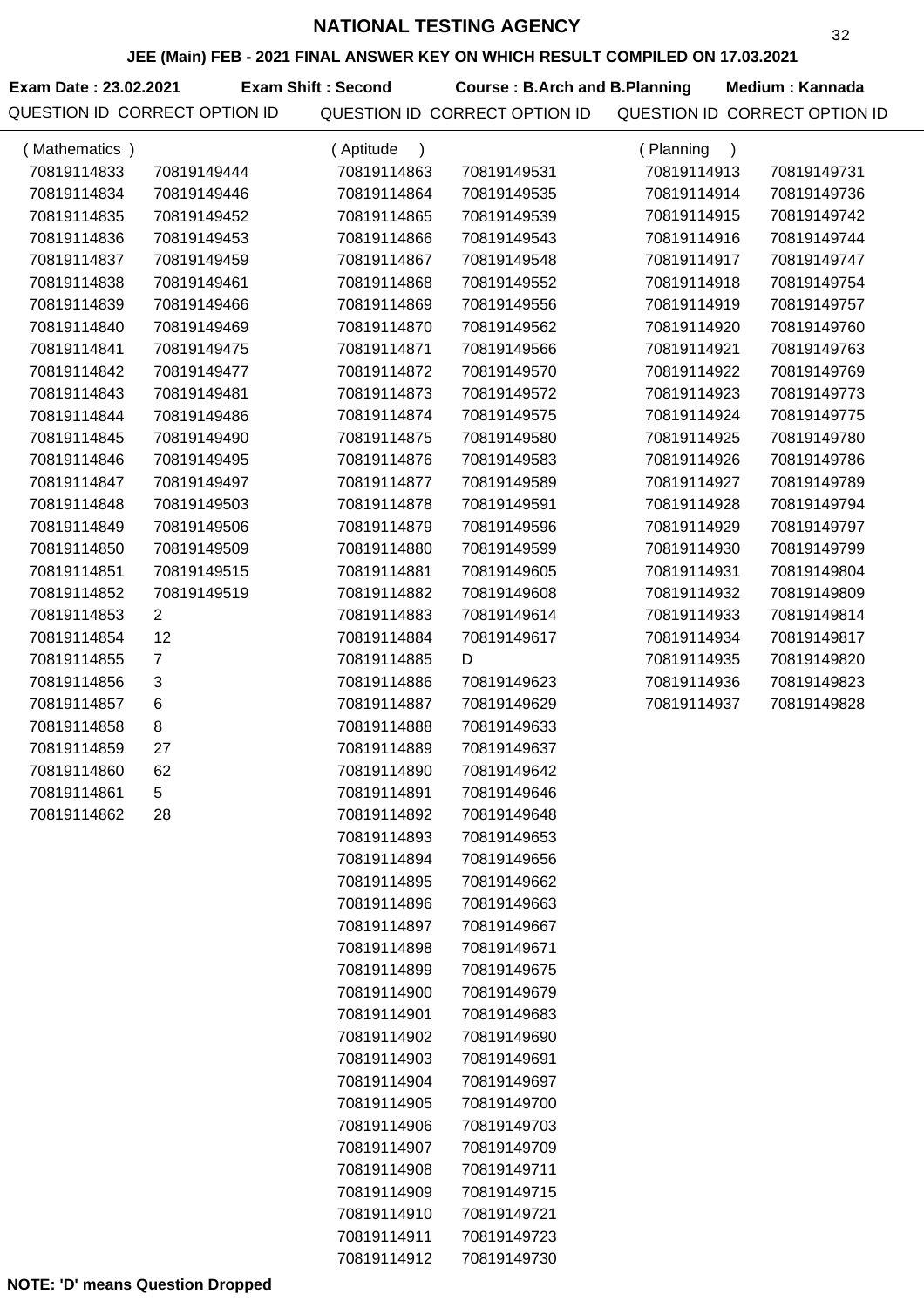**JEE (Main) FEB - 2021 FINAL ANSWER KEY ON WHICH RESULT COMPILED ON 17.03.2021**

**Exam Date : 23.02.2021 Course : B.Arch and B.Planning Medium : Malayalam** QUESTION ID CORRECT OPTION ID QUESTION ID CORRECT OPTION ID QUESTION ID CORRECT OPTION ID **Exam Shift : Second**

| (Mathematics) |                | (Aptitude<br>$\lambda$ |             | (Planning<br>$\lambda$ |             |
|---------------|----------------|------------------------|-------------|------------------------|-------------|
| 70819115047   | 70819150224    | 70819115077            | 70819150311 | 70819115127            | 70819150511 |
| 70819115048   | 70819150226    | 70819115078            | 70819150315 | 70819115128            | 70819150516 |
| 70819115049   | 70819150232    | 70819115079            | 70819150319 | 70819115129            | 70819150522 |
| 70819115050   | 70819150233    | 70819115080            | 70819150323 | 70819115130            | 70819150524 |
| 70819115051   | 70819150239    | 70819115081            | 70819150328 | 70819115131            | 70819150527 |
| 70819115052   | 70819150241    | 70819115082            | 70819150332 | 70819115132            | 70819150534 |
| 70819115053   | 70819150246    | 70819115083            | 70819150336 | 70819115133            | 70819150537 |
| 70819115054   | 70819150249    | 70819115084            | 70819150342 | 70819115134            | 70819150540 |
| 70819115055   | 70819150255    | 70819115085            | 70819150346 | 70819115135            | 70819150543 |
| 70819115056   | 70819150257    | 70819115086            | 70819150350 | 70819115136            | 70819150549 |
| 70819115057   | 70819150261    | 70819115087            | 70819150352 | 70819115137            | 70819150553 |
| 70819115058   | 70819150266    | 70819115088            | 70819150355 | 70819115138            | 70819150555 |
| 70819115059   | 70819150270    | 70819115089            | 70819150360 | 70819115139            | 70819150560 |
| 70819115060   | 70819150275    | 70819115090            | 70819150363 | 70819115140            | 70819150566 |
| 70819115061   | 70819150277    | 70819115091            | 70819150369 | 70819115141            | 70819150569 |
| 70819115062   | 70819150283    | 70819115092            | 70819150371 | 70819115142            | 70819150574 |
| 70819115063   | 70819150286    | 70819115093            | 70819150376 | 70819115143            | 70819150577 |
| 70819115064   | 70819150289    | 70819115094            | 70819150379 | 70819115144            | 70819150579 |
| 70819115065   | 70819150295    | 70819115095            | 70819150385 | 70819115145            | 70819150584 |
| 70819115066   | 70819150299    | 70819115096            | 70819150388 | 70819115146            | 70819150589 |
| 70819115067   | 2              | 70819115097            | 70819150394 | 70819115147            | 70819150594 |
| 70819115068   | 12             | 70819115098            | 70819150397 | 70819115148            | 70819150597 |
| 70819115069   | $\overline{7}$ | 70819115099            | D           | 70819115149            | 70819150600 |
| 70819115070   | $\sqrt{3}$     | 70819115100            | 70819150403 | 70819115150            | 70819150603 |
| 70819115071   | 6              | 70819115101            | 70819150409 | 70819115151            | 70819150608 |
| 70819115072   | 8              | 70819115102            | 70819150413 |                        |             |
| 70819115073   | 27             | 70819115103            | 70819150417 |                        |             |
| 70819115074   | 62             | 70819115104            | 70819150422 |                        |             |
| 70819115075   | 5              | 70819115105            | 70819150426 |                        |             |
| 70819115076   | 28             | 70819115106            | 70819150428 |                        |             |
|               |                | 70819115107            | 70819150433 |                        |             |
|               |                | 70819115108            | 70819150436 |                        |             |
|               |                | 70819115109            | 70819150442 |                        |             |
|               |                | 70819115110            | 70819150443 |                        |             |
|               |                | 70819115111            | 70819150447 |                        |             |
|               |                | 70819115112            | 70819150451 |                        |             |
|               |                | 70819115113            | 70819150455 |                        |             |
|               |                | 70819115114            | 70819150459 |                        |             |
|               |                | 70819115115            | 70819150463 |                        |             |
|               |                | 70819115116            | 70819150470 |                        |             |
|               |                | 70819115117            | 70819150471 |                        |             |
|               |                | 70819115118            | 70819150477 |                        |             |
|               |                | 70819115119            | 70819150480 |                        |             |
|               |                | 70819115120            | 70819150483 |                        |             |
|               |                | 70819115121            | 70819150489 |                        |             |
|               |                | 70819115122            | 70819150491 |                        |             |
|               |                | 70819115123            | 70819150495 |                        |             |
|               |                | 70819115124            | 70819150501 |                        |             |
|               |                | 70819115125            | 70819150503 |                        |             |
|               |                | 70819115126            | 70819150510 |                        |             |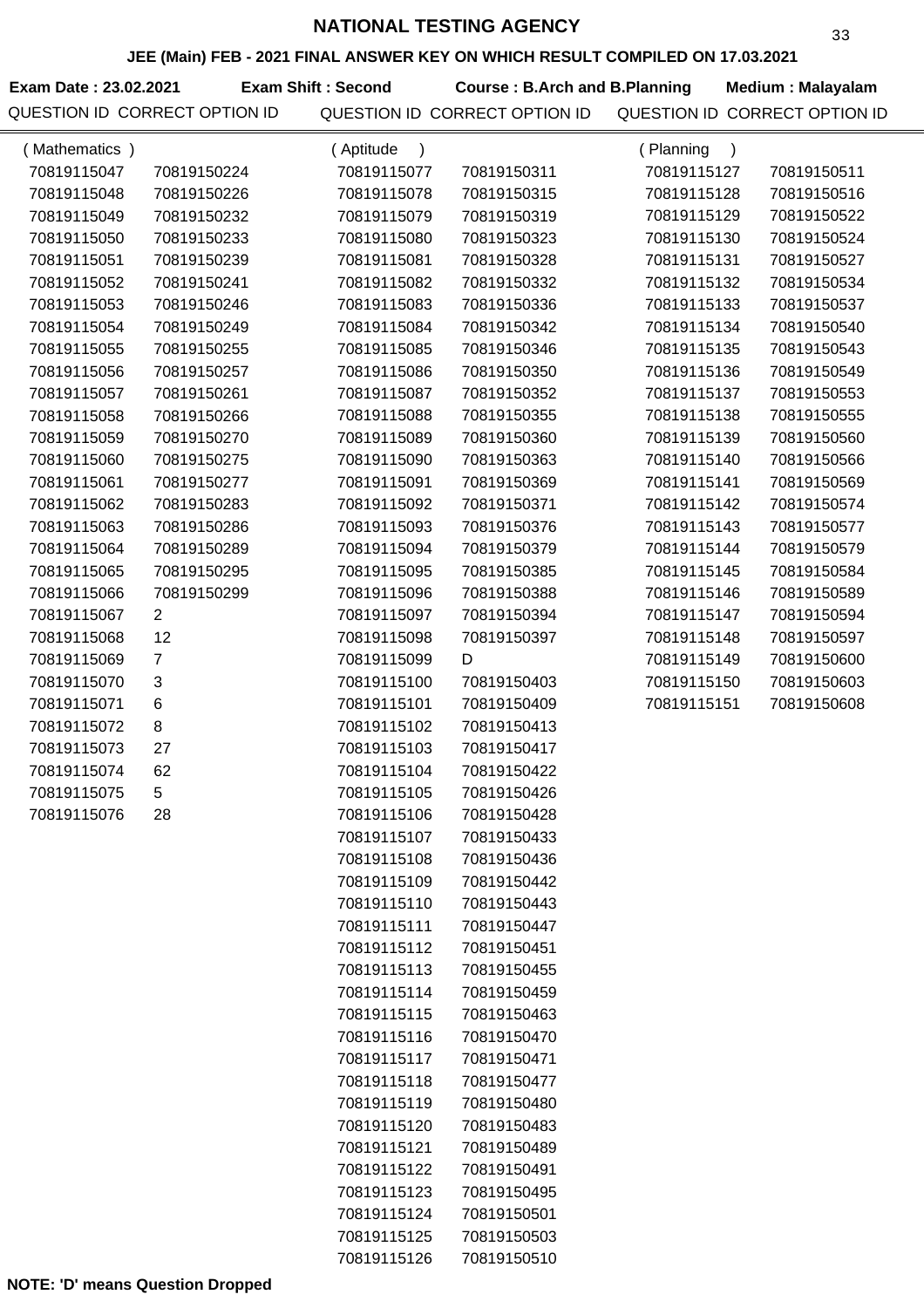**JEE (Main) FEB - 2021 FINAL ANSWER KEY ON WHICH RESULT COMPILED ON 17.03.2021**

**Exam Date : 23.02.2021 Exam Shift : Second Course : B.Arch and B.Planning Medium : Marathi** 

| (Mathematics) |                | (Aptitude<br>$\lambda$ |             | (Planning<br>$\lambda$ |             |
|---------------|----------------|------------------------|-------------|------------------------|-------------|
| 70819114940   | 70819149834    | 70819114970            | 70819149921 | 70819115020            | 70819150121 |
| 70819114941   | 70819149836    | 70819114971            | 70819149925 | 70819115021            | 70819150126 |
| 70819114942   | 70819149842    | 70819114972            | 70819149929 | 70819115022            | 70819150132 |
| 70819114943   | 70819149843    | 70819114973            | 70819149933 | 70819115023            | 70819150134 |
| 70819114944   | 70819149849    | 70819114974            | 70819149938 | 70819115024            | 70819150137 |
| 70819114945   | 70819149851    | 70819114975            | 70819149942 | 70819115025            | 70819150144 |
| 70819114946   | 70819149856    | 70819114976            | 70819149946 | 70819115026            | 70819150147 |
| 70819114947   | 70819149859    | 70819114977            | 70819149952 | 70819115027            | 70819150150 |
| 70819114948   | 70819149865    | 70819114978            | 70819149956 | 70819115028            | 70819150153 |
| 70819114949   | 70819149867    | 70819114979            | 70819149960 | 70819115029            | 70819150159 |
| 70819114950   | 70819149871    | 70819114980            | 70819149962 | 70819115030            | 70819150163 |
| 70819114951   | 70819149876    | 70819114981            | 70819149965 | 70819115031            | 70819150165 |
| 70819114952   | 70819149880    | 70819114982            | 70819149970 | 70819115032            | 70819150170 |
| 70819114953   | 70819149885    | 70819114983            | 70819149973 | 70819115033            | 70819150176 |
| 70819114954   | 70819149887    | 70819114984            | 70819149979 | 70819115034            | 70819150179 |
| 70819114955   | 70819149893    | 70819114985            | 70819149981 | 70819115035            | 70819150184 |
| 70819114956   | 70819149896    | 70819114986            | 70819149986 | 70819115036            | 70819150187 |
| 70819114957   | 70819149899    | 70819114987            | 70819149989 | 70819115037            | 70819150189 |
| 70819114958   | 70819149905    | 70819114988            | 70819149995 | 70819115038            | 70819150194 |
| 70819114959   | 70819149909    | 70819114989            | 70819149998 | 70819115039            | 70819150199 |
| 70819114960   | $\overline{2}$ | 70819114990            | 70819150004 | 70819115040            | 70819150204 |
| 70819114961   | 12             | 70819114991            | 70819150007 | 70819115041            | 70819150207 |
| 70819114962   | $\overline{7}$ | 70819114992            | D           | 70819115042            | 70819150210 |
| 70819114963   | 3              | 70819114993            | 70819150013 | 70819115043            | 70819150213 |
| 70819114964   | 6              | 70819114994            | 70819150019 | 70819115044            | 70819150218 |
| 70819114965   | 8              | 70819114995            | 70819150023 |                        |             |
| 70819114966   | 27             | 70819114996            | 70819150027 |                        |             |
| 70819114967   | 62             | 70819114997            | 70819150032 |                        |             |
| 70819114968   | 5              | 70819114998            | 70819150036 |                        |             |
| 70819114969   | 28             | 70819114999            | 70819150038 |                        |             |
|               |                | 70819115000            | 70819150043 |                        |             |
|               |                | 70819115001            | 70819150046 |                        |             |
|               |                | 70819115002            | 70819150052 |                        |             |
|               |                | 70819115003            | 70819150053 |                        |             |
|               |                | 70819115004            | 70819150057 |                        |             |
|               |                | 70819115005            | 70819150061 |                        |             |
|               |                | 70819115006            | 70819150065 |                        |             |
|               |                | 70819115007            | 70819150069 |                        |             |
|               |                | 70819115008            | 70819150073 |                        |             |
|               |                | 70819115009            | 70819150080 |                        |             |
|               |                | 70819115010            | 70819150081 |                        |             |
|               |                | 70819115011            | 70819150087 |                        |             |
|               |                | 70819115012            | 70819150090 |                        |             |
|               |                | 70819115013            | 70819150093 |                        |             |
|               |                | 70819115014            | 70819150099 |                        |             |
|               |                | 70819115015            | 70819150101 |                        |             |
|               |                | 70819115016            | 70819150105 |                        |             |
|               |                | 70819115017            | 70819150111 |                        |             |
|               |                | 70819115018            | 70819150113 |                        |             |
|               |                | 70819115019            | 70819150120 |                        |             |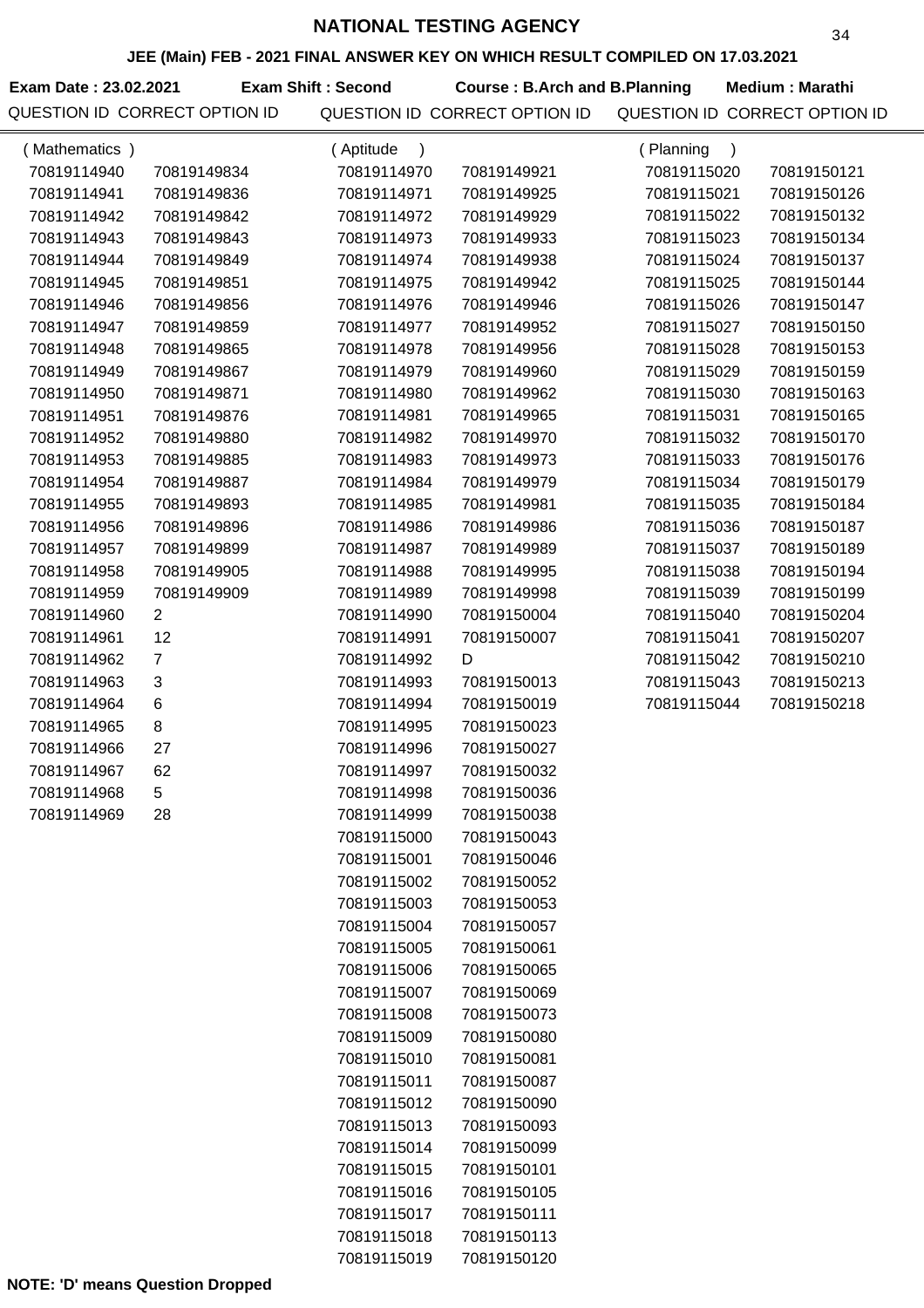**JEE (Main) FEB - 2021 FINAL ANSWER KEY ON WHICH RESULT COMPILED ON 17.03.2021**

Exam Date : 23.02.2021 **Exam Shift : Second Course : B.Arch and B.Planning Medium : Odia** 

| (Mathematics) |                           | (Aptitude<br>$\lambda$ |             | (Planning<br>$\lambda$ |             |
|---------------|---------------------------|------------------------|-------------|------------------------|-------------|
| 70819113107   | 70819143224               | 70819113137            | 70819143311 | 70819113187            | 70819143511 |
| 70819113108   | 70819143226               | 70819113138            | 70819143315 | 70819113188            | 70819143516 |
| 70819113109   | 70819143232               | 70819113139            | 70819143319 | 70819113189            | 70819143522 |
| 70819113110   | 70819143233               | 70819113140            | 70819143323 | 70819113190            | 70819143524 |
| 70819113111   | 70819143239               | 70819113141            | 70819143328 | 70819113191            | 70819143527 |
| 70819113112   | 70819143241               | 70819113142            | 70819143332 | 70819113192            | 70819143534 |
| 70819113113   | 70819143246               | 70819113143            | 70819143336 | 70819113193            | 70819143537 |
| 70819113114   | 70819143249               | 70819113144            | 70819143342 | 70819113194            | 70819143540 |
| 70819113115   | 70819143255               | 70819113145            | 70819143346 | 70819113195            | 70819143543 |
| 70819113116   | 70819143257               | 70819113146            | 70819143350 | 70819113196            | 70819143549 |
| 70819113117   | 70819143261               | 70819113147            | 70819143352 | 70819113197            | 70819143553 |
| 70819113118   | 70819143266               | 70819113148            | 70819143355 | 70819113198            | 70819143555 |
| 70819113119   | 70819143270               | 70819113149            | 70819143360 | 70819113199            | 70819143560 |
| 70819113120   | 70819143275               | 70819113150            | 70819143363 | 70819113200            | 70819143566 |
| 70819113121   | 70819143277               | 70819113151            | 70819143369 | 70819113201            | 70819143569 |
| 70819113122   | 70819143283               | 70819113152            | 70819143371 | 70819113202            | 70819143574 |
| 70819113123   | 70819143286               | 70819113153            | 70819143376 | 70819113203            | 70819143577 |
| 70819113124   | 70819143289               | 70819113154            | 70819143379 | 70819113204            | 70819143579 |
| 70819113125   | 70819143295               | 70819113155            | 70819143385 | 70819113205            | 70819143584 |
| 70819113126   | 70819143299               | 70819113156            | 70819143388 | 70819113206            | 70819143589 |
| 70819113127   | $\overline{2}$            | 70819113157            | 70819143394 | 70819113207            | 70819143594 |
| 70819113128   | 12                        | 70819113158            | 70819143397 | 70819113208            | 70819143597 |
| 70819113129   | $\overline{7}$            | 70819113159            | D           | 70819113209            | 70819143600 |
| 70819113130   | $\ensuremath{\mathsf{3}}$ | 70819113160            | 70819143403 | 70819113210            | 70819143603 |
| 70819113131   | $\,6$                     | 70819113161            | 70819143409 | 70819113211            | 70819143608 |
| 70819113132   | 8                         | 70819113162            | 70819143413 |                        |             |
| 70819113133   | 27                        | 70819113163            | 70819143417 |                        |             |
| 70819113134   | 62                        | 70819113164            | 70819143422 |                        |             |
| 70819113135   | 5                         | 70819113165            | 70819143426 |                        |             |
| 70819113136   | 28                        | 70819113166            | 70819143428 |                        |             |
|               |                           | 70819113167            | 70819143433 |                        |             |
|               |                           | 70819113168            | 70819143436 |                        |             |
|               |                           | 70819113169            | 70819143442 |                        |             |
|               |                           | 70819113170            | 70819143443 |                        |             |
|               |                           | 70819113171            | 70819143447 |                        |             |
|               |                           | 70819113172            | 70819143451 |                        |             |
|               |                           | 70819113173            | 70819143455 |                        |             |
|               |                           | 70819113174            | 70819143459 |                        |             |
|               |                           | 70819113175            | 70819143463 |                        |             |
|               |                           | 70819113176            | 70819143470 |                        |             |
|               |                           | 70819113177            | 70819143471 |                        |             |
|               |                           | 70819113178            | 70819143477 |                        |             |
|               |                           | 70819113179            | 70819143480 |                        |             |
|               |                           | 70819113180            | 70819143483 |                        |             |
|               |                           | 70819113181            | 70819143489 |                        |             |
|               |                           | 70819113182            | 70819143491 |                        |             |
|               |                           | 70819113183            | 70819143495 |                        |             |
|               |                           | 70819113184            | 70819143501 |                        |             |
|               |                           | 70819113185            | 70819143503 |                        |             |
|               |                           | 70819113186            | 70819143510 |                        |             |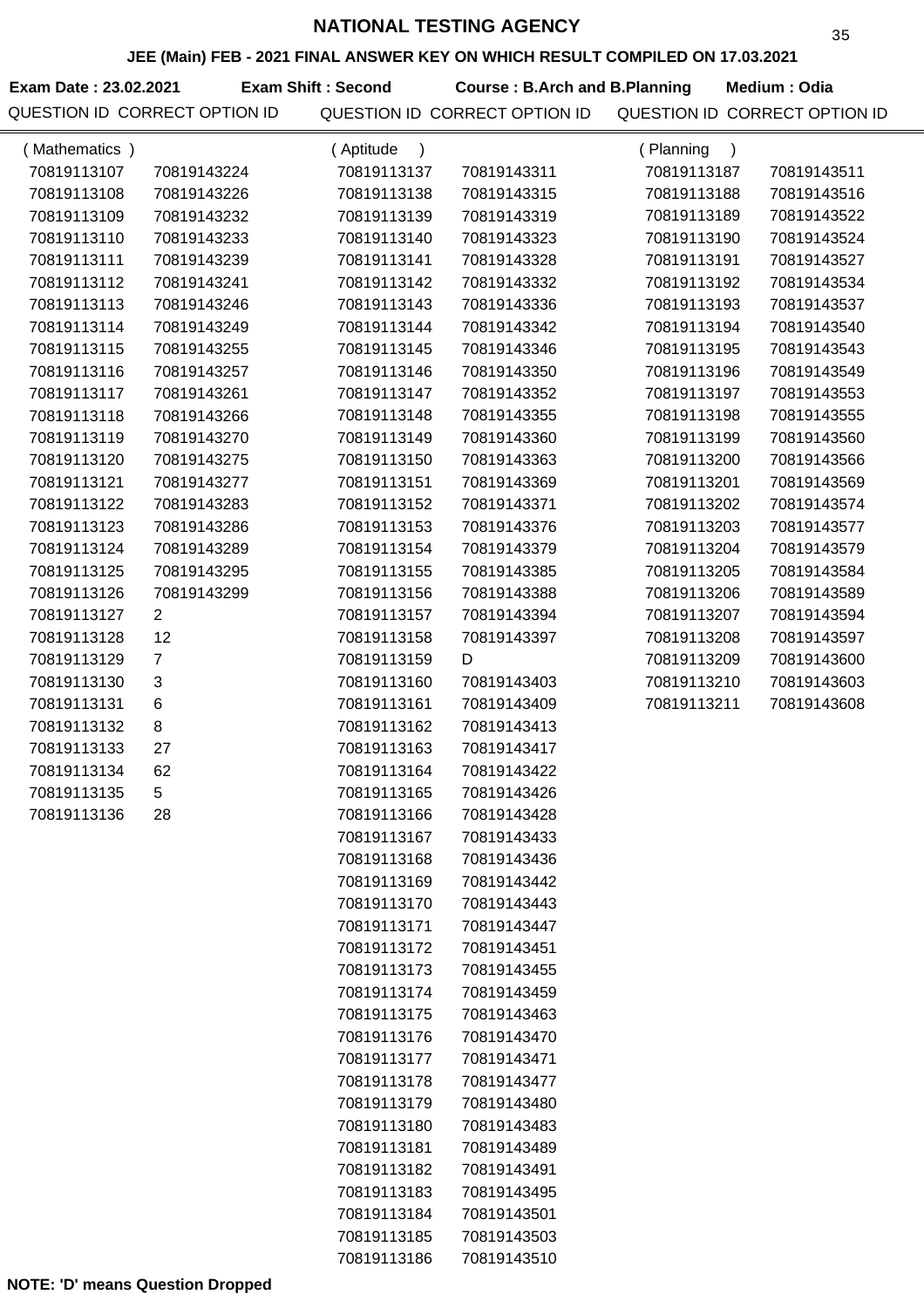**JEE (Main) FEB - 2021 FINAL ANSWER KEY ON WHICH RESULT COMPILED ON 17.03.2021**

**Exam Date : 23.02.2021 Course : B.Arch and B.Planning Medium : Punjabi Exam Shift : Second**

| (Mathematics) |                | (Aptitude<br>$\lambda$ |             | (Planning<br>$\lambda$ |             |
|---------------|----------------|------------------------|-------------|------------------------|-------------|
| 70819113214   | 70819143614    | 70819113244            | 70819143701 | 70819113294            | 70819143901 |
| 70819113215   | 70819143616    | 70819113245            | 70819143705 | 70819113295            | 70819143906 |
| 70819113216   | 70819143622    | 70819113246            | 70819143709 | 70819113296            | 70819143912 |
| 70819113217   | 70819143623    | 70819113247            | 70819143713 | 70819113297            | 70819143914 |
| 70819113218   | 70819143629    | 70819113248            | 70819143718 | 70819113298            | 70819143917 |
| 70819113219   | 70819143631    | 70819113249            | 70819143722 | 70819113299            | 70819143924 |
| 70819113220   | 70819143636    | 70819113250            | 70819143726 | 70819113300            | 70819143927 |
| 70819113221   | 70819143639    | 70819113251            | 70819143732 | 70819113301            | 70819143930 |
| 70819113222   | 70819143645    | 70819113252            | 70819143736 | 70819113302            | 70819143933 |
| 70819113223   | 70819143647    | 70819113253            | 70819143740 | 70819113303            | 70819143939 |
| 70819113224   | 70819143651    | 70819113254            | 70819143742 | 70819113304            | 70819143943 |
| 70819113225   | 70819143656    | 70819113255            | 70819143745 | 70819113305            | 70819143945 |
| 70819113226   | 70819143660    | 70819113256            | 70819143750 | 70819113306            | 70819143950 |
| 70819113227   | 70819143665    | 70819113257            | 70819143753 | 70819113307            | 70819143956 |
| 70819113228   | 70819143667    | 70819113258            | 70819143759 | 70819113308            | 70819143959 |
| 70819113229   | 70819143673    | 70819113259            | 70819143761 | 70819113309            | 70819143964 |
| 70819113230   | 70819143676    | 70819113260            | 70819143766 | 70819113310            | 70819143967 |
| 70819113231   | 70819143679    | 70819113261            | 70819143769 | 70819113311            | 70819143969 |
| 70819113232   | 70819143685    | 70819113262            | 70819143775 | 70819113312            | 70819143974 |
| 70819113233   | 70819143689    | 70819113263            | 70819143778 | 70819113313            | 70819143979 |
| 70819113234   | $\overline{2}$ | 70819113264            | 70819143784 | 70819113314            | 70819143984 |
| 70819113235   | 12             | 70819113265            | 70819143787 | 70819113315            | 70819143987 |
| 70819113236   | $\overline{7}$ | 70819113266            | D           | 70819113316            | 70819143990 |
| 70819113237   | 3              | 70819113267            | 70819143793 | 70819113317            | 70819143993 |
| 70819113238   | 6              | 70819113268            | 70819143799 | 70819113318            | 70819143998 |
| 70819113239   | 8              | 70819113269            | 70819143803 |                        |             |
| 70819113240   | 27             | 70819113270            | 70819143807 |                        |             |
| 70819113241   | 62             | 70819113271            | 70819143812 |                        |             |
| 70819113242   | 5              | 70819113272            | 70819143816 |                        |             |
| 70819113243   | 28             | 70819113273            | 70819143818 |                        |             |
|               |                | 70819113274            | 70819143823 |                        |             |
|               |                | 70819113275            | 70819143826 |                        |             |
|               |                | 70819113276            | 70819143832 |                        |             |
|               |                | 70819113277            | 70819143833 |                        |             |
|               |                | 70819113278            | 70819143837 |                        |             |
|               |                | 70819113279            | 70819143841 |                        |             |
|               |                | 70819113280            | 70819143845 |                        |             |
|               |                | 70819113281            | 70819143849 |                        |             |
|               |                | 70819113282            | 70819143853 |                        |             |
|               |                | 70819113283            | 70819143860 |                        |             |
|               |                | 70819113284            | 70819143861 |                        |             |
|               |                | 70819113285            | 70819143867 |                        |             |
|               |                | 70819113286            | 70819143870 |                        |             |
|               |                | 70819113287            | 70819143873 |                        |             |
|               |                | 70819113288            | 70819143879 |                        |             |
|               |                | 70819113289            | 70819143881 |                        |             |
|               |                | 70819113290            | 70819143885 |                        |             |
|               |                | 70819113291            | 70819143891 |                        |             |
|               |                | 70819113292            | 70819143893 |                        |             |
|               |                | 70819113293            | 70819143900 |                        |             |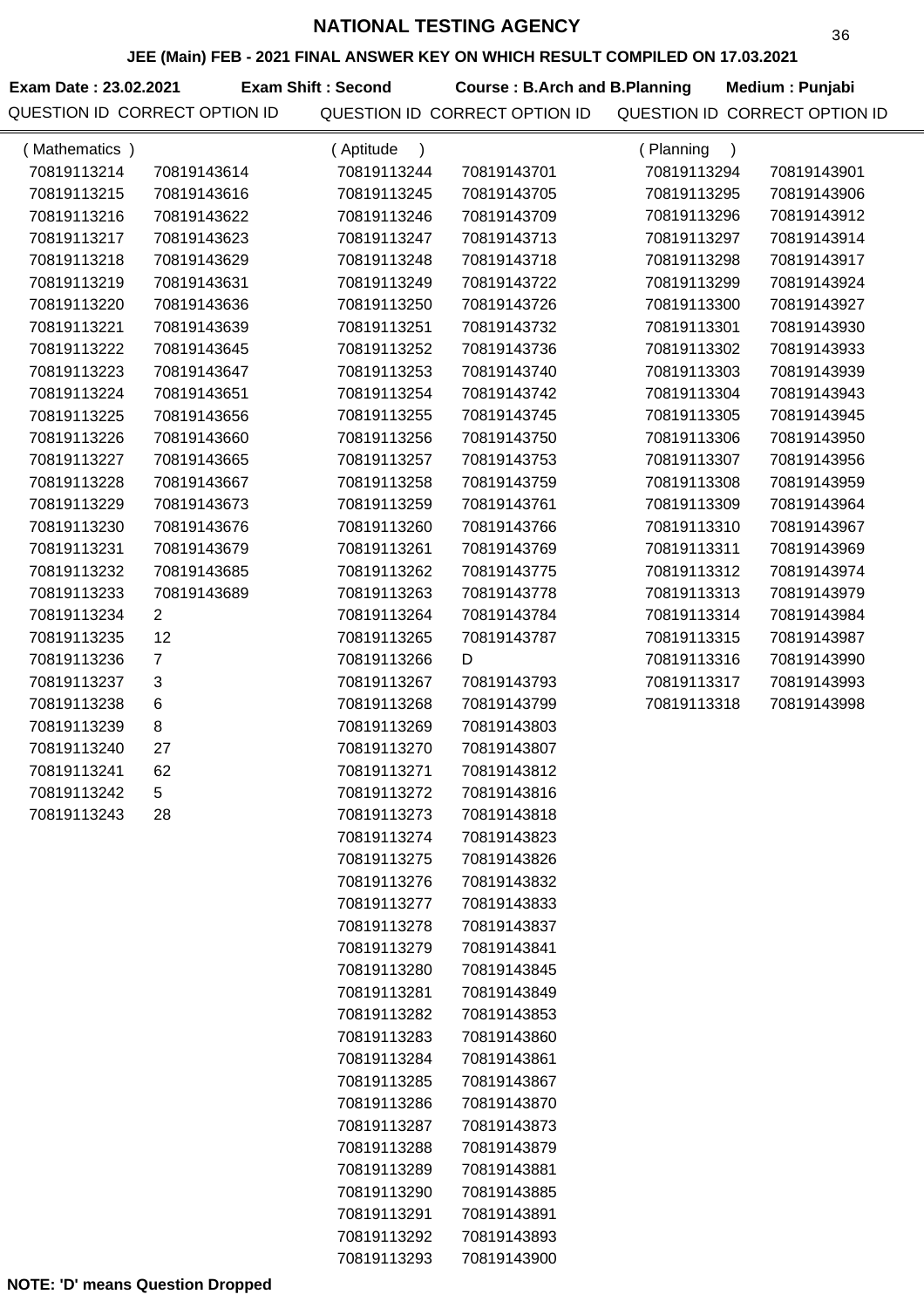**JEE (Main) FEB - 2021 FINAL ANSWER KEY ON WHICH RESULT COMPILED ON 17.03.2021**

**Exam Date : 23.02.2021 Exam Shift : Second Course : B.Arch and B.Planning Medium : Tamil** 

| (Mathematics) |                | (Aptitude<br>$\lambda$ |             | (Planning<br>$\rightarrow$ |             |
|---------------|----------------|------------------------|-------------|----------------------------|-------------|
| 70819113321   | 70819144004    | 70819113351            | 70819144091 | 70819113401                | 70819144291 |
| 70819113322   | 70819144006    | 70819113352            | 70819144095 | 70819113402                | 70819144296 |
| 70819113323   | 70819144012    | 70819113353            | 70819144099 | 70819113403                | 70819144302 |
| 70819113324   | 70819144013    | 70819113354            | 70819144103 | 70819113404                | 70819144304 |
| 70819113325   | 70819144019    | 70819113355            | 70819144108 | 70819113405                | 70819144307 |
| 70819113326   | 70819144021    | 70819113356            | 70819144112 | 70819113406                | 70819144314 |
| 70819113327   | 70819144026    | 70819113357            | 70819144116 | 70819113407                | 70819144317 |
| 70819113328   | 70819144029    | 70819113358            | 70819144122 | 70819113408                | 70819144320 |
| 70819113329   | 70819144035    | 70819113359            | 70819144126 | 70819113409                | 70819144323 |
| 70819113330   | 70819144037    | 70819113360            | 70819144130 | 70819113410                | 70819144329 |
| 70819113331   | 70819144041    | 70819113361            | 70819144132 | 70819113411                | 70819144333 |
| 70819113332   | 70819144046    | 70819113362            | 70819144135 | 70819113412                | 70819144335 |
| 70819113333   | 70819144050    | 70819113363            | 70819144140 | 70819113413                | 70819144340 |
| 70819113334   | 70819144055    | 70819113364            | 70819144143 | 70819113414                | 70819144346 |
| 70819113335   | 70819144057    | 70819113365            | 70819144149 | 70819113415                | 70819144349 |
| 70819113336   | 70819144063    | 70819113366            | 70819144151 | 70819113416                | 70819144354 |
| 70819113337   | 70819144066    | 70819113367            | 70819144156 | 70819113417                | 70819144357 |
| 70819113338   | 70819144069    | 70819113368            | 70819144159 | 70819113418                | 70819144359 |
| 70819113339   | 70819144075    | 70819113369            | 70819144165 | 70819113419                | 70819144364 |
| 70819113340   | 70819144079    | 70819113370            | 70819144168 | 70819113420                | 70819144369 |
| 70819113341   | $\overline{2}$ | 70819113371            | 70819144174 | 70819113421                | 70819144374 |
| 70819113342   | 12             | 70819113372            | 70819144177 | 70819113422                | 70819144377 |
| 70819113343   | $\overline{7}$ | 70819113373            | D           | 70819113423                | 70819144380 |
| 70819113344   | 3              | 70819113374            | 70819144183 | 70819113424                | 70819144383 |
| 70819113345   | $\,6$          | 70819113375            | 70819144189 | 70819113425                | 70819144388 |
| 70819113346   | 8              | 70819113376            | 70819144193 |                            |             |
| 70819113347   | 27             | 70819113377            | 70819144197 |                            |             |
| 70819113348   | 62             | 70819113378            | 70819144202 |                            |             |
| 70819113349   | 5              | 70819113379            | 70819144206 |                            |             |
| 70819113350   | 28             | 70819113380            | 70819144208 |                            |             |
|               |                | 70819113381            | 70819144213 |                            |             |
|               |                | 70819113382            | 70819144216 |                            |             |
|               |                | 70819113383            | 70819144222 |                            |             |
|               |                | 70819113384            | 70819144223 |                            |             |
|               |                | 70819113385            | 70819144227 |                            |             |
|               |                | 70819113386            | 70819144231 |                            |             |
|               |                | 70819113387            | 70819144235 |                            |             |
|               |                | 70819113388            | 70819144239 |                            |             |
|               |                | 70819113389            | 70819144243 |                            |             |
|               |                | 70819113390            | 70819144250 |                            |             |
|               |                | 70819113391            | 70819144251 |                            |             |
|               |                | 70819113392            | 70819144257 |                            |             |
|               |                | 70819113393            | 70819144260 |                            |             |
|               |                | 70819113394            | 70819144263 |                            |             |
|               |                | 70819113395            | 70819144269 |                            |             |
|               |                | 70819113396            | 70819144271 |                            |             |
|               |                | 70819113397            | 70819144275 |                            |             |
|               |                | 70819113398            | 70819144281 |                            |             |
|               |                | 70819113399            | 70819144283 |                            |             |
|               |                | 70819113400            | 70819144290 |                            |             |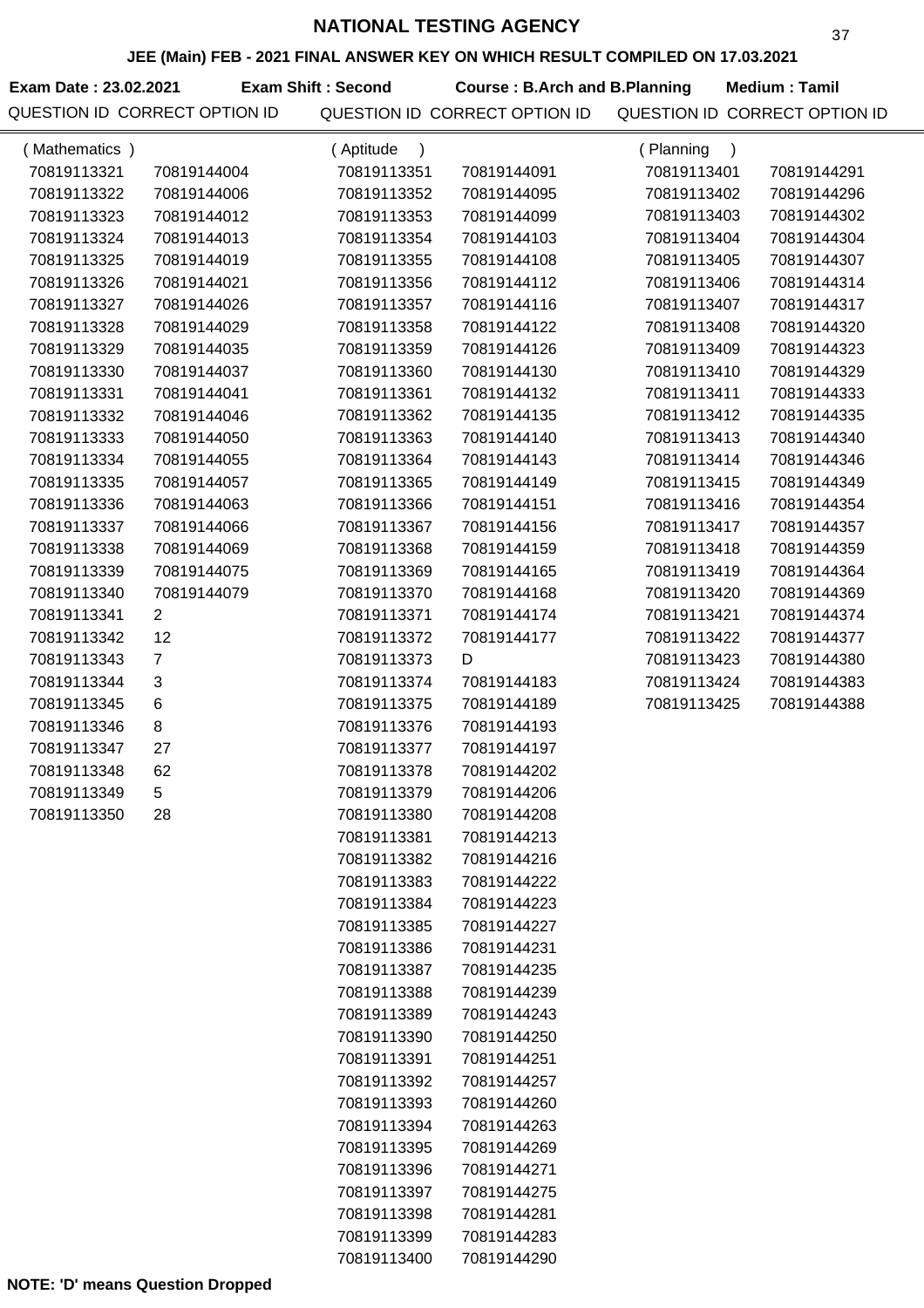**JEE (Main) FEB - 2021 FINAL ANSWER KEY ON WHICH RESULT COMPILED ON 17.03.2021**

**Exam Date : 23.02.2021 Course : B.Arch and B.Planning Medium : Telugu** QUESTION ID CORRECT OPTION ID QUESTION ID CORRECT OPTION ID QUESTION ID CORRECT OPTION ID **Exam Shift : Second**

| (Mathematics) |                | (Aptitude                |             | (Planning                |             |
|---------------|----------------|--------------------------|-------------|--------------------------|-------------|
| 70819113428   | 70819144394    | $\lambda$<br>70819113458 | 70819144481 | $\lambda$<br>70819113508 | 70819144681 |
| 70819113429   | 70819144396    | 70819113459              | 70819144485 | 70819113509              | 70819144686 |
| 70819113430   | 70819144402    | 70819113460              | 70819144489 | 70819113510              | 70819144692 |
| 70819113431   | 70819144403    | 70819113461              | 70819144493 | 70819113511              | 70819144694 |
| 70819113432   | 70819144409    | 70819113462              | 70819144498 | 70819113512              | 70819144697 |
| 70819113433   | 70819144411    | 70819113463              | 70819144502 | 70819113513              | 70819144704 |
| 70819113434   | 70819144416    | 70819113464              | 70819144506 | 70819113514              | 70819144707 |
| 70819113435   | 70819144419    | 70819113465              | 70819144512 | 70819113515              | 70819144710 |
| 70819113436   | 70819144425    | 70819113466              | 70819144516 | 70819113516              | 70819144713 |
| 70819113437   | 70819144427    | 70819113467              | 70819144520 | 70819113517              | 70819144719 |
| 70819113438   | 70819144431    | 70819113468              | 70819144522 | 70819113518              | 70819144723 |
| 70819113439   | 70819144436    | 70819113469              | 70819144525 | 70819113519              | 70819144725 |
| 70819113440   | 70819144440    | 70819113470              | 70819144530 | 70819113520              | 70819144730 |
| 70819113441   | 70819144445    | 70819113471              | 70819144533 | 70819113521              | 70819144736 |
| 70819113442   | 70819144447    | 70819113472              | 70819144539 | 70819113522              | 70819144739 |
| 70819113443   | 70819144453    | 70819113473              | 70819144541 | 70819113523              | 70819144744 |
| 70819113444   | 70819144456    | 70819113474              | 70819144546 | 70819113524              | 70819144747 |
| 70819113445   | 70819144459    | 70819113475              | 70819144549 | 70819113525              | 70819144749 |
| 70819113446   | 70819144465    | 70819113476              | 70819144555 | 70819113526              | 70819144754 |
| 70819113447   | 70819144469    | 70819113477              | 70819144558 | 70819113527              | 70819144759 |
| 70819113448   | $\overline{2}$ | 70819113478              | 70819144564 | 70819113528              | 70819144764 |
| 70819113449   | 12             | 70819113479              | 70819144567 | 70819113529              | 70819144767 |
| 70819113450   | $\overline{7}$ | 70819113480              | D           | 70819113530              | 70819144770 |
| 70819113451   | 3              | 70819113481              | 70819144573 | 70819113531              | 70819144773 |
| 70819113452   | 6              | 70819113482              | 70819144579 | 70819113532              | 70819144778 |
| 70819113453   | 8              | 70819113483              | 70819144583 |                          |             |
| 70819113454   | 27             | 70819113484              | 70819144587 |                          |             |
| 70819113455   | 62             | 70819113485              | 70819144592 |                          |             |
| 70819113456   | 5              | 70819113486              | 70819144596 |                          |             |
| 70819113457   | 28             | 70819113487              | 70819144598 |                          |             |
|               |                | 70819113488              | 70819144603 |                          |             |
|               |                | 70819113489              | 70819144606 |                          |             |
|               |                | 70819113490              | 70819144612 |                          |             |
|               |                | 70819113491              | 70819144613 |                          |             |
|               |                | 70819113492              | 70819144617 |                          |             |
|               |                | 70819113493              | 70819144621 |                          |             |
|               |                | 70819113494              | 70819144625 |                          |             |
|               |                | 70819113495              | 70819144629 |                          |             |
|               |                | 70819113496              | 70819144633 |                          |             |
|               |                | 70819113497              | 70819144640 |                          |             |
|               |                | 70819113498              | 70819144641 |                          |             |
|               |                | 70819113499              | 70819144647 |                          |             |
|               |                | 70819113500              | 70819144650 |                          |             |
|               |                | 70819113501              | 70819144653 |                          |             |
|               |                | 70819113502              | 70819144659 |                          |             |
|               |                | 70819113503              | 70819144661 |                          |             |
|               |                | 70819113504              | 70819144665 |                          |             |
|               |                | 70819113505              | 70819144671 |                          |             |
|               |                | 70819113506              | 70819144673 |                          |             |
|               |                | 70819113507              | 70819144680 |                          |             |